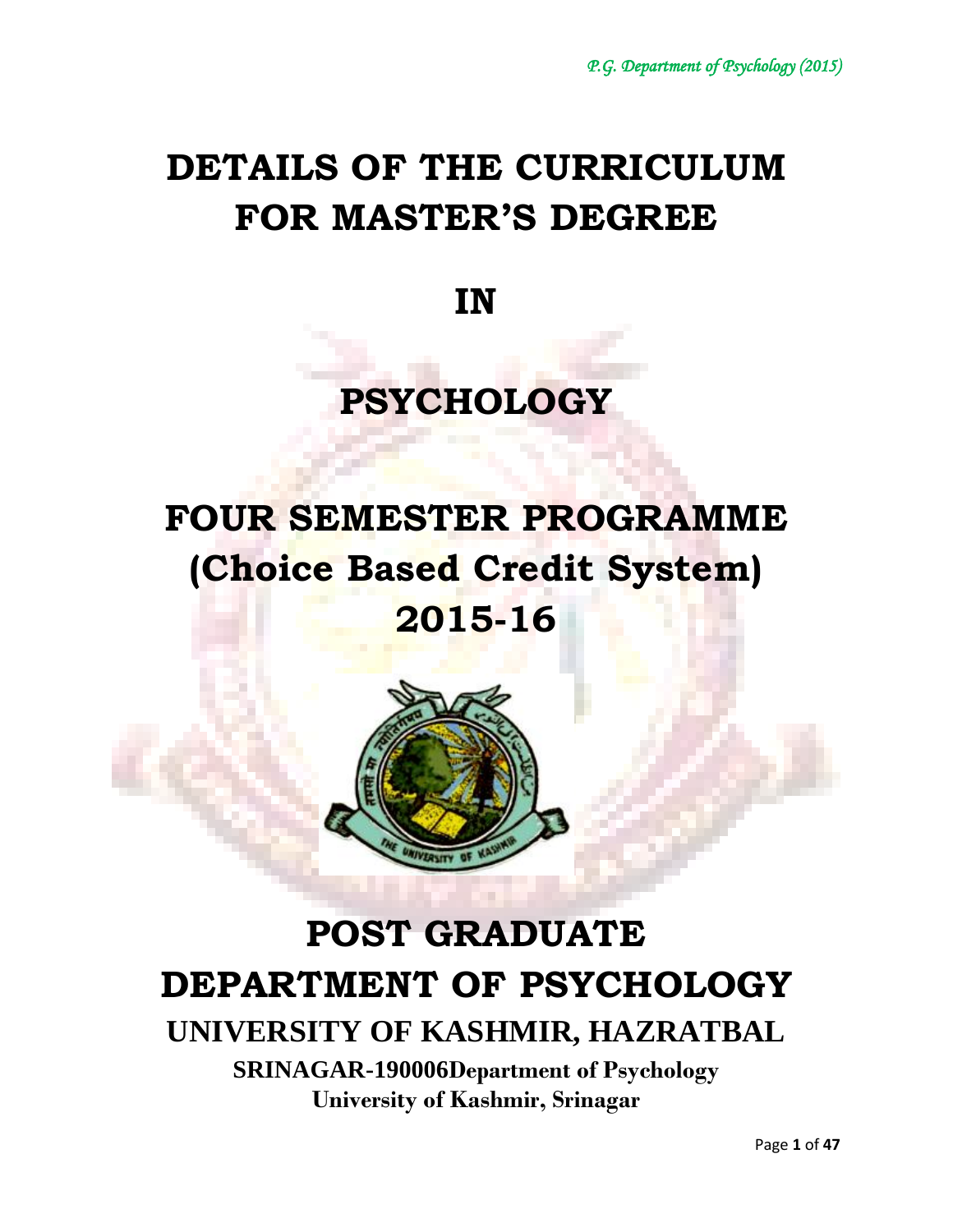# **Program: M.A. Psychology (Choice Based Credit System with the effect from the Academic Year 2015)**

# **Curriculum Structure:**

The courses in the programme are of two types: Core and Elective:

- **I. Core courses:** The core papers are basic /unique to a programme and are compulsory to be studied to earn a degree in a given programme.
- **II. Elective Courses:** Elective course is a course which can be chosen from a pool of papers and may be:
	- Supportive to the discipline of study
	- Providing an expanded scope
	- Enabling an exposure to some other discipline/domain
	- Nurturing student's proficiency/skill

There are three types of Electives:

- **A. Discipline Centric Elective (DCE)**: Mainly for the department's own students to broaden and explain their knowledge in the discipline.
- **B. Generic elective (GE):** For sister disciplines for selected students from other faculties interested in informed knowledge of other discipline/domain.
- **C. Open Elective (OE):** This course provides opportunity to a candidate to seek knowledge of unrelated subjects or to nurture student's proficiency /skill.

# **Credit Distribution:**

- $\checkmark$  4 Credits per Core Course  $\{4 \times 3 \text{ CR} = 12\}$
- $\checkmark$  3 credits per Discipline Centric Elective Course  $\{3 \times 2 \text{ DCE} = 6\}$
- $\checkmark$  4 Credits per General Elective course  $\{3 \times 1 \text{GE} = 3\}$
- $\checkmark$  2 Credits per Open Elective Course  $\{3 \times 10E = 3\}$

96 Credits for four semesters in P. G. programme {24 Credits per semester: 24 Credits x 4 Semester =  $96$ .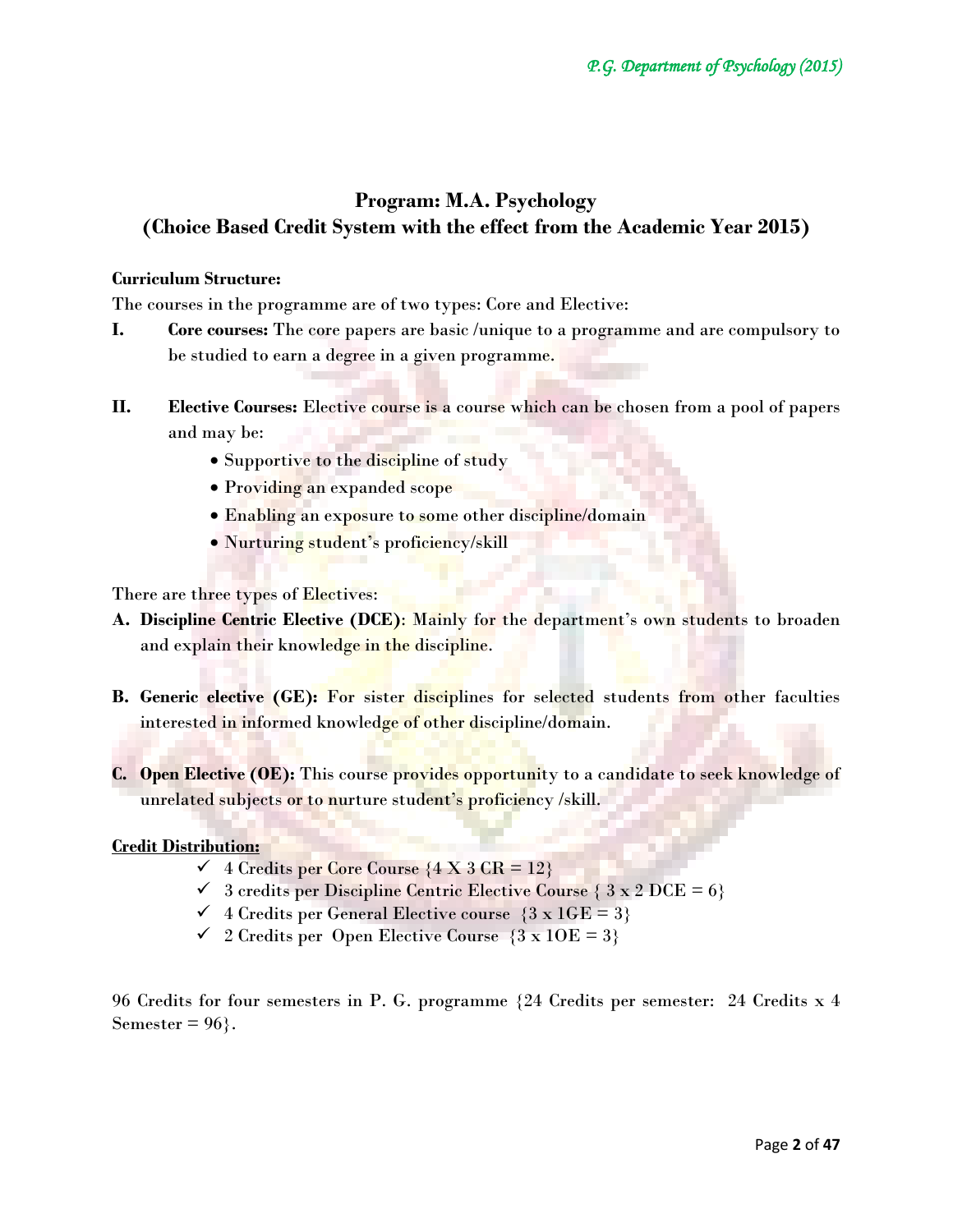| <b>SEMESTER-I</b>                          |                    |                                  |                |                |                |                |
|--------------------------------------------|--------------------|----------------------------------|----------------|----------------|----------------|----------------|
|                                            |                    | <b>Core Courses</b>              |                |                |                |                |
| <b>Course</b>                              | <b>Course Code</b> | <b>Course Name</b>               | Hours/Week     |                | <b>Credits</b> |                |
| Category                                   |                    |                                  | L              | T              | P              |                |
| Core                                       | <b>PSY15101CR</b>  | <b>Cognitive Processes-I</b>     | 3              | 1              | $\mathbf{x}$   | $\overline{4}$ |
| Core                                       | <b>PSY15102CR</b>  | <b>Systems and Theories in</b>   | 3              | 1              |                | $\overline{4}$ |
|                                            |                    | Psychology-I                     |                |                | $\mathbf{x}$   |                |
| Core                                       | <b>PSY15103CR</b>  | Practicum                        | $\mathbf{x}$   | 1              | 6              | $\overline{4}$ |
| <b>Discipline Centric Elective Courses</b> |                    |                                  |                |                |                |                |
| <b>DCE</b>                                 | <b>PSY15104CDE</b> | <b>Community Psychology</b>      | $\overline{2}$ | 1              | $\mathbf{x}$   | 3              |
| <b>DCE</b>                                 | <b>PSY15105CDE</b> | <b>Biological Processes</b>      | $\overline{2}$ | 1              | $\mathbf{x}$   | 3              |
| <b>DCE</b>                                 | <b>PSY15106CDE</b> | <b>Rehabilitation Psychology</b> | $\overline{2}$ | 1              | $\mathbf{x}$   | 3              |
| <b>DCE</b>                                 | <b>PSY15107CDE</b> | <b>Life Span Development</b>     | 2              | 1              | $\mathbf{x}$   | 3              |
|                                            |                    | <b>Generic Elective Course</b>   |                |                |                |                |
| GE                                         | <b>PSY15108GE</b>  | <b>Educational psychology</b>    | $\overline{2}$ | 1              | $\mathbf{x}$   | 3              |
|                                            |                    | <b>Open Elective Course</b>      |                |                |                |                |
| OE                                         | <b>PSY151090E</b>  | <b>Principles of Psychology</b>  | $\overline{2}$ | $\overline{1}$ | $\mathbf{x}$   | 3              |
|                                            |                    |                                  |                |                |                |                |
|                                            |                    |                                  |                |                |                |                |

| <b>SEMESTER-II</b>                         |                    |                                 |                   |              |              |                |  |  |
|--------------------------------------------|--------------------|---------------------------------|-------------------|--------------|--------------|----------------|--|--|
| <b>Core Courses</b>                        |                    |                                 |                   |              |              |                |  |  |
| <b>Course</b>                              | <b>Course Code</b> | <b>Course Name</b>              | <b>Hours/Week</b> |              |              | <b>Credits</b> |  |  |
| <b>Category</b>                            |                    |                                 | L                 | T            | P            |                |  |  |
| Core                                       | <b>PSY15201CR</b>  | Cognitive Processes-II          | 3                 | $\mathbf{1}$ | $\mathbf{x}$ | $\overline{4}$ |  |  |
| Core                                       | <b>PSY15202CR</b>  | <b>Systems and Theories in</b>  | 3                 |              |              | $\overline{4}$ |  |  |
|                                            |                    | Psychology-II                   |                   |              | $\mathbf{x}$ |                |  |  |
| Core                                       | <b>PSY15203CR</b>  | <b>Research Methodology</b>     | 3                 | 1            | $\mathbf{x}$ | $\overline{4}$ |  |  |
| <b>Discipline Centric Elective Courses</b> |                    |                                 |                   |              |              |                |  |  |
| <b>DCE</b>                                 | <b>PSY15204CDE</b> | Social Psychology               | $\overline{2}$    | $\mathbf{1}$ | $\mathbf{x}$ | 3              |  |  |
| <b>DCE</b>                                 | <b>PSY15205CDE</b> | <b>Clinical Psychology</b>      | $\overline{2}$    | 1            | $\mathbf{x}$ | 3              |  |  |
| <b>DCE</b>                                 | <b>PSY15206CDE</b> | <b>Organizational Behaviour</b> | $\overline{2}$    | 1            | $\mathbf x$  | 3              |  |  |
| <b>DCE</b>                                 | <b>PSY15207CDE</b> | <b>Forensic Psychology</b>      | $\overline{2}$    | $\bf{l}$     | $\mathbf{x}$ | 3              |  |  |
| <b>DCE</b>                                 | PSY15208CDE        | Psychopathology                 | $\overline{2}$    | 1            | $\mathbf{x}$ | 3              |  |  |
| <b>Generic Elective Course</b>             |                    |                                 |                   |              |              |                |  |  |
| GE                                         | <b>PSY15209GE</b>  | <b>Environmental Psychology</b> | $\overline{2}$    | 1            | $\mathbf x$  | 3              |  |  |
|                                            |                    | <b>Open Elective Course</b>     |                   |              |              |                |  |  |
| OE                                         | <b>PSY15210OE</b>  | <b>Theories of Personality</b>  | $\mathfrak{2}$    |              | $\mathbf x$  | 3              |  |  |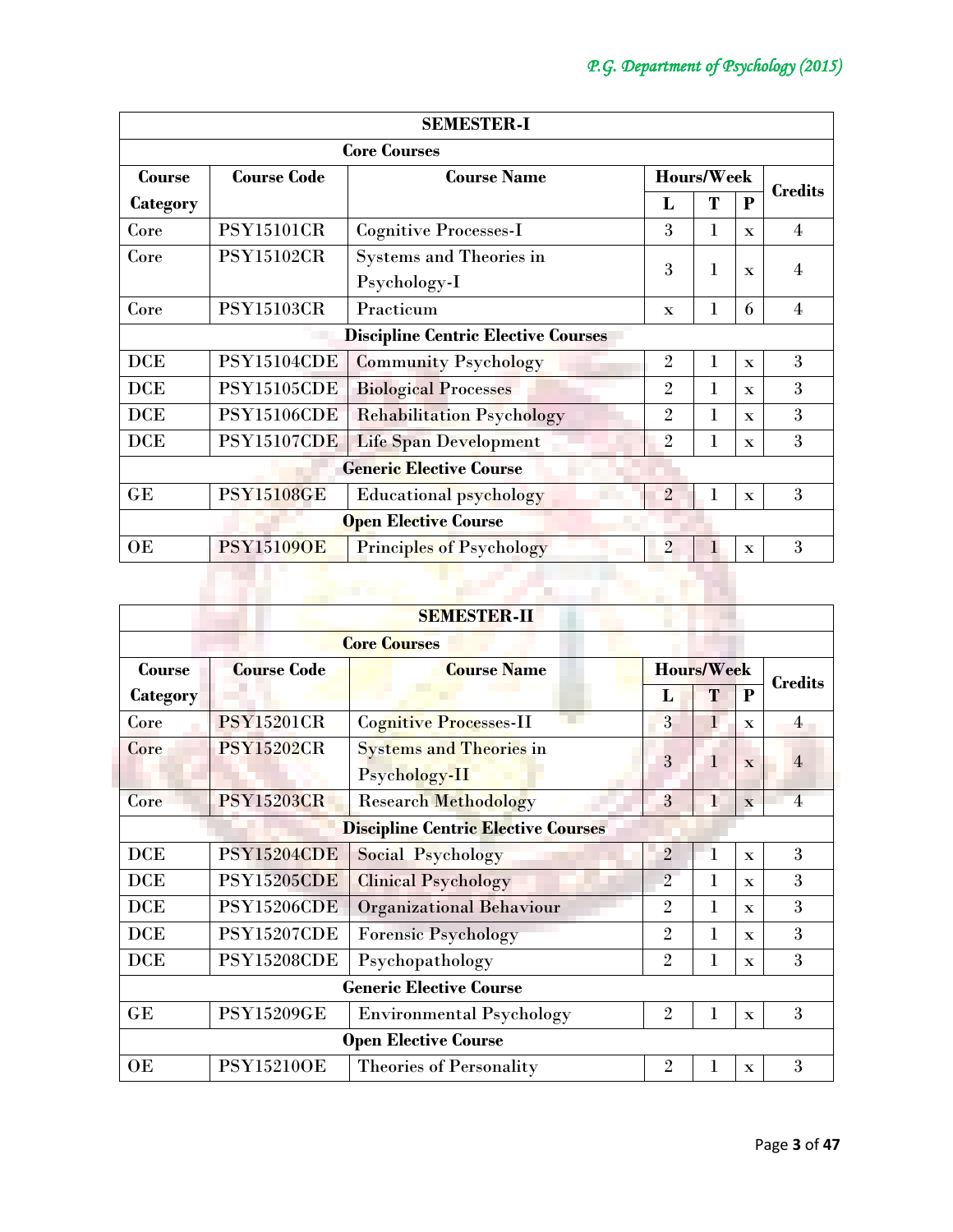| <b>SEMESTER-III</b> |                    |                                            |                |             |              |                |
|---------------------|--------------------|--------------------------------------------|----------------|-------------|--------------|----------------|
|                     |                    | <b>Core Courses</b>                        |                |             |              |                |
| Course              | <b>Course Code</b> | <b>Course Name</b>                         |                | Hours/Week  |              | <b>Credits</b> |
| Category            |                    |                                            | L              | T           | P            |                |
| Core                | <b>PSY15301CR</b>  | <b>Statistics in Psychology</b>            | 3              | 1           | $\mathbf{x}$ | $\overline{4}$ |
| Core                | <b>PSY15302CR</b>  | Psychometry                                | 3              | 1           | $\mathbf{x}$ | $\overline{4}$ |
| Core                | <b>PSY15303CR</b>  | <b>Psychological Testing</b>               | 3              | l           | $\mathbf{x}$ | $\overline{4}$ |
|                     |                    | <b>Discipline Centric Elective Courses</b> |                |             |              |                |
| <b>DCE</b>          | <b>PSY15304CDE</b> | <b>Behaviour Modification</b>              | $\overline{2}$ | 1           | $\mathbf{x}$ | 3              |
| <b>DCE</b>          | <b>PSY15305CDE</b> | <b>Health Psychology</b>                   | $\overline{2}$ | 1           | $\mathbf{x}$ | 3              |
| <b>DCE</b>          | <b>PSY15306CDE</b> | <b>Human Resource Management</b>           | $\overline{2}$ | $\bf{l}$    | $\mathbf{x}$ | 3              |
| <b>DCE</b>          | <b>PSY15307CDE</b> | <b>Positive Psychology</b>                 | $\overline{2}$ | $\bf{l}$    | $\mathbf{x}$ | 3              |
| <b>DCE</b>          | <b>PSY15308CDE</b> | Psycho-diagnostics and<br>Interventions    | $\overline{2}$ | 1           | $\mathbf{x}$ | 3              |
|                     |                    | <b>Generic Elective Course</b>             |                |             |              |                |
| GE                  | <b>PSY15309GE</b>  | <b>Cross cultural Psychology</b>           | $\overline{2}$ | $\mathbf 1$ | $\mathbf x$  | 3              |
|                     |                    | <b>Open Elective Course</b>                |                |             |              |                |
| OE                  | <b>PSY153100E</b>  | <b>Peace Psychology</b>                    | $\overline{2}$ | 1           | $\mathbf{x}$ | 3              |
|                     |                    |                                            |                |             |              |                |

| <b>SEMESTER-IV</b>             |                    |                                            |                   |              |              |                |  |
|--------------------------------|--------------------|--------------------------------------------|-------------------|--------------|--------------|----------------|--|
| <b>Core Courses</b>            |                    |                                            |                   |              |              |                |  |
| <b>Course</b>                  | <b>Course Code</b> | <b>Course Name</b>                         | <b>Hours/Week</b> |              |              | <b>Credits</b> |  |
| <b>Category</b>                |                    |                                            | L                 | Т            | $\mathbf{P}$ |                |  |
| Core                           | <b>PSY15401CR</b>  | <b>Counselling Psychology</b>              | 3                 |              | X            | $\overline{4}$ |  |
| Core                           | <b>PSY15402CR</b>  | Practicum                                  | $\mathbf{X}$      | 1            | 6            | $\overline{4}$ |  |
| Core                           | <b>PSY15403CR</b>  | Project                                    | $\mathbf{x}$      | 1            | 6            | $\overline{4}$ |  |
|                                |                    | <b>Discipline Centric Elective Courses</b> |                   |              |              |                |  |
| <b>DCE</b>                     | <b>PSY15404CDE</b> | Disability Rehabilitation and its          | $\overline{2}$    |              | $\mathbf{x}$ | 3              |  |
|                                |                    | legislations                               |                   |              |              |                |  |
| <b>DCE</b>                     | <b>PSY15405CDE</b> | <b>Consumer Behaviour &amp; Marketing</b>  | $\overline{2}$    | 1            | $\mathbf x$  | 3              |  |
|                                |                    | Psychology                                 |                   |              |              |                |  |
| <b>DCE</b>                     | <b>PSY15406CDE</b> | Psychotherapeutics                         | $\overline{2}$    | 1            | $\mathbf{x}$ | 3              |  |
| <b>DCE</b>                     | <b>PSY15407CDE</b> | Child Psychology                           | $\overline{2}$    |              | $\mathbf{x}$ | 3              |  |
| <b>DCE</b>                     | <b>PSY15408CDE</b> | Internship/Field Work                      | X                 | $\mathbf{x}$ | 6            | 3              |  |
| <b>Generic Elective Course</b> |                    |                                            |                   |              |              |                |  |
| <b>GE</b>                      | <b>PSY15409GE</b>  | <b>Sports Psychology</b>                   | $\overline{2}$    |              | $\mathbf{X}$ | 3              |  |
|                                |                    | <b>Open Elective Course</b>                |                   |              |              |                |  |
| <b>OE</b>                      | <b>PSY15410OE</b>  | <b>Stress Management</b>                   | 3                 |              | $\mathbf{x}$ | 3              |  |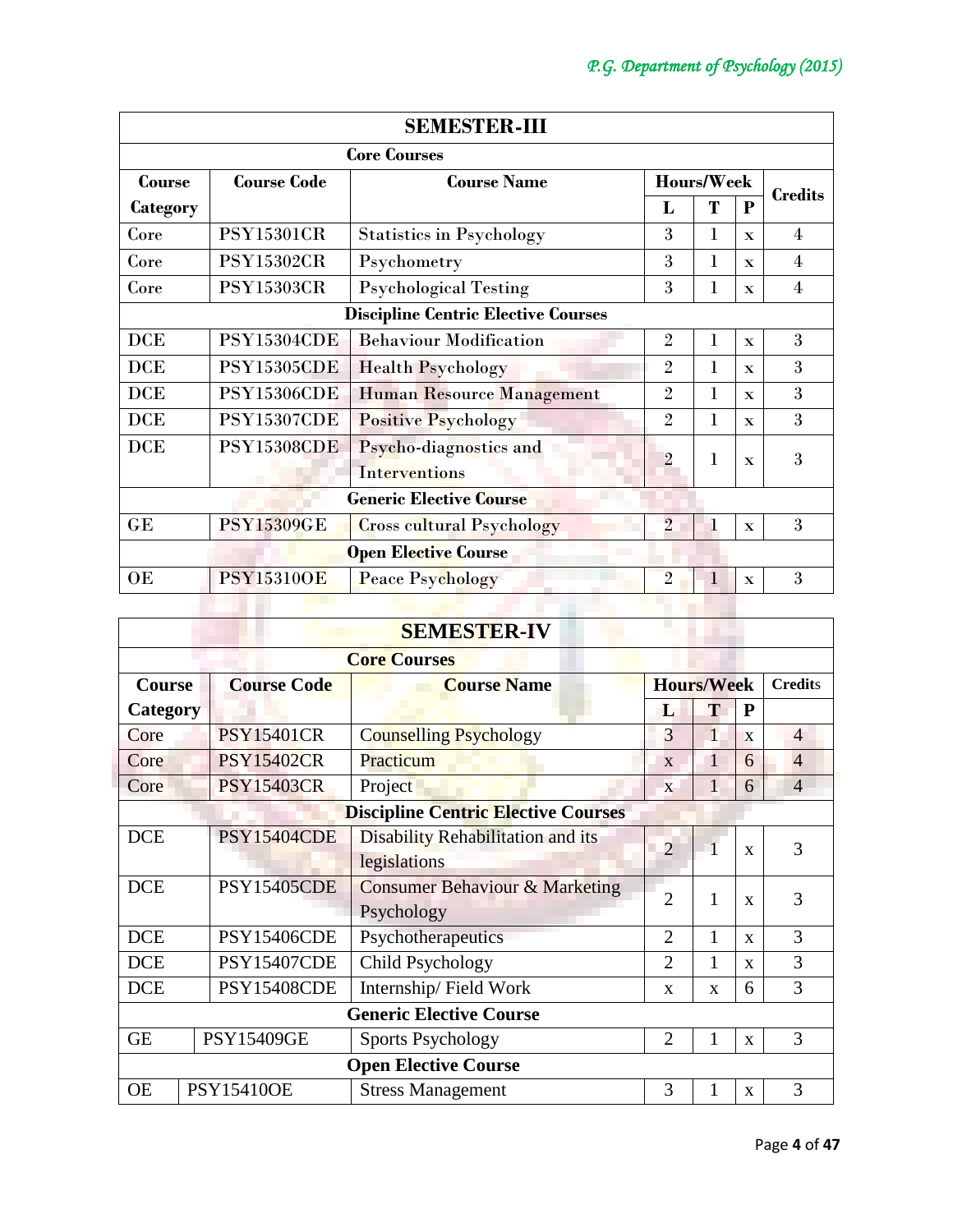|            |                                          | <b>SEMESTER-I</b>                          |                |              |              |                |  |
|------------|------------------------------------------|--------------------------------------------|----------------|--------------|--------------|----------------|--|
|            |                                          | <b>Core Courses</b>                        |                |              |              |                |  |
| Course     | <b>Course Code</b><br><b>Course Name</b> |                                            |                | Hours/Week   |              | <b>Credits</b> |  |
| Category   |                                          |                                            | L              | Т            | P            |                |  |
| Core       | <b>PSY15101CR</b>                        | <b>Cognitive Processes-I</b>               | 3              | 1            | $\mathbf{x}$ | $\overline{4}$ |  |
| Core       | <b>PSY15102GR</b>                        | <b>Systems and Theories in</b>             | 3              | $\mathbf 1$  |              | 4              |  |
|            |                                          | Psychology-I                               |                |              | $\mathbf{x}$ |                |  |
| Core       | <b>PSY15103CR</b>                        | Practicum                                  | $\mathbf{x}$   | 1            | 6            | $\overline{4}$ |  |
|            |                                          | <b>Discipline Centric Elective Courses</b> |                |              |              |                |  |
| <b>DCE</b> | <b>PSY15104CDE</b>                       | <b>Community Psychology</b>                | $\overline{2}$ | $\mathbf{1}$ | $\mathbf{x}$ | 3              |  |
| <b>DCE</b> | <b>PSY15105CDE</b>                       | <b>Biological Processes</b>                | $\overline{2}$ | 1            | $\mathbf{x}$ | 3              |  |
| <b>DCE</b> | <b>PSY15106CDE</b>                       | <b>Rehabilitation Psychology</b>           | $\overline{2}$ | $\mathbf{1}$ | $\mathbf{x}$ | 3              |  |
| <b>DCE</b> | <b>PSY15107CDE</b>                       | Life Span Development                      | $\overline{2}$ | $\mathbf{1}$ | $\mathbf{x}$ | 3              |  |
|            |                                          | <b>Generic Elective Course</b>             |                |              |              |                |  |
| GE         | <b>PSY15108GE</b>                        | <b>Educational psychology</b>              | $\overline{2}$ | 1            | $\mathbf{x}$ | 3              |  |
|            | <b>Open Elective Course</b>              |                                            |                |              |              |                |  |
| OE         | <b>PSY15109OE</b>                        | <b>Principles of Psychology</b>            | $\overline{2}$ | $\mathbf{1}$ | $\mathbf{x}$ | 3              |  |
|            |                                          |                                            |                |              |              |                |  |
|            |                                          |                                            |                |              |              |                |  |

26

an,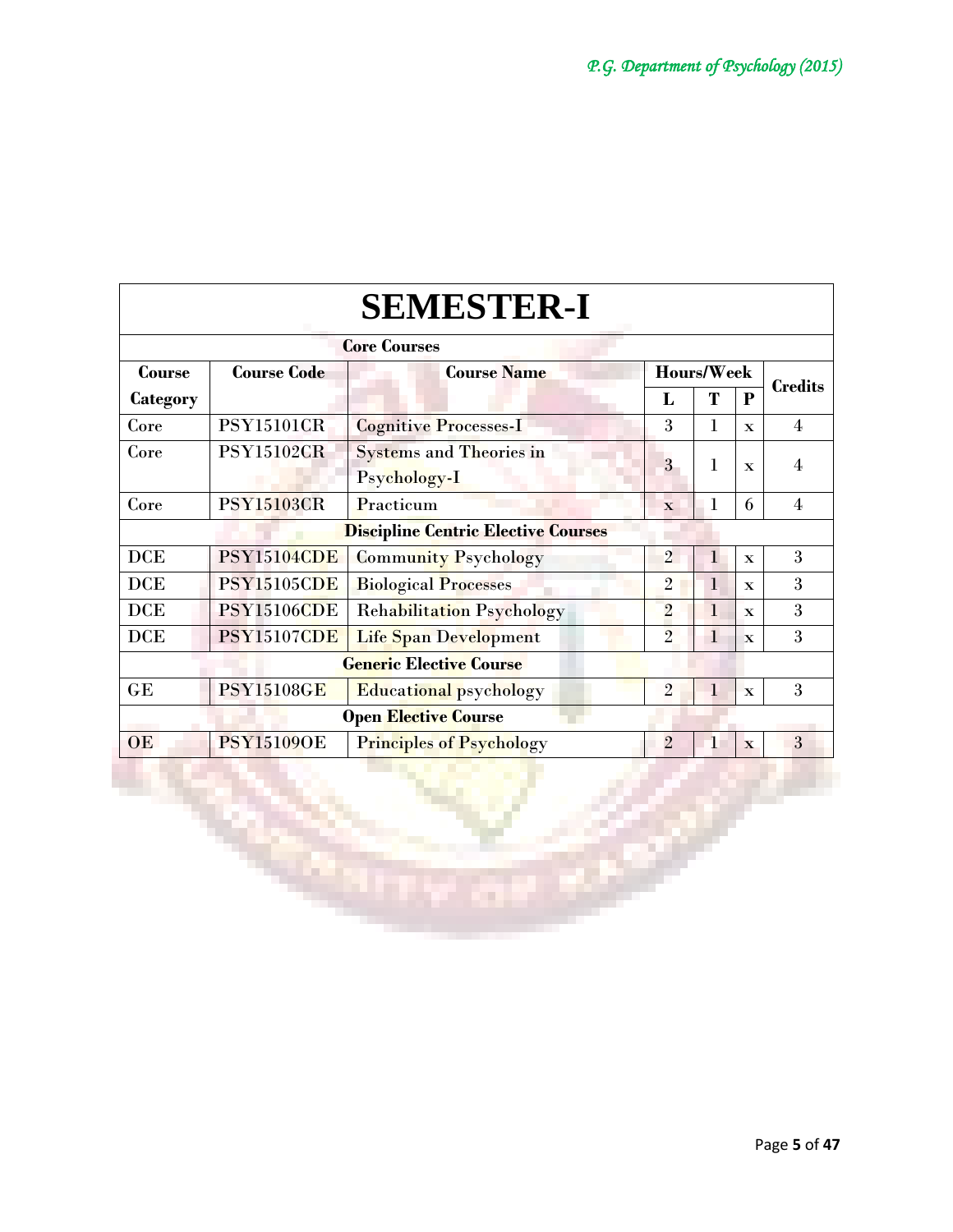# **M.A (Psychology)-1 st Semester Course Code: PSY15101CR Course Name: Cognitive Processes-I**

 *Total Credits = 4 Teaching Hours = 48 Tutorial Hours = 16*

# *{Note: Each Unit Carry 1 Credit Value with 12 Hours Teaching & 4 Hours Tutorial}*

## **Objectives**

- *This course introduces the basic concepts and theoretical development in the area of attention, perception and memory.*
- *To develop insight into one's own and others' behavior and underlying mental processes.*
- *To enrich students' understanding of major concepts, theoretical perspectives, and empirical findings in cognitive psychology.*

## **Unit-I**

Emergence of contemporary Cognitive Psychology and Current trends: Attentional Processes; Selective Attention and Divided Attention, Theories of attention: filter theory, attenuation theory, late selection theory and Resource Allocation.

## **Unit-II**

Sensory Memory: Iconic and Echoic.

Short Term Memory and its Models: Modal Model of Memory, Structural and Levels of processing approach; Allan Baddley's working Memory Model.

## **Unit-III**

Long Term Memory; Encoding specificity and Retrieval; Declarative and Non-declarative Models; Autobiographical and flash bulb memories.

Semantic Memory: Nature, background and structure. Models: feature comparison model, Network Model (Collins and Loftus Network Model and McClelland's PDP approach).Techniques of Memory improvement.

## **Unit-IV**

Perceptual Process: Bottom Up and Top-Down Approaches.

Pattern Recognition: Theories of pattern recognition: Template matching theory, Feature analysis model, Recognition by components theory.

## **Readings**

1]. Galotti, K. M. (1990).*Cognitive Psychology in and Outside Laboratory*. Mumbai: Thomson Asia.

2]. Jahnke, J.C., & Nowaczyk, R.H. (1998).*Cognition.* New Jersey: Prentice Hall.

- 3]. Matlin, M. W. (1995).*Cognition* (3, Ed.).Bangalore: Prism Book Pvt. Ltd.
- 4]. Reed, S. K. (2004). *Cognition*: *Theory and Applications*. California: Thomson Wadsworth.

5]. Gazzaniga, M.S., Ivry, R.B., & Mangun, GR (2002). Cognitive neuroscience: The biology of the mind. New York: Norton

6]. Sheetleworth, S. J. (1998). *Cognition, Evolution and Behaviour*. New York: Oxford University Press.

7]. Snodgrass, J. G. (1985). *Human experimental Psychology.* New York: Oxford University Press.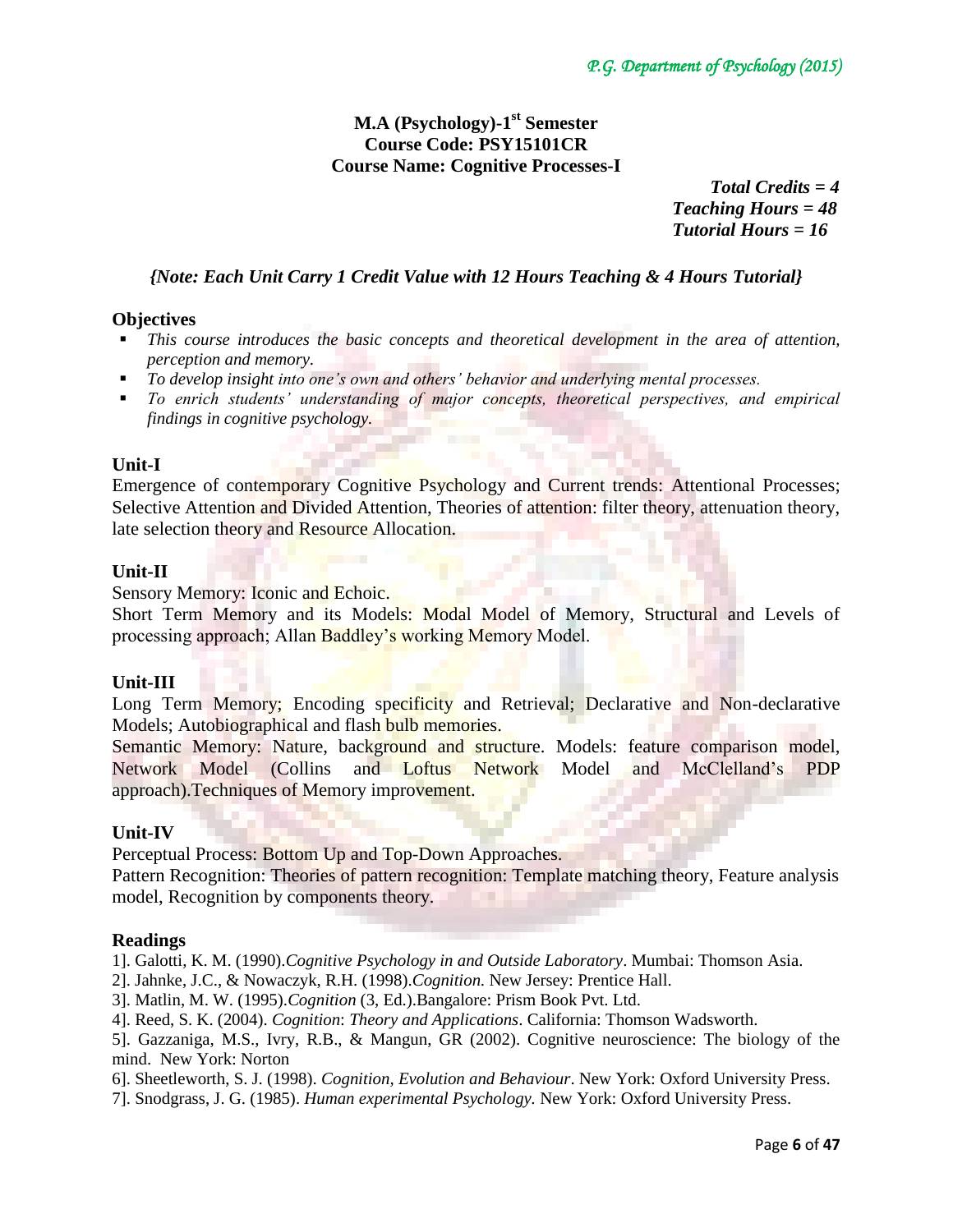# **M.A (Psychology)-1 st Semester Course Code: PSY15102CR Course Name: Systems & Theories in Psychology-I**

 *Total Credits = 4 Teaching Hours = 48 Tutorial Hours = 16*

# *{Note: Each Unit Carry 1 Credit Value with 12 Hours Teaching & 4 Hours Tutorial}*

## **Objectives:**

- *To provide the students with a comprehensive understanding of the various centrally important systems and theories in Psychology.*
- *To acquaint them with the application of different theories in different walks of life.*

## **Unit-I**

System in Psychology: Meaning and types, Evaluation of systems of Psychology, Some basic issues in Psychology. Structuralism: Contribution and comparison of William Wundt and Titchener, criticism of structuralism.

## **Unit-II**

Psycho analysis: Freudian psychoanalysis as a system, contribution and criticism of Sigmund Freud.

Heirs to Freud: Alfred Alder, Carl Gustav Jung, Erik Erikson, Criticism and evaluation.

# **Unit-III**

Early Behaviourism: Ivan Ptrovich Pavlov, Edward Lee Thorndike, Watsonian Behaviourism as a system, Secondary features of Watsonian Behaviourism, Criticisms of Watson's Behaviourism.

## **Unit-IV**

Later Behaviourism: Edvin R. Guthrie, Clark L. Hull, B.F. Skinner, E.C. Tolman Distinction between early behaviourism and later behaviourism.

## **Readings**

- 1]. Singh A.K., (1991). Comprehensive history of psychology. India: New Delhi
- 2]. Boring, E.G. (1950).*History of Experimental Psychology*. Bombay: Times of India Press.
- 3]. Chaplin, J. P., & Krawice, T. A. (1987). *Systems and Theories of Psychology*. New York: Rinchar & Winston.
- 4]. Leahey, T. H. (2005). A History of Psychology: Main currents in psychological thought. (6<sup>th</sup> Ed.). Englewood Cliffs, NJ: Prentice-Hall.
- 5].Marx, M.H., & Hillix, W. A. (1987).*Systems and Theories in Psychology*. TMII Ed.
- 6]. Shahakian , W. S. (1975). *History and Systems of Psychology*. New York: John Wiley &sons.
- 7]. Wolman, B.B.(1980).*Contemporary Theories and Systems in Psychology*. New York: Harper & Row.
- 8]. Woodworth, R. S., & Shechan, M. R. (1964). *Contemporary Schools of Psychology*; New York: Ronald Press.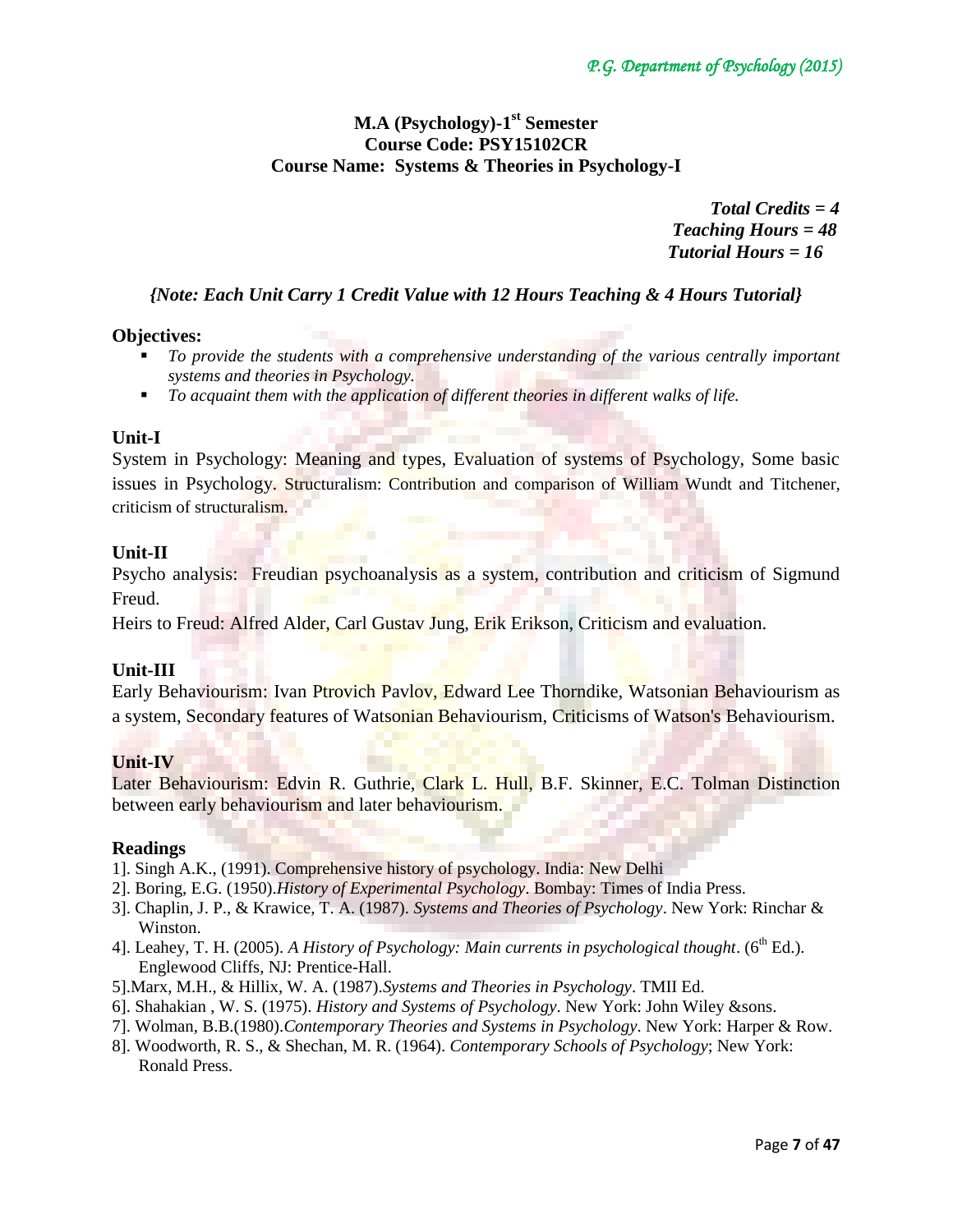# **M.A (Psychology)-1 st Semester Course Code: PSY15103CR Course Name: Practical's**

# *Tutorial Hours=16 Practical Hours= 96*

 **Total Credits: 4** 

A minimum of 08 Practical's to be completed from following areas:

- 1. Memory
- 2. Learning
- 3. Psycho physics
- 4. Motivation
- 5. Intelligence
- 6. Adjustment
- 7. Attention
- 8. Perception
- 9. Aptitude
- 10. Creativity
- 11. Personality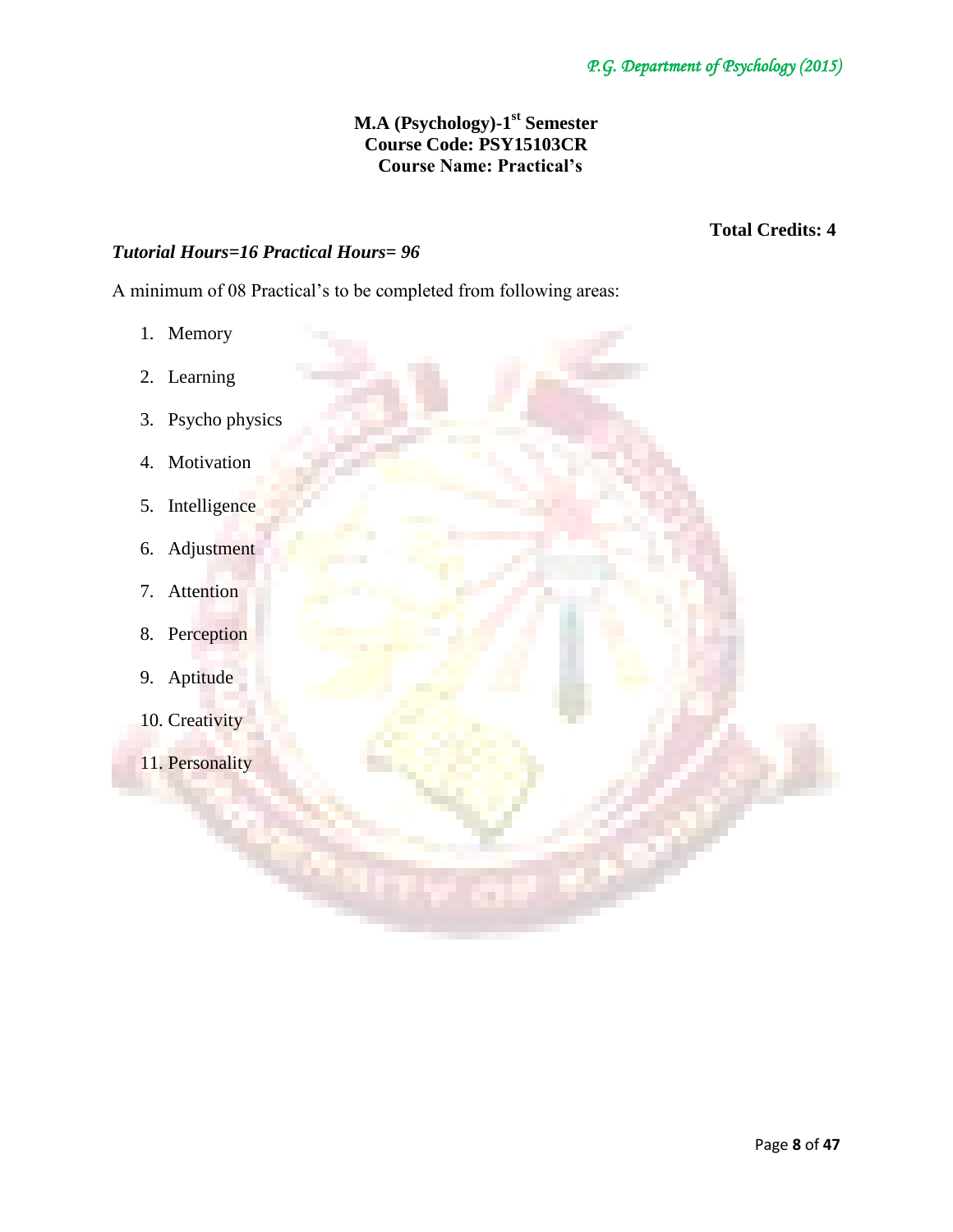# **M.A (Psychology)-1 st Semester Course code: Psy15104DCE Course Name: Community Psychology**

 *Total Credits = 3 Teaching Hours= 36 Tutorial Hours = 12*

# *{Note: Each Unit Carry 1 Credit Value with 12 Hours Teaching & 4 Hours Tutorial}*

# **Objectives:**

- *This course is aimed at creating awareness and understanding about the nature of community psychology models for intervention and prevention in community setting.*
- *To know the concepts of prevention, epidemiology, Incidence, Prevalence, Mental health research and crisis intervention.*
- *To create awareness about the Community Quality of Life (CQoL) among students.*

## **Unit-I**

The Meaning, History and Definitions of Community Psychology, Factors underlying the emergence of Community Psychology, The 3<sup>rd</sup> Mental Health Revolution, Understanding Individuals within Environments, Mental Health and Community Psychology, Citizen Participation & Empowerment. Community and Social Change.

## **Unit-II**

Mental Health Education, Importance, Effectiveness and Professional Roles in Community Mental Health Education and Mental Health Research. The Concept of Incidence, Prevalence and Epidemiology in Community Mental Health Research. Mental Health, Social Action, Organizational and Ecological Model of Community Psychology.

# **Unit-III**

National Mental Health and Health System (Future Vision), Prevention and Types of Prevention to Control and reduce the Impact of Diseases, Disabilities and Mental Health Problems. Social Welfare and Educational System. The concept of Crisis Intervention and the applications of its techniques. The Concept of Community Quality of Life.

## **Readings**

1]. Korchin, S. J.(1989). Modern Clinical Psychology. New Delhi

2]. Iscoe, I. Book, B.L. and Spiel Berger, C.D. (Eds.) Community Psychology: Perspective in Training and Research, NY. Appleton. 1977.

- 3]. Bloom, B. (1973). *Community Mental Health: A critical analysis.* N. Jeresey: General Learning Press.
- 4]. Koch, C.H. (ed.) (1986). *Community Clinical Psychology*. London: Croon Helm.
- 5]. Mann, P.A. (1978). *Community Psychology: Concepts and Application*. New York: The Free Press.

6]. Rappaport, J. (1977). *Community Psychology: Values, Research and Action*. New York: Holt, Reindhart and Wingston.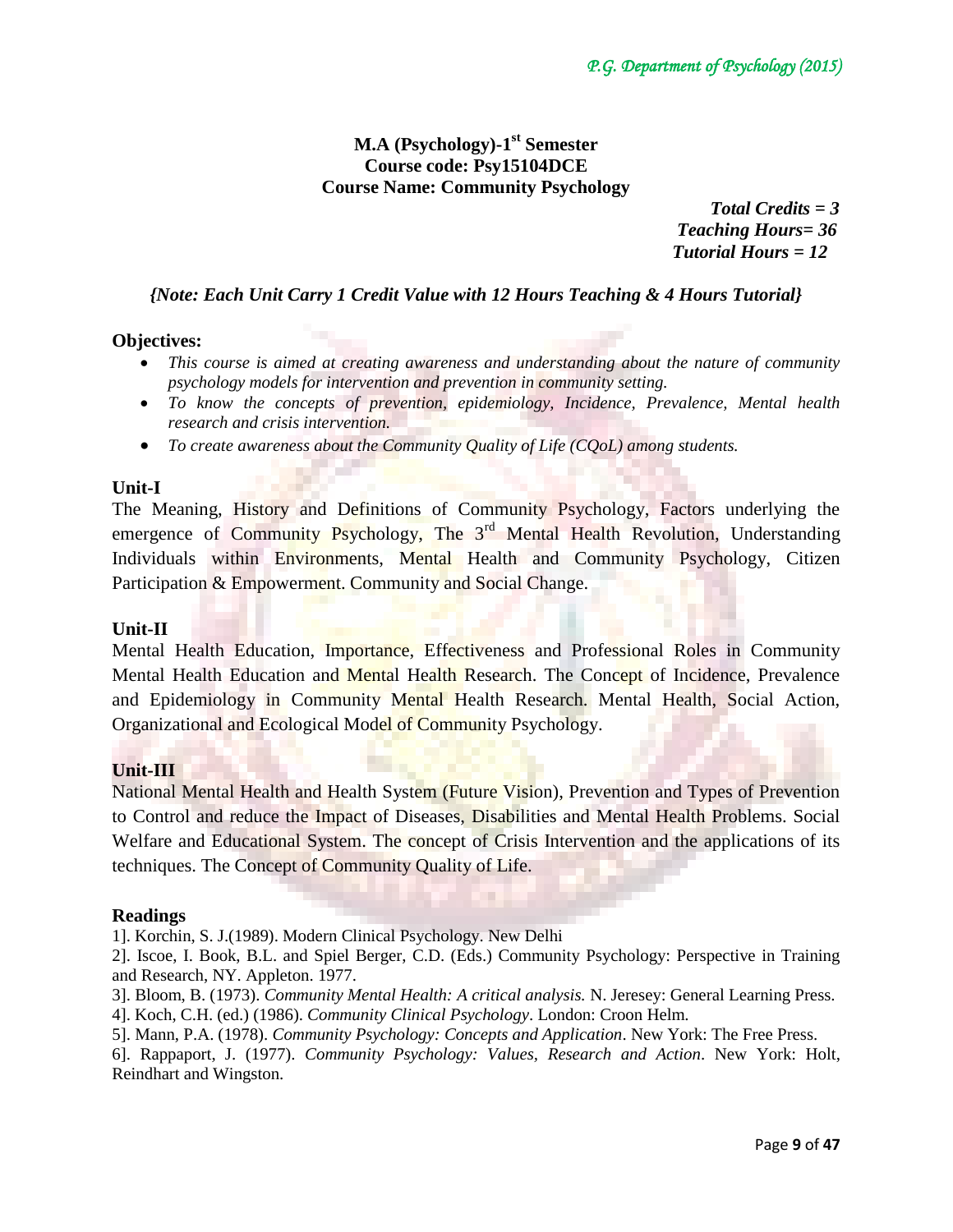# **M.A. (Psychology)-1 st Semester Course No.: PSY15105DCE Course Name: Biological Processes**

 *Total Credits = 3 Teaching Hours = 36 Tutorial Hours = 12*

# *{Note: Each Unit Carry 1 Credit Value with 12 Hours Teaching & 4 Hours Tutorial}*

#### **Objectives:**

- *To create an understanding of the biological basis of behavior.*
- *To acquaint the students with different parts of nervous system, genetics and hormonal basis of behavior.*

#### **Unit-I**

Structure of Neuron: The Neuron's Resting Membrane Potential. Generation & Conduction of post synaptic potentials, Integration of post synaptic potentials. Generation and Conduction of Action Potentials.

#### **Unit-II**

Basic features of Nervous system. CNS: Brain, hierarchy of brain Structures: fore brain, mid brain, hind brain; Lobes of brain; Meninges of brain; ventricular system (cerebro-spinal fluid). Spinal cord: Structure and Functions.

## **Unit-III**

Peripheral nervous system: structure, functions & Types of PNS. Endocrine System, Structure and Functions. Genetics: Genes, Chromosomes; Brief Structure of DNA.

#### **Readings**

1]. Craison, N. (2000). *Physiology of Behavior*; (3rd Ed.). London: Allyn Bacon.

2]. Bridgeman, B. (1980). *Biology of Behavior and Mind*. New York: John Wiley & Son.

3]. Gale, A., & Edwards, J. (Ed.). (1988). *Physiological Correlates of Human Behavior* (Vol.1). New York: Academic Press.

4]. Green, S. L. (1994). *Principles of Biopsychology*. United Kingdom: Lawrence Erlbaum Association Hillsdale.

5]. Leventhal, C. P. (1966). *Introduction to Physiological Psychology*. (3rdEd.). New Delhi: Prentice Hall of India.

6]. Pinel, J. P. (2000). *Biopsychology.* New York: Allyn and Bacon.

7]. Pradeep. (2003-2004). *A test book of Biology. Jalandhar*: Pradeep Publications.

8]. Strickberger, M. W. (1993). *Genetics*. New York: Mcmillian.

9]. Manosevitz, M. G. (1969). *Behavior genetics: Methods and Research*. London: Appleton.

10]. Steen, R. G. (1966). *DNA and Destiny: Nature and Nurture in Human Behavior*. Plenum.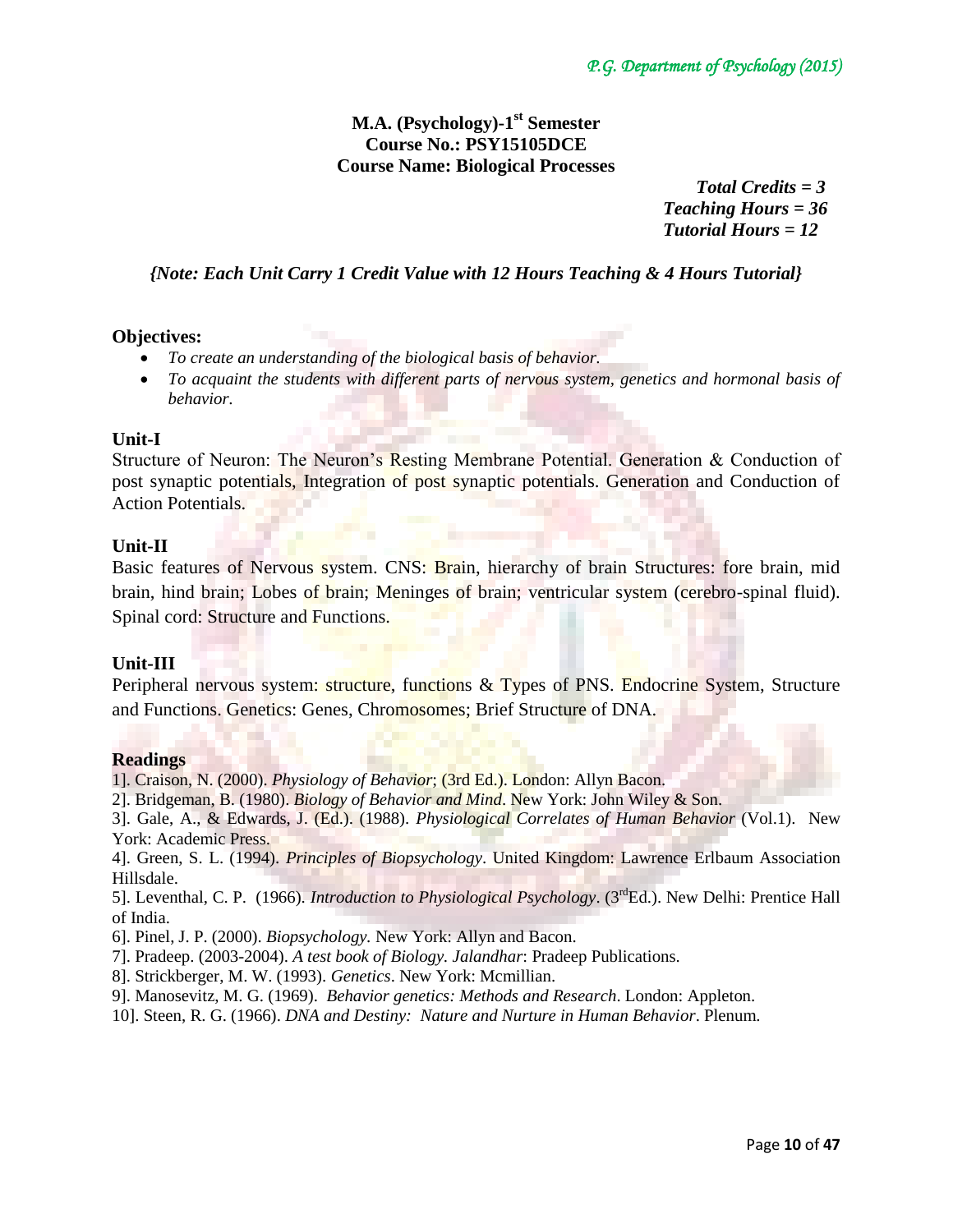# **M.A. (Psychology)-1 st Semester Course No.: PSY15106DCE Course Name: Rehabilitation Psychology**

 *Total Credits = 3 Teaching Hours = 36 Tutorial Hours = 12*

# *{Note: Each Unit Carry 1 Credit Value with 12 Hours Teaching & 4 Hours Tutorial}*

# **Objectives:**

- *Demonstrate an awareness of the scientific field of Rehabilitation Psychology*
- *Demonstrate a working knowledge of various Psychosocial Models of Disability and their Implications in Successful Rehabilitation of Persons with Disabilities.*

## **Unit-I**

Rehabilitation Psychology**:** History, Growth & Scope, Current Status. Professional Role & Functions. Role of Rehabilitation Council of India (RCI) in Promotion of Rehabilitation Psychology at Diploma and Masters Level.

## **Unit-II**

Disability & Handicap: Impairment, Disability & Handicap, Models of Disability, Adaptation Models to Disability, Ways of Coping with Disability. Incidence and Prevalence of Disability in India, Cost of Disability (Disability Adjusted Life Years [DALY]). Quality of Life (QoL) of Persons with Disabilities in India.

## **Unit-III**

Adjustment and Wellbeing: Mediators. Strategies to enhance Self-efficacy for Integration and Promotion of Wellbeing. Psychological Reactions to Grief, Loss, Guilt & Fear: Denial, Regression, Compensation, Rationalization, Emotional Reactions. Co-morbid Mental Health Issues like Anxiety, Depression and Phobias etc.

## **Readings**

1]. Handbook of Developmental and Physical Disabilities. Pergamon Press, New York. Vincent

2]. B. Van Hasselt, P. S. Strain, & M. Hersen (1988). Rehabilitation Council of India (RCI) Rehabilitation Psychology

3]. Saraswathi, T.S (1999). Culture, Socialization and human development. Sage publications: New Delhi.

4]. Quality of Life and Disability. An Approach for Community Practitioners (2004): Jessica Kingsley Publishers. London. Ivan Brown, Roy I Brown, Ann Turnbull

- 5]. Robert G. Frank Timothy R.Elliott (2000). Handbook of Rehabilitation Psychology, APA Washington.
- 6]. Elements of ancient Indian Psychology, 1st ed. Kuppuswamy, B. (1990) Konark Publishers: New Delhi.

7]. Making sense of Illness: the social psychology of health and disease. Radley, A. (1994). Sage publications: New Delhi.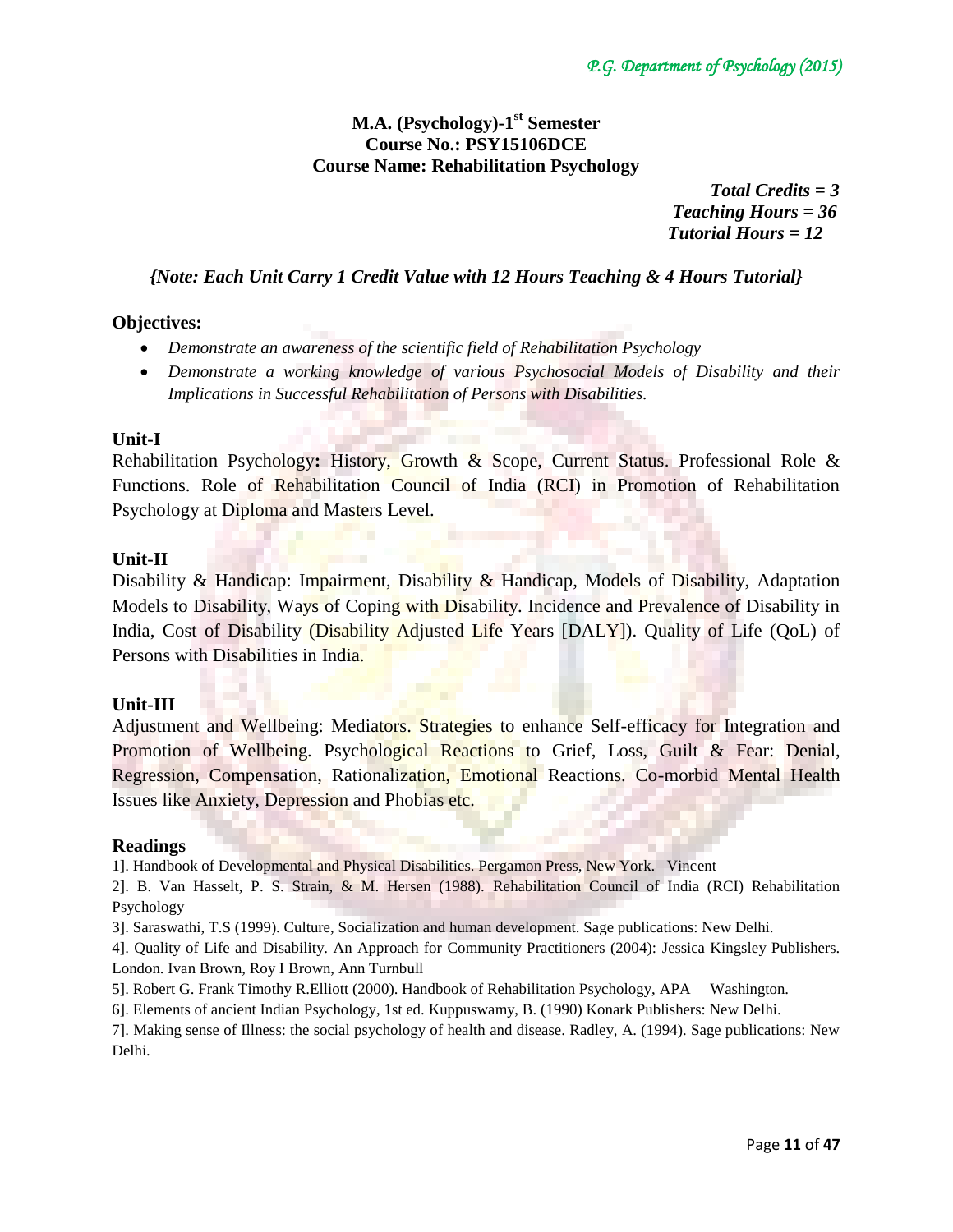# **M.A. (Psychology)-1 st Semester Course No: PSY15107DCE Course Name: Life Span Development**

 *Total Credits = 3 Teaching Hours = 36 Tutorial Hours = 12*

# *{Note: Each Unit Carry 1 Credit Value with 12 Hours Teaching & 4 Hours Tutorial}*

## **Objectives:**

 *The course focuses on human development as it progresses throughout various psychological stages and contexts.*

## **Unit-I**

Human Development: Meaning, nature  $\&$  Scope of Human Development. Foundations of Development, Growth & Development Concepts, Developmental Tasks, Factors Influencing the Development; Behaviours and Adjustments. Methods of Child Study.

## **Unit-II**

Cognitive Development: Piagetian & Vygotskian Perspective, Social Learning Theory of Albert Bandura, Individual Differences in Early Mental Development, Language Development. [Erikson's stages of psychosocial development.](http://en.wikipedia.org/wiki/Erikson%27s_stages_of_psychosocial_development)

## **Unit-III**

Adolescent Development: Emotional, Physical, Social & Cognitive Development. Kohlberg's Moral Development. Adulthood: Early, Middle & Late Adulthood, Characteristics, Diversity of Adult Life Styles, Career Development & Change in Mental Abilities. Psychosocial problems in Adolescence & Adulthood.

# **Readings**

1]. Laura, E. Berk, (2004). Development through the Life Span, New Delhi; Pearson Education.

2]. Laura, E. Berk, (1997). Understanding Child Development (4<sup>th</sup> Edition) Boston: Allyn Bacon.

3]. Hurlock. E.B. (1980). Developmental Psychology: A Life Span Approach, New Delhi: Tata McGraw Hill.

4]. Hurlock. E.B. (1981). Developmental Psychology: A Life Span Approach (5<sup>TH</sup> Edition), New Delhi: Tata McGraw Hill.

5]. Bornstein. M.H. & Lamb, M.E. (1999). Developmental Psychology: An advanced Textbook  $(4<sup>th</sup>$ Edition). New Jersey: Lawrence Erlbaum Associates.

6]. Craig, G.J. (1996). Human Development ( $7<sup>th</sup>$  Edition). New Jersey: Prentice Hall.

7]. Piaget, J (2004). Developmental Psychology. New Delhi: K.S. Publications.

8]. Cavanaugh, J.C, & Blanchard Fields, F. (2006). Adult Development and Aging (3<sup>rd</sup> Edition). USA: Brooks/Cole Publishing Co.

9]. Papalia, ED.E., Olds, W.S., & Feldman, R.D. (1998). Human Development (7<sup>th</sup> Edition). McGraw Hill Publications.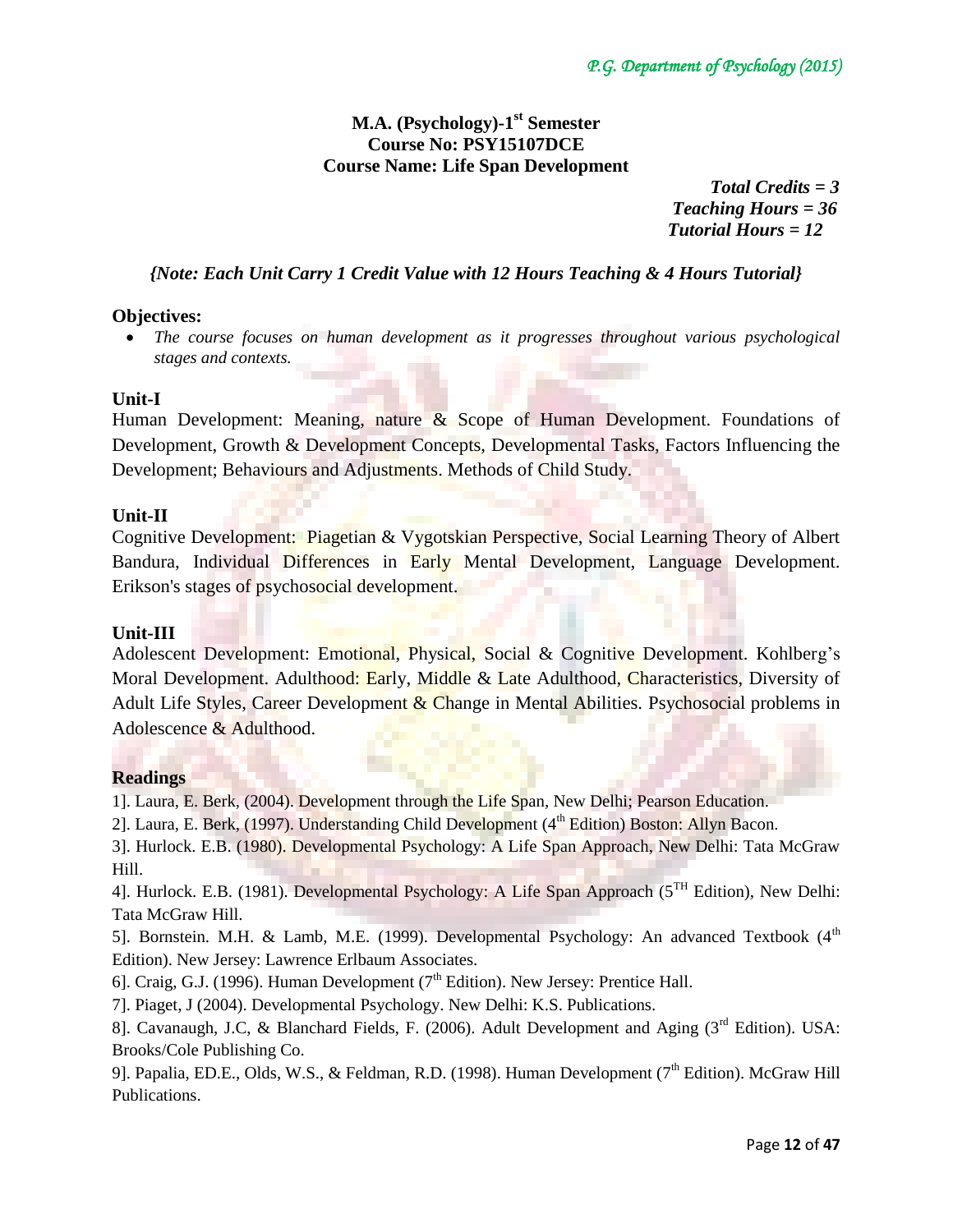# **M.A. (Psychology)-1 st Semester Course No: PSY15108GE Course Name: Educational psychology**

 *Total Credits = 3 Teaching Hours = 36 Tutorial Hours = 12*

# *{Note: Each Unit Carry 1 Credit Value with 12 Hours Teaching & 4 Hours Tutorial}*

# **Objectives:**

- To enable the students to understand the relation between education and psychology and different *methods of educational psychology.*
- *To understand concept of learning, motivation and intelligence.*

## **Unit-I**

Educational Psychology: Meaning, Definitions and Scope. Role of Psychology in Education. Focal areas of Educational Psychology. Methods: Introspection, Observation, Experimental, Case study. Objectives of Teaching, Teacher and Education.

## **Unit-II**

Learning: Concept of learning. Theories of learning: Trial And error, gestalt theory, Guthrie, Tolman. Improvement of learning, fatigue in learning. Transfer of Learning, Methods of Interference-Retroactive and Proactive Inhibition.

## **Unit-III**

Intelligence: Concept and Types of Intelligence

Artificial Intelligence, Emotional Intelligence and Multiple intelligence.

Theories: Two Factors Theory, Multi-factor Theory, Group Factors Theory.

## **Readings**

1]. Skinner, Charles E. (1945). Educational Psychology. Prentice Hall

2]. Chauhan, S. S. (1996). Advanced Educational Psychology. New Delhi: Vikas Publishing House

3]. Macmillan, Simth, Mdaniel. (1998). Educational Psychology. New York: Allyn & Bacon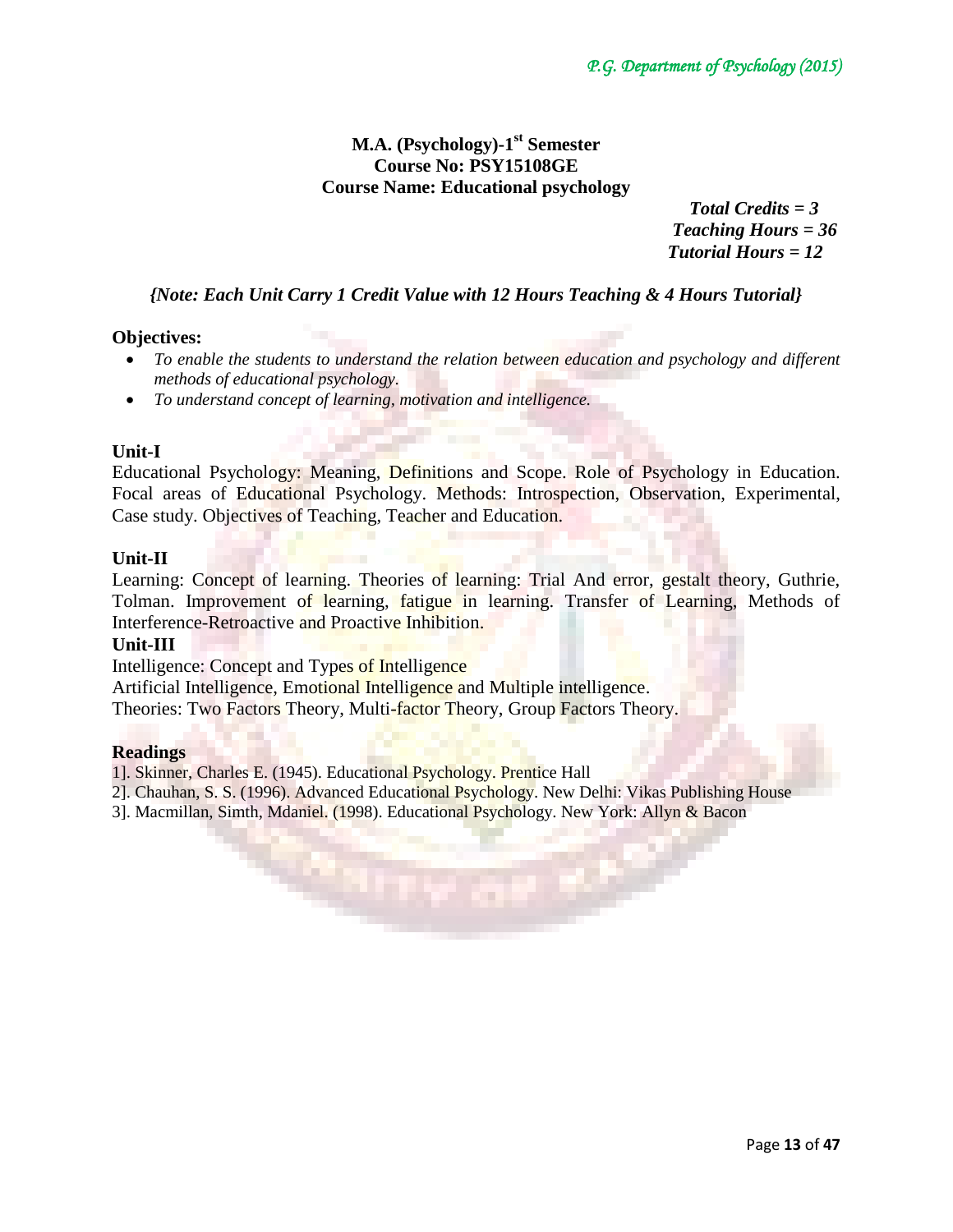# **M.A. (Psychology)-1 st Semester Course No.: PSY15109OE Course Name: Principles of Psychology**

 *Total Credits = 3 Teaching Hours = 36 Tutorial Hours = 12*

*{Note: Each Unit Carry 1 Credit Value with 12Hours Teaching & 4 Hours Tutorial}*

# **Objectives:**

*To understand the Fundamental facts, theories, concepts and principles of psychology*

# **Unit-I**

Introduction: Nature, Scope and Methods of study in Psychology. Schools of psychology Sensation: Attributes, Characteristics of Sensory Processes. Perception: Determinants, Gestalt Theory of perception.

## **Unit-II**

Motivation: Concept of Drive, Incentive; Maslow's Need Hierarchy Theory and Mc Clelland's. Emotion: Nature, Basic Emotions, Physiological Correlates of Emotion. Theories: James Lange, Cannon-Bard and Schachter- Singer.

## **Unit-III**

Sensation and Perception

Sensation – Attributes, Modality, Characteristics of Sensory Processes.

Determinants of Perception. Gestalt Theory of perception. Perception of form, space, movement and time

Difference between Sensation and Perception.

# **Readings**

1]. Baron, R.A. (1995). Psychology: The Essential Science. Allyn and Bacon, New York.

2]. Gallotti, K.M. (2000). Cognitive Psychology – In and Out of the Laboratory. Thomson Pub. Co. Bangalore.

3]. Morgan, C. T., King, R. A., Weisz, J. R., & Schopler, J. (1986). Introduction to Psychology (International Student Edition) McGraw Hill Book Co.

4]. Munn, N. L., Fernald, L. D., and Ferhald, P. S. (1972). Introduction to Psychology. Oxford IBH Publishing House Co., Calcutta.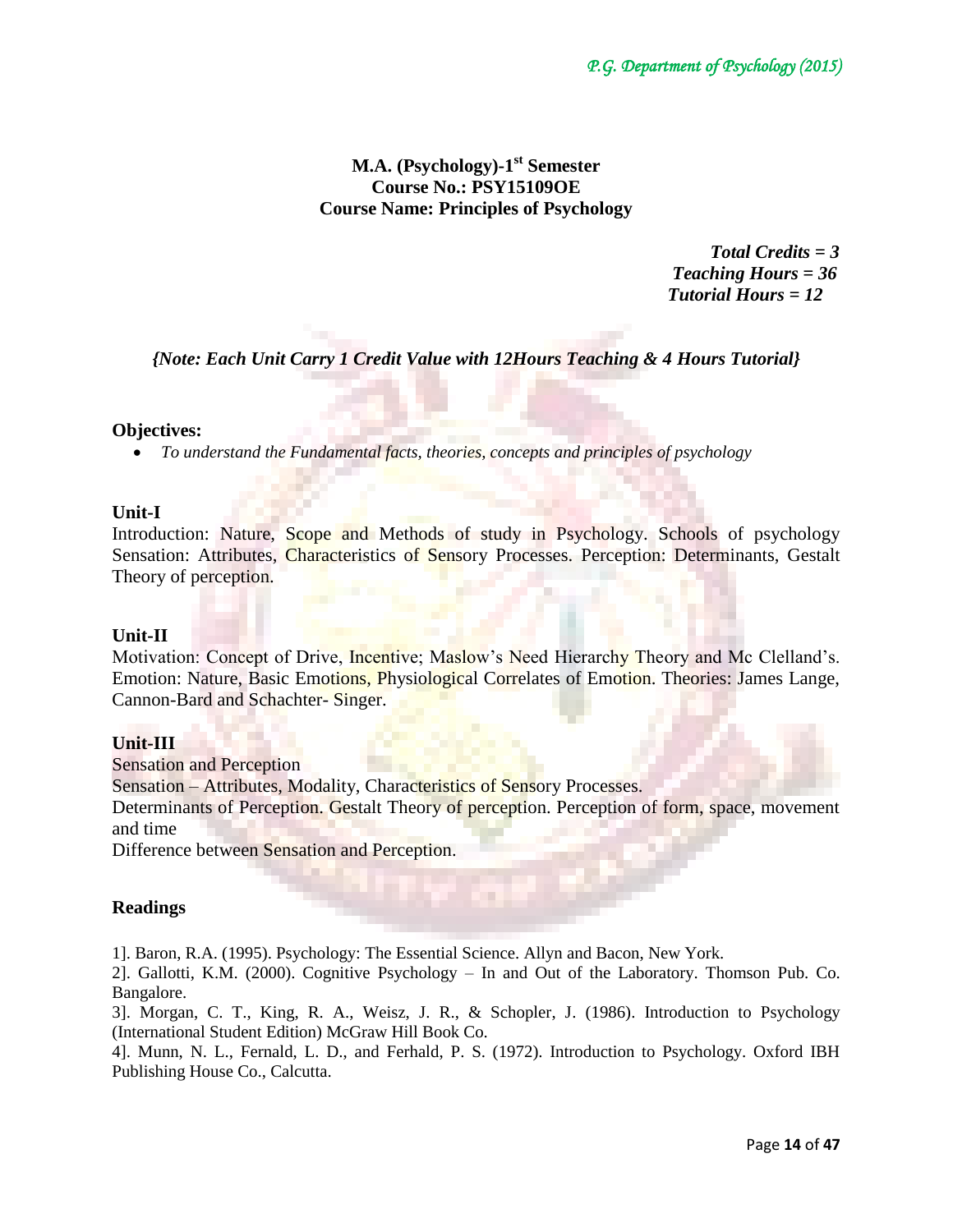|               |                    | <b>SEMESTER-II</b>                              |                |              |              |                |
|---------------|--------------------|-------------------------------------------------|----------------|--------------|--------------|----------------|
|               |                    | <b>Core Courses</b>                             |                |              |              |                |
| <b>Course</b> | <b>Course Code</b> | <b>Course Name</b>                              |                | Hours/Week   |              | <b>Credits</b> |
| Category      |                    |                                                 | L              | Т            | P            |                |
| Core          | <b>PSY15201CR</b>  | <b>Cognitive Processes-II</b>                   | 3              | 1            | $\mathbf{x}$ | $\overline{4}$ |
| Core          | <b>PSY15202CR</b>  | <b>Systems and Theories in</b><br>Psychology-II | 3              | 1            | $\mathbf{x}$ | 4              |
| Core          | <b>PSY15203CR</b>  | <b>Research Methodology</b>                     | 3              | 1            | $\mathbf{x}$ | $\overline{4}$ |
|               |                    | <b>Discipline Centric Elective Courses</b>      |                |              |              |                |
| <b>DCE</b>    | <b>PSY15204CDE</b> | Social Psychology                               | $\overline{2}$ | $\mathbf{1}$ | $\mathbf{x}$ | 3              |
| <b>DCE</b>    | <b>PSY15205CDE</b> | <b>Clinical Psychology</b>                      | $\overline{2}$ | T            | $\mathbf{x}$ | 3              |
| <b>DCE</b>    | <b>PSY15206CDE</b> | <b>Organizational Behaviour</b>                 | $\overline{2}$ | $\mathbf{1}$ | $\mathbf{x}$ | 3              |
| <b>DCE</b>    | <b>PSY15207CDE</b> | <b>Forensic Psychology</b>                      | $\overline{2}$ | $\bf{l}$     | $\mathbf x$  | 3              |
| <b>DCE</b>    | <b>PSY15208CDE</b> | Psychopathology                                 | $\overline{2}$ | $\mathbf{1}$ | $\mathbf x$  | 3              |
|               |                    | <b>Generic Elective Course</b>                  |                |              |              |                |
| GE            | <b>PSY15209GE</b>  | <b>Environmental Psychology</b>                 | $\overline{2}$ | 1            | $\mathbf{x}$ | 3              |
|               |                    | <b>Open Elective Course</b>                     |                |              |              |                |
| OE            | <b>PSY152100E</b>  | <b>Theories of Personality</b>                  | $\overline{2}$ | 1            | $\mathbf{x}$ | 3              |

×

تتباية

Г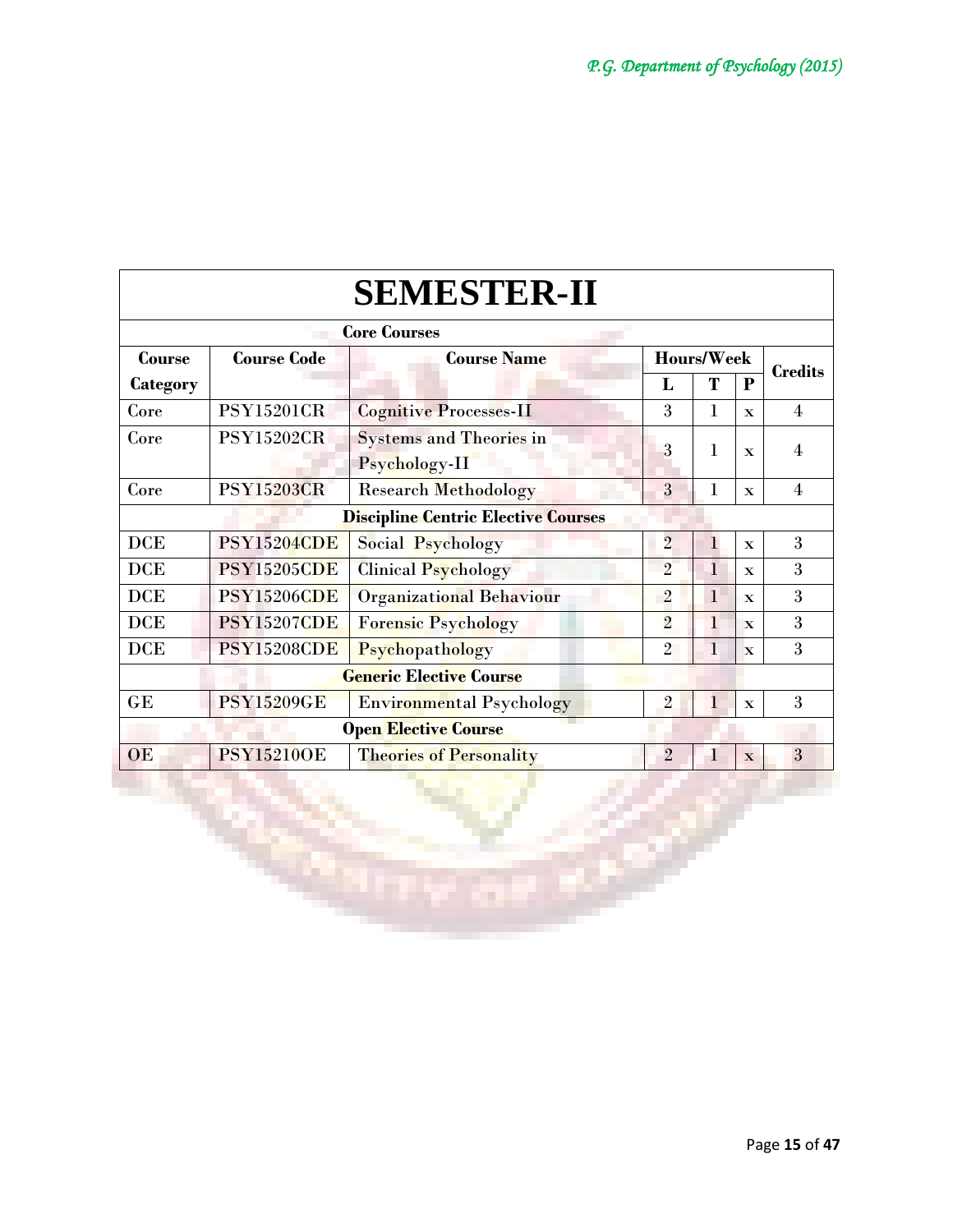# **M.A (Psychology)-2 nd Semester Course No. PSY15201CR Course Name: Cognitive Process – II**

 *Total Credits = 4 Teaching Hours = 48 Tutorial Hours = 16*

*{Note: Each Unit Carry 1 Credit Value with 12 Hours Teaching & 4 Hours Tutorial}*

#### **Objectives:**

- *To enhance the advanced concepts in cognitive psychology.*
- *To acquaint students with various approaches and theories which explain the process of cognition.*
- *To expose the students to the various researches based explanations in the spheres of neuroscience, language, decision making.*

#### **Unit-I**

Reasoning: Types of Inductive and Deductive reasoning. Approaches: Componential approach, Rules/Heuristics approach, Mental Model Approach.

**Problem Solving:** Problems and types: Well defined and ill-defined problems. Approaches to problem solving: Means end Heuristics, Hill climbing, Analogy Approach, Factors influencing problem solving: Functional fixedness, Expertise, Mental Set, Insight V/S Non-Insight.

## **Unit-II**

**Creativity:** Meaning, Approaches to creativity: Divergent production, Investment theory of creativity. Factors Affecting Creativity; Development of Creativity. Decision Making: Algorithms and Heuristics (Representative, Availability, Anchoring and Adjustment). Illusory correlation, over confidence in decisions, Framing effect and Hindsight bias.

## **Unit-III**

Language Comprehension: Structure of language: Phonology, Syntax, Semantics and Pragmatics; Language and Cognition: Modularity hypothesis, Whorfian hypothesis. Neuro psychological evidence of language. Speech perception: Approaches to speech perception (General Mechanism Approach and Special Mechanism Approach).Factors affecting comprehension: Negatives, Passive voice, Nested structures, Ambiguity.

## **Unit-IV**

Imagery: Visual, auditory and motor imagery. Principles and Characteristics of mental Images. Cognitive Maps: Distance, Shape and Relative Positions.

## **Readings**

- 1]. Galotti, K. M. (1990).*Cognitive Psychology in and Outside Laboratory*. Mumbai: Thomson Asia.
- 2]. Jahnke, J.C., &Nowaczyk, R.H. (1998).*Cognition.* New Jersey: Prentice Hall.
- 3]. Matlin, M. W. (1995).*Cognition* (3, Ed.).Bangalore: Prism Book Pvt. Ltd.
- 4]. Reed, S. K. (2004). *Cognition*: *Theory and Applications*. California: Thomson Wadsworth.
- 5]. Sheetleworth, S. J. (1998). *Cognition, Evolution and Behavior*. New York: Oxford University Press.
- 6]. Snodgrass, J. G. (1985). *Human experimental Psychology.* New York: Oxford University Press.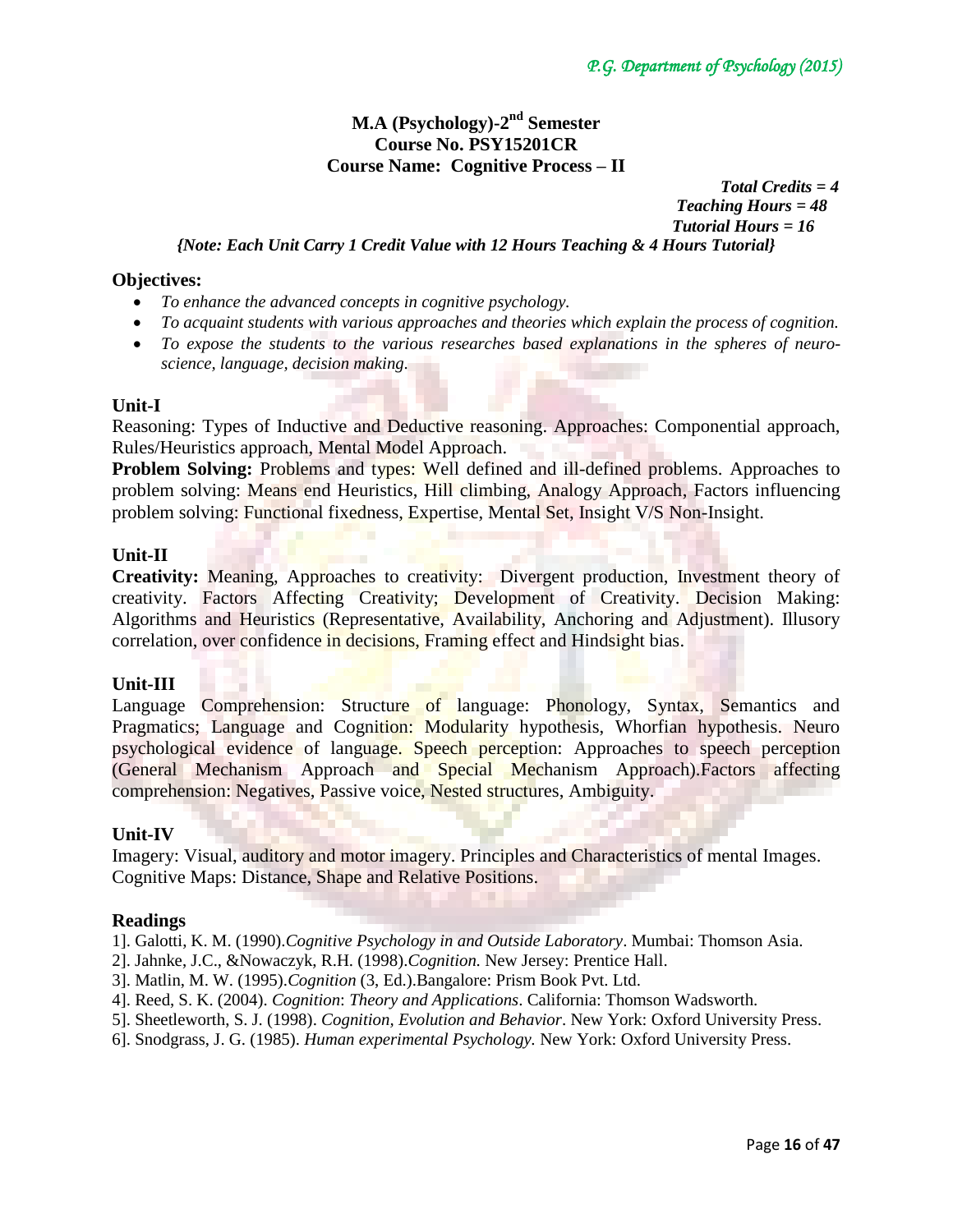# **M.A. (Psychology)-2 nd Semester Course No. PSY15202CR Course Name: Systems and Theories in Psychology-II**

 *Total Credits = 4 Teaching Hours = 48 Tutorial Hours = 16*

# *{Note: Each Unit Carry 1 Credit Value with 12 Hours Teaching & 4 Hours Tutorial}*

## **Objectives:**

- *To provide the students with a comprehensive understanding of the various centrally important systems and theories in Psychology.*
- *To acquaint them with the application of different theories in different walks of life.*

## **Unit-I**

Gestalt psychology: Foundation of Gestalt psychology, Wertheimer, Koffka Kohler, (Insight theory), Experimental contribution of Gestalt psychology to perception and Learning, Criticisms of Gestalt Psychology.

## **Unit-II**

Field theories: Kurt Levin and Tolman. Social learning theories: Albert Bandura, Julian B. Rotter.

## **Unit-III**

Humanistic theories: Abraham Maslow's theory of self actualization and Rogers self theory. Existential theories: Victor Frankl, Rollo May. Comparison between humanistic and existential psychology

# **Unit-IV**

Trait Theories: Raymond B. Cattle, H.J.Eysenck, McCrae & Costa. Personal Construct Theory: Kelly.

## **Readings**

- 1]. Boring, E.G. (1950).*History of Experimental Psychology*. Bombay: Times of India Press.
- 2]. Chaplin, J. P., &Krawice, T. A. (1987). *Systems and Theories of Psychology*. New York: Rinchar& Winston.
- 3]. Leahey, T. H. (2005). A History of Psychology: Main currents in psychological thought. (6<sup>th</sup>. Ed.). Englewood Cliffs, NJ: Prentice-Hall.
- 4]. Marx, M.H., & Hillix, W. A. (1987).*Systems and Theories in Psychology*. TMII Ed.
- 5]. Shahakian, W. S. (1975). *History and Systems of Psychology*. New York: John Wiley &sons.
- 6]. Wolman, B.B.(1980).*Contemporary Theories and Systems in Psychology*. New York: Harper & Row.
- 7]. Woodworth, R. S., &Shechan, M. R. (1964). *Contemporary Schools of Psychology*. New York: Ronald Press.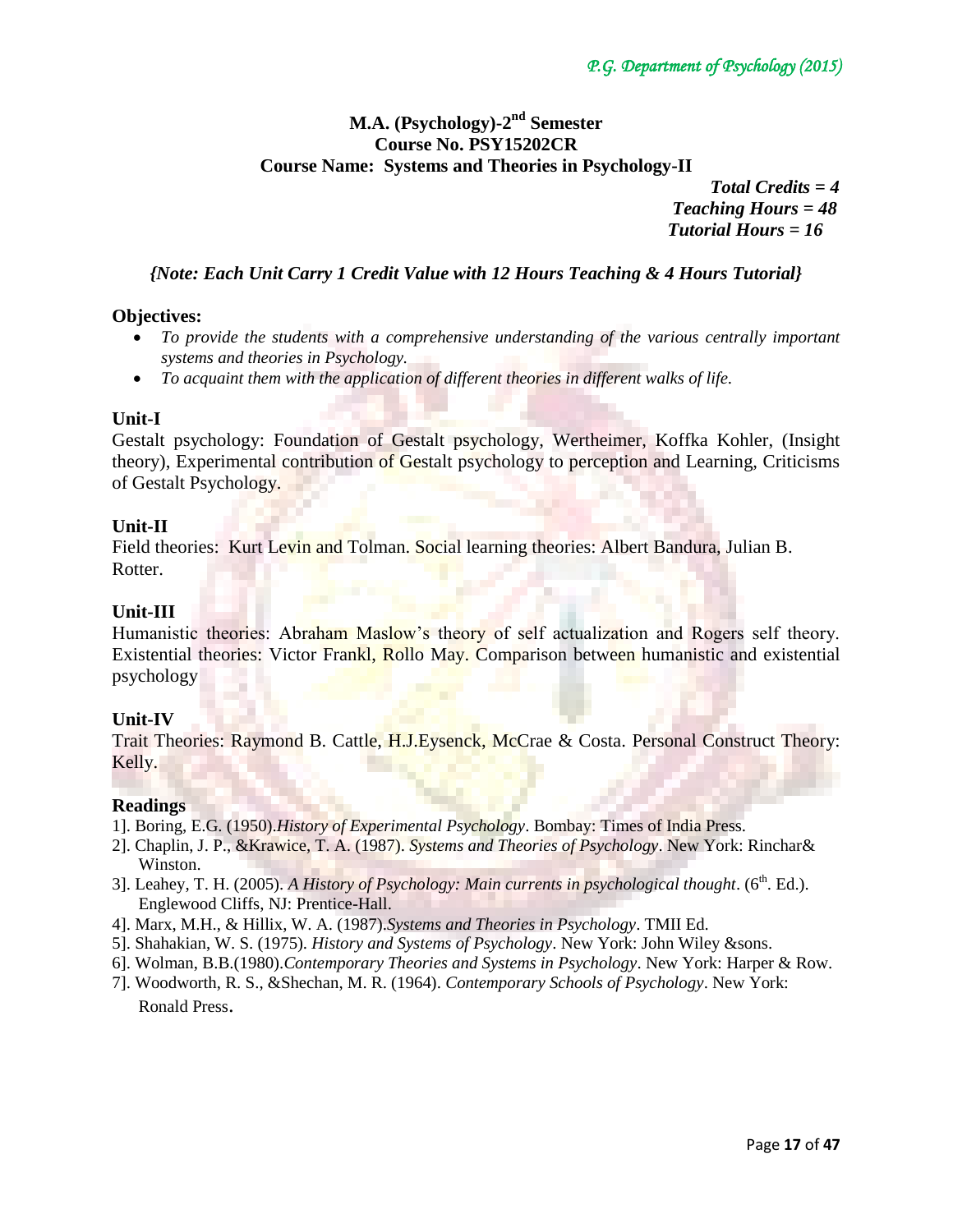# **M.A. (Psychology)-2 nd Semester Course No. Psy15203CR Course Name: Research Methodology**

 *Total Credits = 4 Teaching Hours= 48 Tutorial Hours = 16*

## *{Note: Each Unit Carry 1 Credit Value with 12 Hours Teaching & 4 Hours Tutorial}*

#### **Objectives:**

- *To acquaint the students with the basic research concepts and various Steps in research process.*
- *Basic understanding of research designs and the APA style of preparing research proposal and writing research report.*

#### **Unit-I**

Introduction to Research: Meaning and Purpose of Research; Steps in Research Process; Problem Identification; Theory and its Role in Research; Ethics in Research.

## **Unit-II**

Research Methods: Experimental and Non-Experimental; Laboratory Experiments; Field Experiments; Field Research, Survey Research; Ethnography and Case Study.

#### **Unit-III**

Sampling and Data Collection: Concept of Sampling; Types of Sampling. Methods of Data Collection: Observation, Interview Questionnaire (Concept, Types and Limitations of each method).

#### **Unit-IV**

Data Analysis and Report Writing: Processing data, editing, coding, Memoing, Abstracting comparing and displaying. Research report writing: Structure and format for research report; style of writing a research report; Referencing and bibliography with special reference to APA Model.

#### **Readings**

1]. Atkinson, R. (1998). *The Life Story Interview.* Sate: Thousand Oaks.

- 2]. Colaizzi, P.F. (1973).*Reflection and Research in Psychology*. Dubuque: Tower Kendale/Hunt.
- 3]. Denzin, N.K.,& Lincoln, Y.S. (1994).*Handbook of Qualitative Research*. Thousand Oaks: Sage.
- 4]. Hamel, J., Dufor, S., & Fortin, D. (1993). *Case Study Method*. London: Sage
- 5]. Kerlinger, F.N. (1999). *Foundations of Behavioral Research*.(3, Ed.).Bangalore: Prism Books Ltd.
- 6]. Kirk, J., & Miller, M.L. (1986).*Reliability and Validity in Qualitative Research*. New Hum: Sage
- 7]. Mason, J. (1997).*Qualitative Researching*. Thousand Oaks: Sage.
- 8]. Psathas, G. (1994).*Conversation Analysis*. Thousand Oaks: Sage.
- 9]. Strauss, A., & Corbin, J. (1997). *Grounded Theory in Practice*. Thousand Oaks: Sage.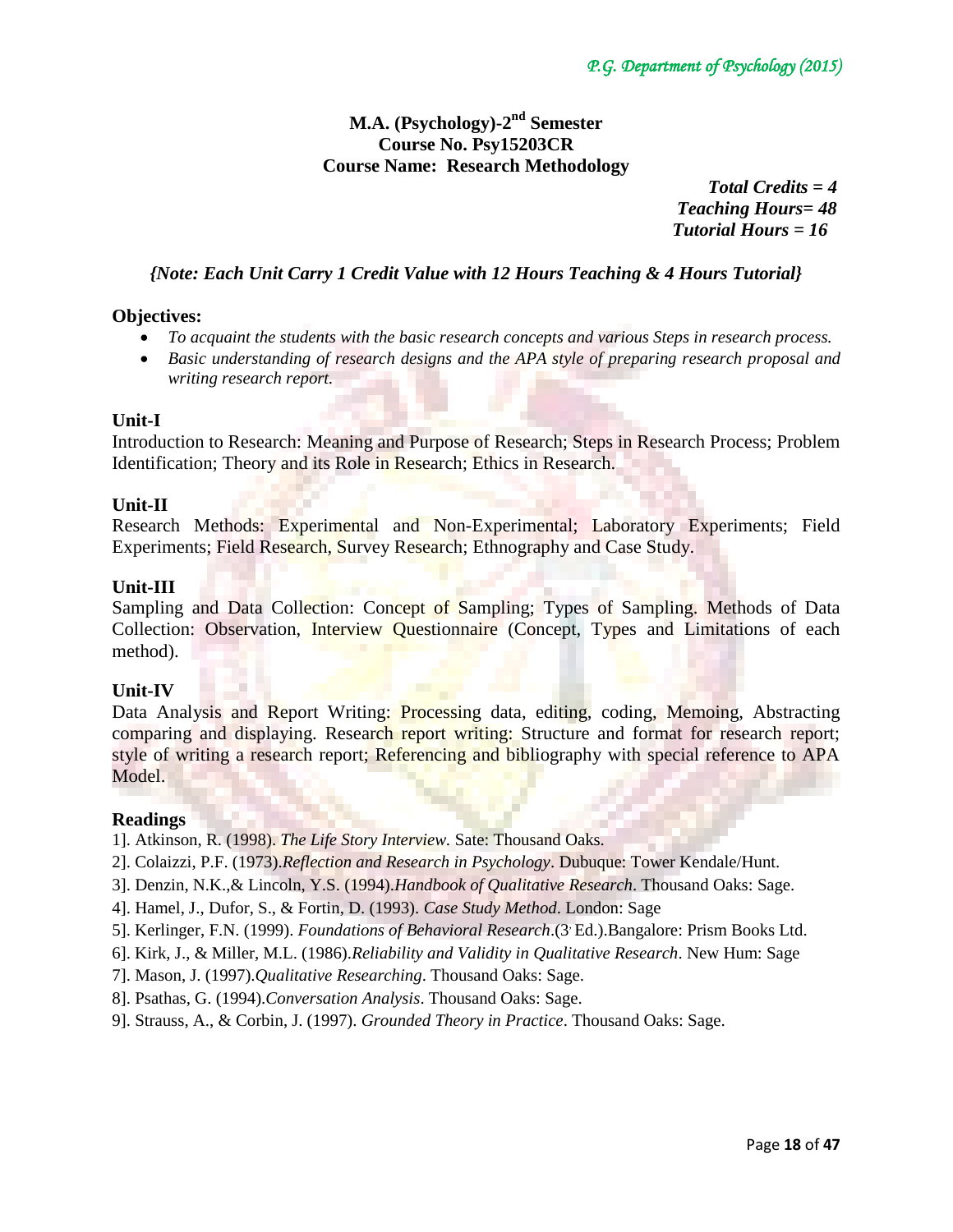# **M.A. (Psychology)-2 nd Semester Course No.: PSY15204DCE Course Name: Social Psychology**

 *Total Credits = 3 Teaching Hours = 36 Tutorial Hours = 12*

# *{Note: Each Unit Carry 1 Credit Value with 12 Hours Teaching & 4 Hours Tutorial}*

# **Objectives:**

*To acquaint the students with:* 

- *The theoretical notions surrounding social Psychology.*
- *Core concepts like social perception, Attribution, conformity, aggression, compliance and selfconcept*.

## **Unit-I**

Social Psychology: Historical trends and current themes. Social Perception; Communication, Impressions Formation, Attribution and its theories, Errors in attribution.

## **Unit-II**

Social Influence: Conformity: Informational Social Influence, Normative Social Influence. Compliance, Obedience to Authority. Intergroup Conflict, Sources of Conflict, Realistic Conflict theory. Resolving Intergroup Conflict.

## **Unit-III**

Pro-social Behaviour: Altruism, volunteerism. Aggression: Concept & Psychological causes of Aggression. Applications of social psychology to legal, health, environment and organizational settings.

## **Readings**

- 1]. Bickman, L., & D. J. (1997). *Handbook of Applied Social Research*. Thousand Oaks; Sage.
- 2]. Bulsara, J. F., & Varma, R. M. F. (1984). *Perspective on Social Welfare in India*. Delhi: S. Chand & Co.
- 3]. Byrne, D. & Baron, R. A.(2005). *Social Psychology.* (10<sup>th</sup> Ed.) India: Dorsling Kindersley.
- 4]. Misra, G. (2003). *Applied Social Psychology in India*. New Delhi: Sage.
- 5]. Franzoi, S. L. (2003*). Social Psychology*. (3rded.). New York: Mc Graw-Hill Publication.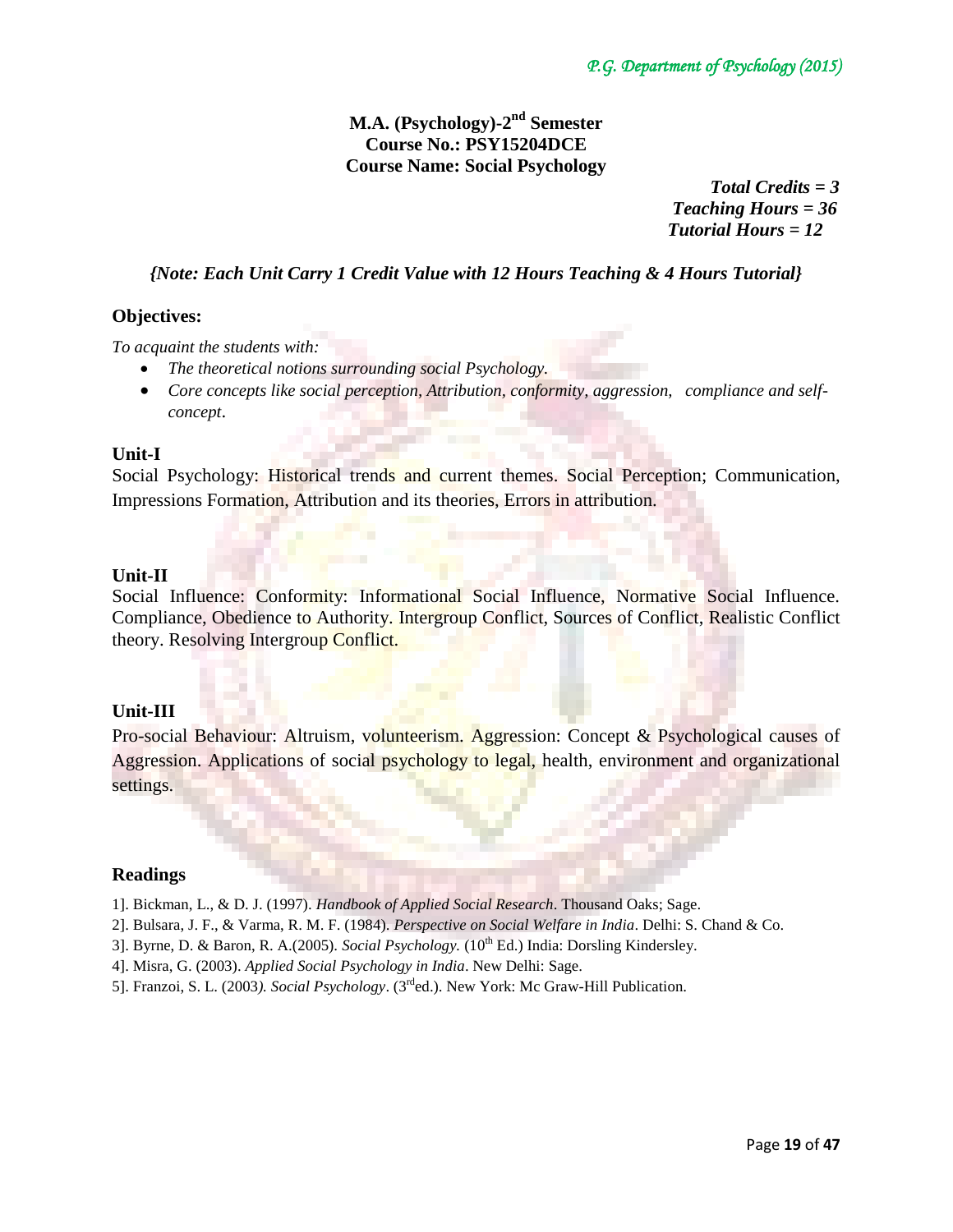# **M.A. (Psychology)-2 nd Semester Course No. PSY15205DCE Course Name: Clinical Psychology**

 *Total Credits = 3 Teaching Hours = 36 Tutorial Hours = 12*

# *{Note: Each Unit Carry 1 Credit Value with 12 Hours Teaching & 4 Hours Tutorial}*

#### **Objectives:**

- *To provide an understanding of the field of Clinical Psychology*
- *To orient the student to the scope of Clinical Psychology*
- *To describe role of clinical psychology in Promotion of Mental Health*

#### **Unit-I:**

Historical & Philosophical background; Nature of discipline: theory and research. Work settings of a clinical psychologist. Differences/Similarities with other mental health professions.

## **Unit-II**

Models of clinical psychology: psychological and biological models. Clinical Assessment: Concept, Purpose, Techniques and stages of clinical assessment.

## **UNIT-III**

Nature of client therapist relationship, skills of a clinical psychologist. Professional Regulation and Ethico-legal issues, Cultural issues, Current scenario and future prospect: Problems and promise.

## **Readings**

1]. Hecke, J. E., & Thorpe, G.L. (2005). Introduction to clinical psychology: science, practice, and ethics (Low Price Edition). Delhi: Pearson Education.

2]. Pomerantz, A.M. (2008). Clinical Psychology: Science, practice, and culture. Sage Publications: New Delhi.

3]. Trull, T.J., & Phares, E.J. (2001). Clinical psychology: Concepts, methods, and profession (6<sup>th</sup> Ed.). Belmont, CA: Wadsworth/Thomson Learning.

4]. Korchin, J. S. (1986). Modern clinical psychology. CBS publishers. India.

5]. Hecker, Jeffrey E. and Thorpe, Geoffrey L., "Introduction to Clinical Psychology: Science, Practice, and Ethics" (2005). University of Maine Faculty Monographs.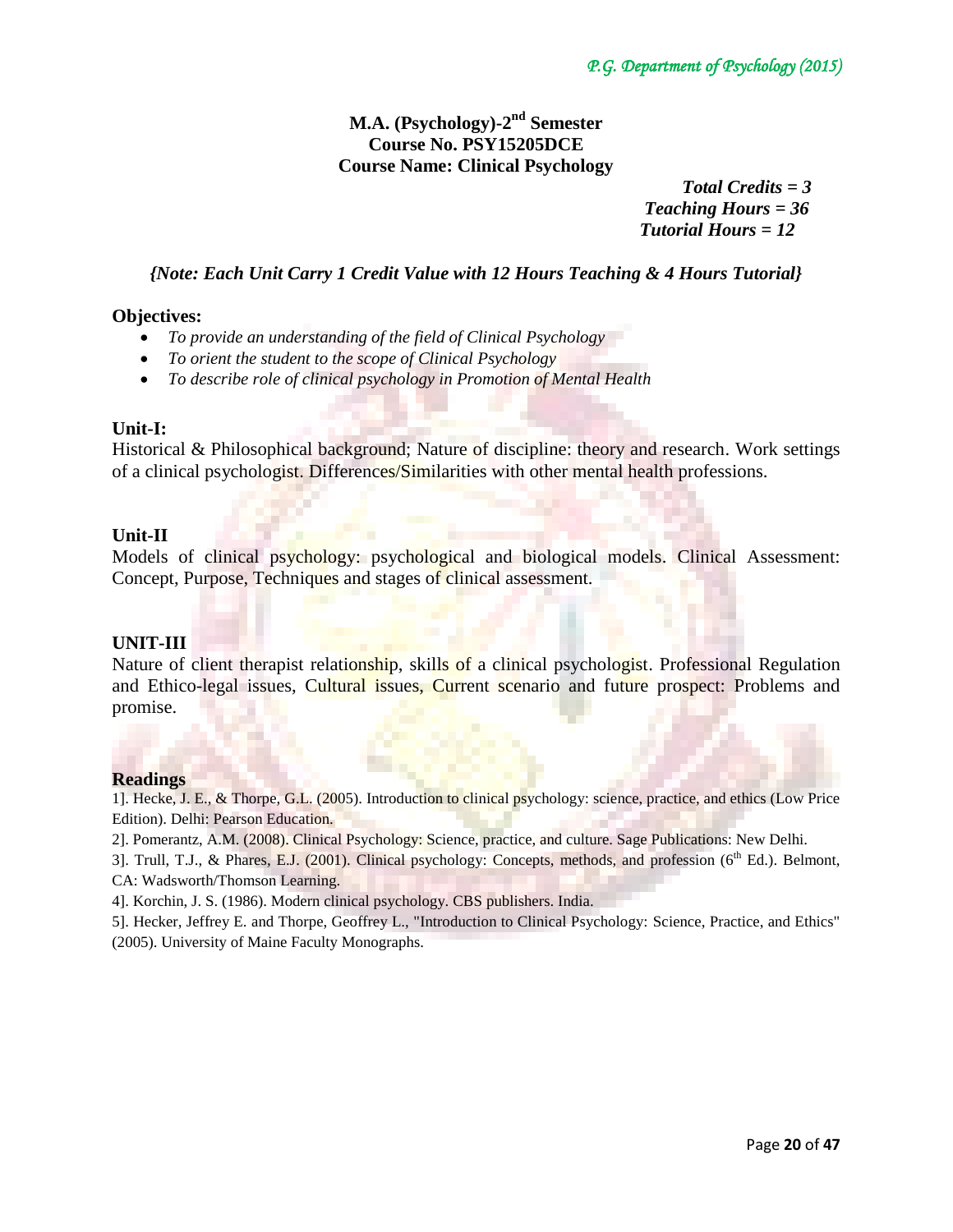# **M.A. (Psychology)-2 nd Semester Course No. PSY15206DCE Course Name: Organizational Behaviour**

 *Total Credits = 3 Teaching Hours = 36 Tutorial Hours = 12*

*{Note: Each Unit Carry 1 Credit Value with 12 Hours Teaching & 4 Hours Tutorial}*

# **Objectives**

- *This course would aim to understand the behaviour or individuals along with other organizational assets.*
- *Students are expected to familiarize themselves with the skills, techniques and their implications.*
- *Students are to be acquainted with different concepts like Models of leadership, communication, organizational dynamics and importance of empowerment in organizations.*

# **Unit-I**

Introduction: Historical background, scope, importance and current status of organizational behaviour; Fundamental assumptions of organizational behaviour; challenges & opportunities in the field of organizational behaviour; concept of cross cultural organizational behaviour.

# **Unit-II**

Theories of organizational behaviour: Fayol's classical theory of organization; Taylor's scientific management theory; Weber's **bureau**cratic theory of organization; Elton Mayo's human relations theory of organization. Critical analysis of traditional and modern models of organizational behaviour and their implications.

# **Unit-III**

Behaviour in organizations: Types of work place behaviour, Motivation at the workplace; content and process theories of motivation; important work place attitudes and attitude formation; perception and attribution in organizations; Group dynamics and communication in organizations.

# **Readings**

1]. Bobbitt, R. Breinholt, Doktor and James P. McNaul. *Organizational Behavior; Understanding and Prediction.* New Jersey: Prentice-Hall, Inc.

2]. Luthans, F. (2002). *Organisational Behaviour* (9th Ed.). McGraw Hill-Irwin.

3]. Newstrom, J. W. and Davis, K. (2002). *Organizational Behaviour – Human Behaviour at Work* (10th ed.)Delhi: Tata McGraw Hill.

4]. Robbins , S. P. (2003). *Organisational Behaviour*. New Delhi: Prentice Hall of India.

5]. Singh, N.(2003). *Organizational Behaviour-concepts, theories & practices,* New Delhi: Deep & Deep Publications.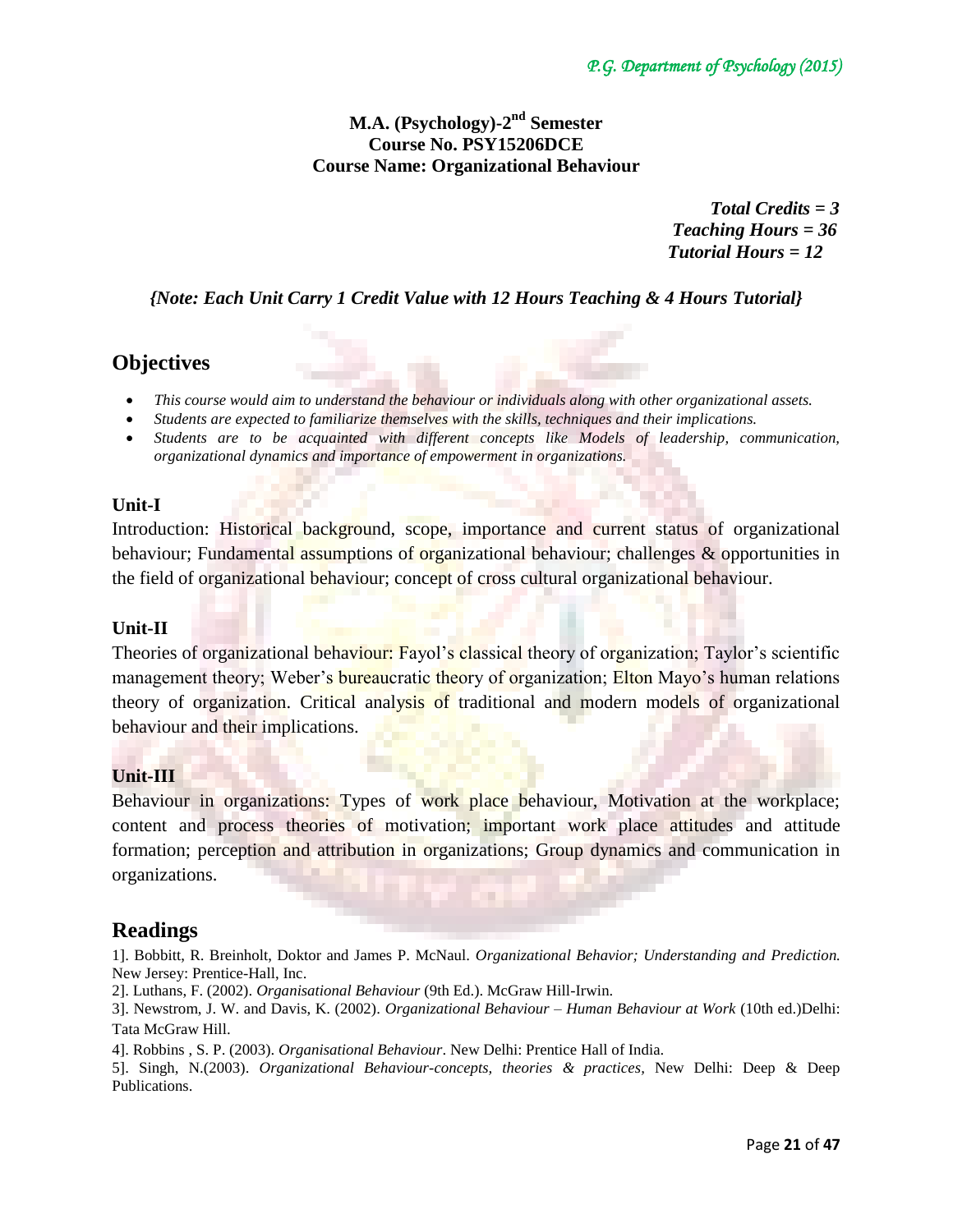# **M.A.(Psychology)-2 nd Semester Course No. PSY15207DCE Course Name: Forensic Psychology**

 *Total Credits = 3 Teaching Hours = 36 Tutorial Hours = 12*

*{Note: Each Unit Carry 1 Credit Value with 12 Hours Teaching & 4 Hours Tutorial}*

# **Objectives:**

- *To familiarize students with the emerging importance of Forensic psychology.*
- *To build awareness regarding the role of the psychologist in Forensic evaluations.*

# **Unit-I**

Bases of Criminal Behavior: Bio- psychological understanding of criminal behavior. Theoretical models in Forensic psychology. Role of psychology in forensic science. Ethical principles and professional competencies.

# **Unit-II**

Forensic Assessment: Profiling of psychopaths. Malingering and Deception Detection. Use of Brain Electrical Oscillation Signature (BEOS). Psychology and law: custody issues, testimony, documentation.

# **Unit III:**

Civil Forensic Procedures: Eye witness testimony. Selection of Jury. Child custody, child trauma. Criminal Forensic procedures. Forensic evaluation of delinquency and criminal responsibility. Competence to stand trial.

# **Readings**

1]. Bull, R. (2011) Four volume set Forensic Psychology. LA: Sage publications.

- 2]. Scott, Adrian (2010) Forensic psychology. NY: Palgrave MacMillan.
- 3]. Donohue, W.T. and Levensky, T.R. (2004) Handbook of Forensic Psychology. NY: Elsevier.
- 4]. Goldstein, A. M. Volume ed. Weiner, I.B. Series ed. (2003) Handbook of Psychology: Volume 11.

5]. Heilbrun, K, Marczyk, G.R. and DeMatteo D. (2002) Forensic Mental HDCElth Assessment: A Casebook. UK: OUP.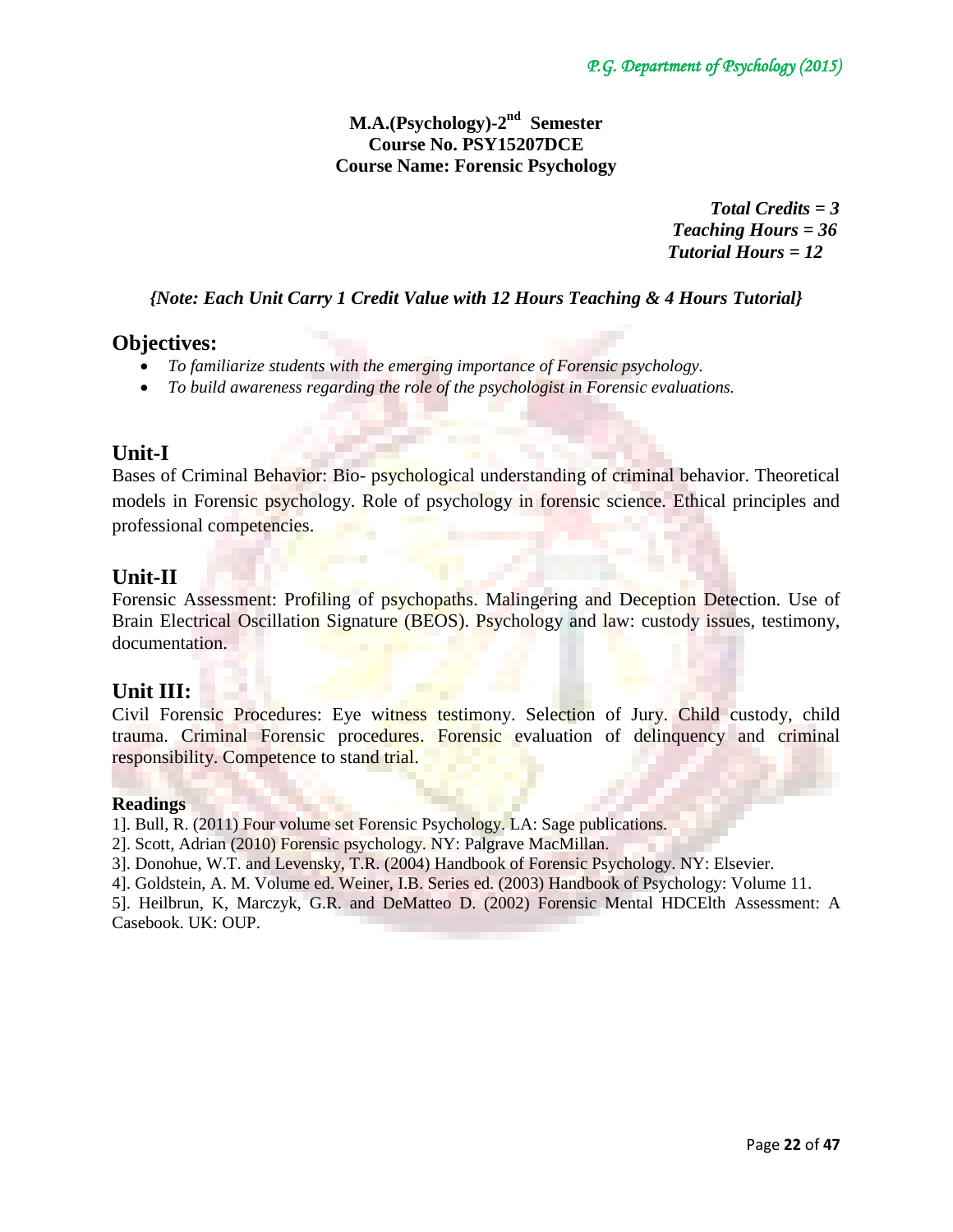# **M.A.(Psychology)-2 nd Semester Course No. PSY15208DCE Course Name: Psychopathology**

 *Total Credits = 3 Teaching Hours = 36 Tutorial Hours = 12*

# *{Note: Each Unit Carry 1 Credit Value with 12 Hours Teaching & 4 Hours Tutorial}*

## **OBJECTIVES:**

*To acquaint the students with:* 

- *Current systems of classification of Mental Disorders.*
- *The etiology and dynamics of the disorders with respect to various theoretical approaches.*

## **Unit-I**

Diagnosis and Classification: Purposes of Diagnosis; Reducing Undesirable Variability; Multiaxial Model Evolution of Diagnostic Systems. Para-diagnosis in Psychopathology. Theories and Models of Anxiety Disorders; Somatoform Disorders; Dissociative Disorders; Psycho-physiological Disorders.

## **Unit-II**

Theories & Models of Schizophrenia, Theories and Models of Disorders of and Personality Disorder. Impulse and Adjustment: Alcoholism and Drug Addiction.

## **Unit-III**

Theories and Models of Affective Disorders. Childhood Disorder: ADHD, Conduct Disorder. Organic Mental Disorders: Delirium; Dementia; Alzheimer's & Parkinson's Diseases.

#### **Readings**

- 1]. Carson, C. R., & N. J. Butcher. (1992). *Abnormal Psychology and Modern Life*. New York: Harper & Collins.
- 2]. Davison, G. C., & Neale, J. M. (2001). *Abnormal Psychology*. (8, ed.). New York: John Wiley.
- 3]. Eisdorfer, C. (1981). *Model for Clinical Psychopathology*. England: MTP Press Ltd.
- 4]. Garfield, S. L. (2008). *Clinical Psychology: The Study of Personality and Behavior*. New Jersey: Aldine.
- 5]. Meyer, R. G. (1990). *Abnormal Psychology*. Boston: Allyn & Bacon, Inc.
- 6]. Millon, T. (1969). *Modern Psychopathology: Biosocial Approaches to Maladaptive Learning and Conditioning*. Philadelphia: Saunders.
- 7]. Turner, S. M. (1984). *Adult Psychopathology and Diagnosis*. New York: John Wiley and Sons.
- 8]. Walker, E, C. *The Handbook of Clinical Psychology: Theory, Research and Practice*. New York: Dow Jones Irvin.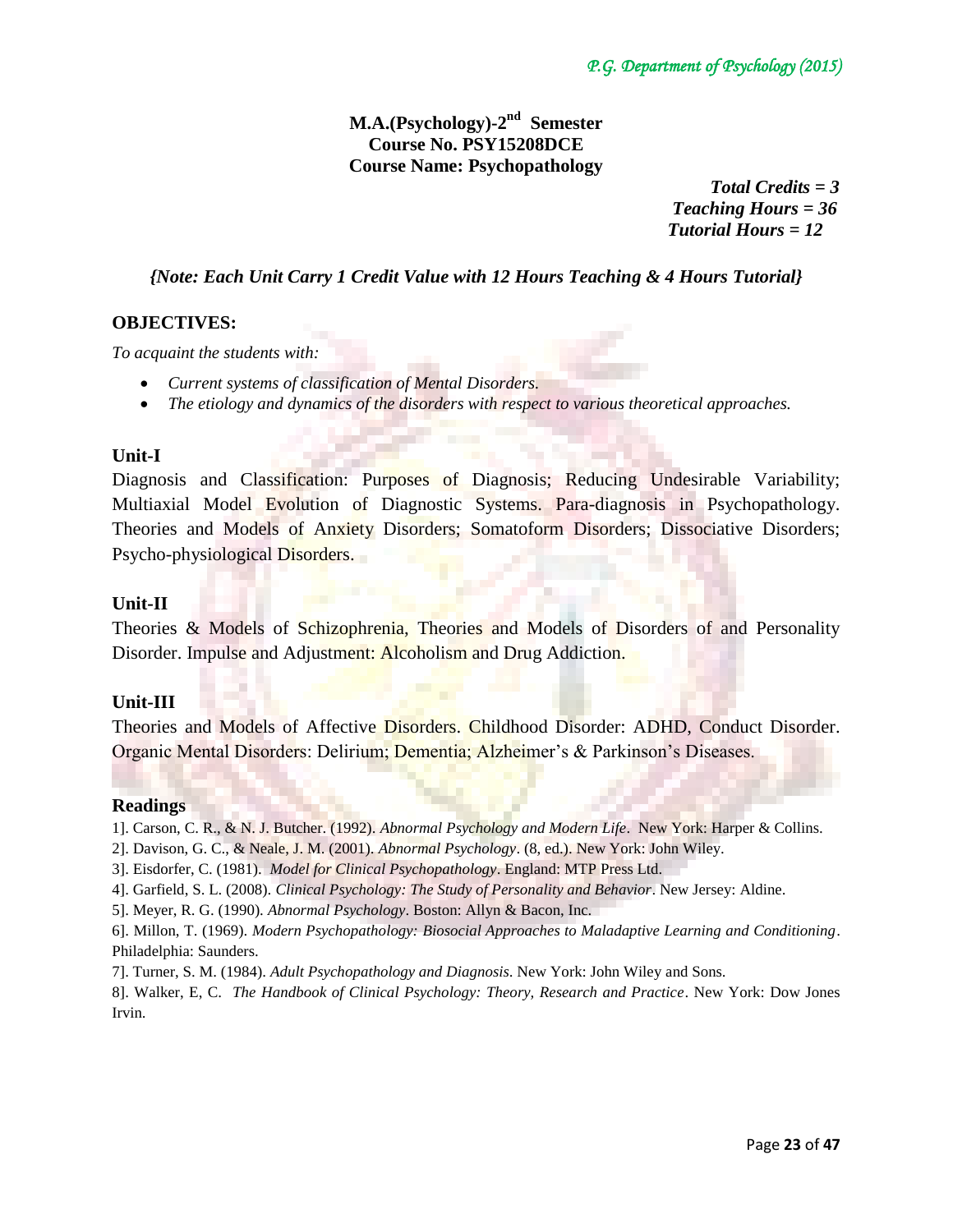# **M.A.(Psychology) 2 nd Semester Course No. PSY15209GE Course Name: Environmental Psychology**

 *Total Credits = 3 Teaching Hours = 32 Tutorial Hours = 16*

# *{Note: Each Unit Carry 1 Credit Value with 12 Hours Teaching & 4 Hours Tutorial}*

# **Objectives**

- *To acquaint Students with the basic concepts of Environmental Psychology.*
- *To Provide Students a Perspective of Environmental Psychology*

## **Unit-I**

Nature and Scope of Environmental Psychology: What is environmental psychology. Theories and Approaches. Research Methods in Environmental Psychology. Environmental movement in India.

## **Unit-II**

Concepts in Environmental Psychology: Environmental Perception, Environmental Cognition Environmental Attitudes, Appraisals and Assessments.

Environmental Influences: Personal Space, Territoriality, Crowding, Privacy**.**

## **Unit-III**

Practice in Environmental Psychology: Introduction to Environment Impact Assessment, Environmental Impact Assessment Notification-2006, Introduction to socio-economic impact assessment, Social Impact Assessment (SIA): methods and reporting of SIA.

# **Readings**

1]. Gifford, R. (2007). Environmental psychology: Principles and practice (4th ed.). Colville, WA: Optimal Books.

2]. Bell, P. A., Greene, T. C., Fisher, J. D., & Baum, A. (2001). Environmental Psychology (5th edition). Toronto: Harcourt Brace College Publishers.

3]. Environmental Movements in India P. P. Karan Geographical Review Vol. 84, No. 1 (Jan., 1994), pp. 32-41Published by: American Geographical Society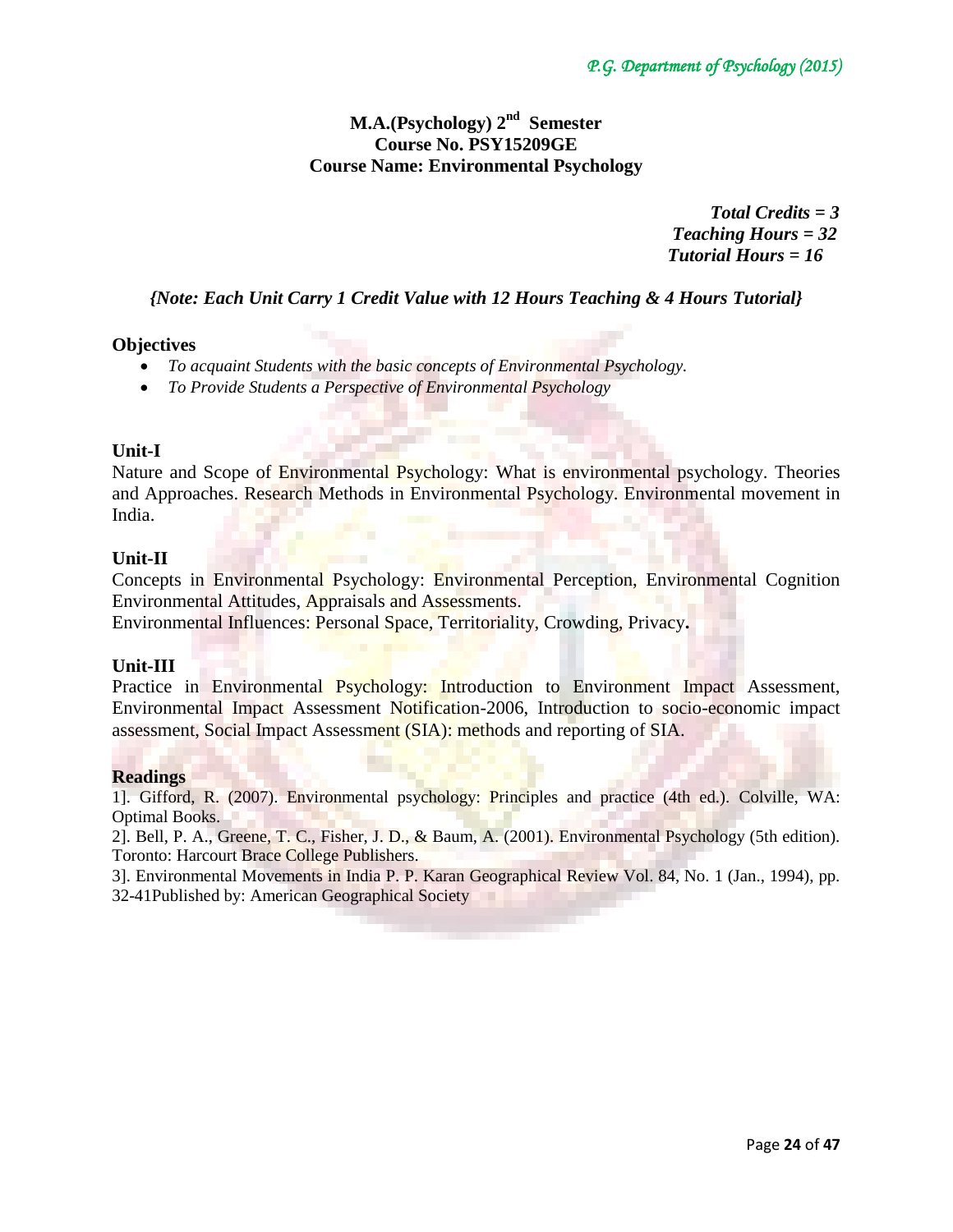# **M.A. (Psychology)-2 nd Semester Course No. PSY15210OE Course Name: Theories of Personality**

*Total Credits: 3 {Teaching Hours= 32, Tutorial Hours = 16}*

*{Note: Each Unit Carry 1 Credit Value with 8 Hours Teaching & 8 Hours Tutorial}*

## **Objectives:**

- *To provide an understanding of the different personality theories*
- *To introduce critical evaluation of different theories in the background of the empirical Evidence.*
- *To orient the students in application of this knowledge in case analysis and therapeutic formulation*
- *To develop the skills in personality assessment*

## **Unit-I**

Psychodynamic Theories: Freud; Jung, Adler; Humanistic and Existential Theory: Maslow, Rogers, Kelly and Rollo May.

# **Unit-II**

Behavioral Theories: Watson's Behaviorism and major experiments in Behaviorism; Skinner, Bandura

## **Unit-III**

Trait Theories : Allport, Cattell, Eysenck

## **Readings**

1]. Hall, C.S., Lindzey, G. & Camobell, J.B. (2002). Theory of personality, 4TH edition. John Wiley and Sons

2]. Carpara, G.V. & Cereone, D. (2000). Determinants, dynamics and potentials. London: Cambridge University Press.

3]. Friedman, H.S. & Schustack, M.W. (2004). Personality.( 2, Ed.). India: Pearson Education. Pvt. Ltd...

4]. Hergenhahn, B. R. & Olson, M. H. (1999). An Introduction to Theories of Personality (5, Ed.). New Jersey: Prentice Hall.

5]. Ewen, R.B.(1980). An introduction to theories of personality. Academic Press, Inc. (London). Ltd

6].Ryckman, M. R. (2004) 8th Edition. Wadsworth, Thompson learning. USA.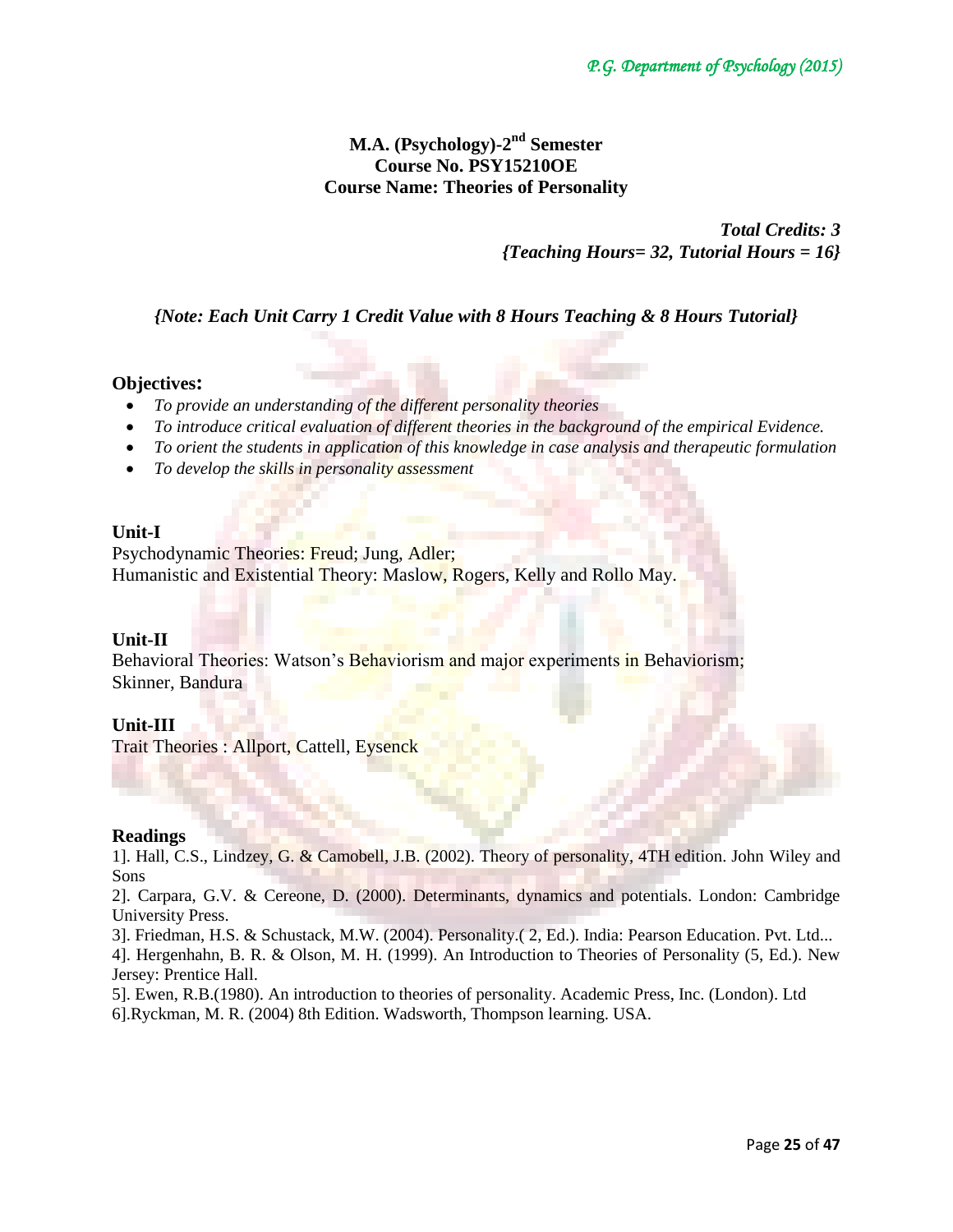| Course<br>Category                         | <b>Course Code</b> | <b>Core Courses</b>                            |                |              |                         |                |  |
|--------------------------------------------|--------------------|------------------------------------------------|----------------|--------------|-------------------------|----------------|--|
|                                            |                    |                                                |                |              |                         |                |  |
|                                            |                    | <b>Course Name</b>                             | Hours/Week     |              |                         |                |  |
|                                            |                    |                                                | L              | T            | P                       | <b>Credits</b> |  |
| Core                                       | <b>PSY15301CR</b>  | <b>Statistics in Psychology</b>                | 3              | 1            | $\mathbf{x}$            | 4              |  |
| Core                                       | <b>PSY15302CR</b>  | Psychometry                                    | 3              | $\bf{l}$     | $\mathbf{x}$            | 4              |  |
| Core                                       | <b>PSY15303CR</b>  | <b>Psychological Testing</b>                   | 3              | $\mathbf{1}$ | $\mathbf{x}$            | 4              |  |
| <b>Discipline Centric Elective Courses</b> |                    |                                                |                |              |                         |                |  |
| <b>DCE</b>                                 | <b>PSY15304CDE</b> | <b>Behaviour Modification</b>                  | $\overline{2}$ | $\mathbf{1}$ | $\mathbf{x}$            | 3              |  |
| <b>DCE</b>                                 | <b>PSY15305CDE</b> | <b>Health Psychology</b>                       | $\overline{2}$ | $\mathbf{1}$ | $\mathbf{x}$            | 3              |  |
| <b>DCE</b>                                 | <b>PSY15306CDE</b> | Human Resource Management                      | $\overline{2}$ | 1            | $\mathbf{x}$            | 3              |  |
| <b>DCE</b>                                 | <b>PSY15307CDE</b> | <b>Positive Psychology</b>                     | $\overline{2}$ | 1            | $\overline{\mathbf{x}}$ | 3              |  |
| <b>DCE</b>                                 | <b>PSY15308CDE</b> | Psycho-diagnostics and<br><b>Interventions</b> | $\overline{2}$ | L            | $\mathbf x$             | 3              |  |
|                                            |                    | <b>Generic Elective Course</b>                 |                |              |                         |                |  |
| GE                                         | <b>PSY15309GE</b>  | <b>Cross cultural Psychology</b>               | $\overline{2}$ | $\mathbf{1}$ | $\mathbf{x}$            | 3              |  |
|                                            |                    | <b>Open Elective Course</b>                    |                |              |                         |                |  |
| OE                                         | <b>PSY15310OE</b>  | <b>Peace Psychology</b>                        | $\overline{2}$ | $\bf{l}$     | $\mathbf x$             | 3              |  |

l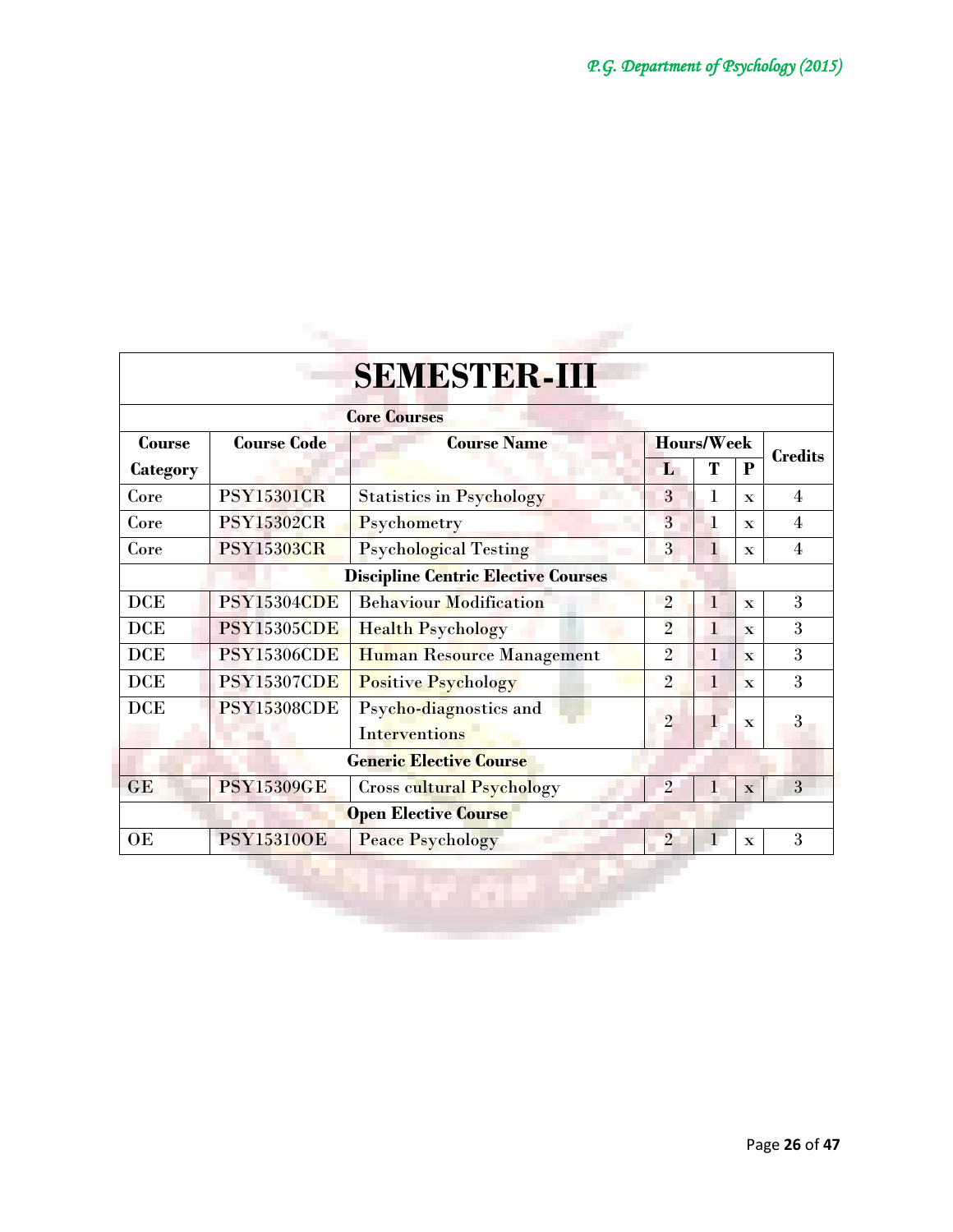*Total Credits = 4*

# **M.A. (Psychology)-3rd Semester Course Code: PSY15301CR Course Name: Statistics in Psychology**

 *Teaching Hours = 48 Tutorial Hours = 16 {Note: Each Unit Carry 1 Credit Value with 12 Hours Teaching & 4 Hours Tutorial}*

## **Objectives:**

- *To develop an understanding among students regarding various statistical methods, their uses and interpretations.*
- *To enable them to analyze the data of practical and project work.*

## **Unit-I**

Concept, Nature and Characteristics of Normal Probability Curve. Concept and types of hypothesis tests. Parametric v/s Non Parametric statistics. Sample size determination, level of significance  $&$  power of a test.

## **Unit-II**

Tests of Significance: t-test, F-test, Chi Square test, Mann-Whitney U test, K-S test. Procedures & Methods of Item writing  $\&$  item Analysis . Concept of Pilot Study.

## **Unit-III**

Nature & Types of correlation: Pearson's Product Moment Method & Spearmen's Rank Correlation Method. Partial & Multiple Correlation. Simple Regression analysis & Concept of Multiple regression analysis.

# **Unit-IV**

ANOVA: One-way & two-way ANOVA, Kruskal-Walli's & Friedman's Methods; Multiple Comparison Tests: Duncan's and Newman-keul's Tests.

## **Readings**

- 1]. Broota, K. D. (1989).*Experimental Design in Behavioural Research*. New Delhi: Wiley Eastern.
- 2]. Fruchter, B.(1967). *Introduction to Factor Analysis*. New Delhi, East West Press.
- 3]. Ferguson, G. A. &Takame, M. (1989). *Satistics 1: Analysis in Psychology and Education*. (6Th Ed.).New York: McGraw Hill.
- 4]. Garrett.H.E. (1967). *Statistics in Psychology and Education*. New York: Denis Mckey Co.
- 5]. Guilford, J.P. (1954).*Psychometric Methods.* New York: McGraw Hill.
- 6]. Guilford, J.P., & Fruchter, B.(1978).*Fundamental Statistics in Psychology and Education*. N Y: Mcgraw Hill Series.
- 7]. Kerlinger, F.N.(1995*). Foundation of Behavioural Research*. New Delhi: Prism Books.
- 8]. Siegal, S., [&Castellan,](http://www.google.co.in/search?tbo=p&tbm=bks&q=inauthor:%22N.+John+Castellan%22) J.(1957).*Non-Parametric Statistics for Behavioural Sciences*. New York: McGraw Hill
- 9]. Winer, B.J. (1971).*Statistical Principles in Experimental Designs*. New York: Mcgraw Hill Ltd.
- 10]. Weiss, N., & Hassett, M.(1987).*Introductory Statistics*. Arizona: Addison Weley Publishing Co.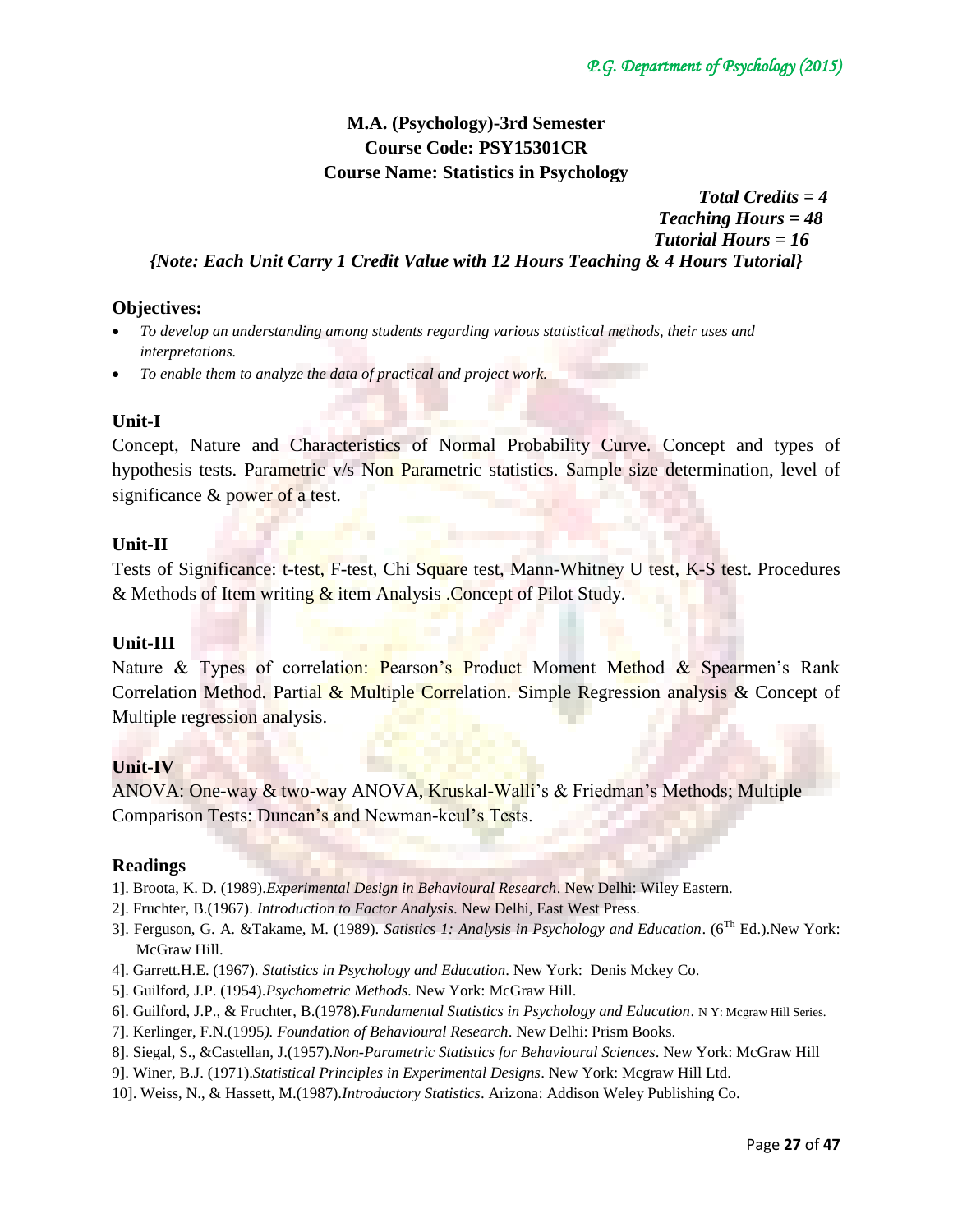# **M.A. (Psychology)-3rd Semester Course Code: PSY15302CR Course Name: Psychometry**

 *Total Credits = 4 Teaching Hours = 48 Tutorial Hours = 16*

*{Note: Each Unit Carry 1 Credit Value with 12 Hours Teaching & 4 Hours Tutorial}*

# **Objectives:**

- *To create critical understanding of measurement issues and techniques in psychological inquiry*
- *Enable students to develop skills and competencies in test construction and standardization*
- *To learn the application and contextual interpretation of data from psychological measurement*

# **Unit-I**

Psychometric theory: Classic & Modern test theory. Item Response Theory. Data Screening: Missing data analysis, Divergence from Normality, Measures of Skewness & Kurtosis & their importance. Testing Assumptions.

# **Unit-II**

Concept & Types of reliability. Methods of measuring Reliability. Concept & Types of Validity. Methods of measuring validity.

# **Unit-III**

Factor Analysis: Exploratory Factor analysis: Steps, importance & application. Confirmatory Factor Analysis: Steps, importance & application. Comparison of Exploratory & Confirmatory Factor Analysis.

# **Unit-IV**

Theoretical overview of Structural Equation Modelling (SEM) & path analysis. Use of Specialized Measurement Software for Data Analysis. Construction of a psychological tool.

# **Readings**

- 1]. Raykov, T., & Marcoulides, G.A. (2011). *Introduction to psychometric theory*. NY: Taylor & Francis Group.
- 2]. Fruchter,B.(1967). *Introduction to Factor Analysis*. New Delhi, East West Press.
- 3]. Ferguson, G. A. &Takame, M. (1989). *Satistics 1: Analysis in Psychology and Education*. (6, Ed.).New York: McGraw Hill.
- 4]. Garrett.H.E. (1967). *Statistics in Psychology and Education*. New York: Denis Mckey Co.
- 5]. Guilford,J.P.(1954).*Psychometric Methods.* New York: McGraw Hill.
- 6]. Guilford, J.P., & Fruchter, B.(1978).*Fundamental Statistics in Psychology and Education*. New York: Mcgraw Hill Series.
- 7]. Kerlinger, F.N.(1995*). Foundation of Behavioural Research*. New Delhi: Prism Books.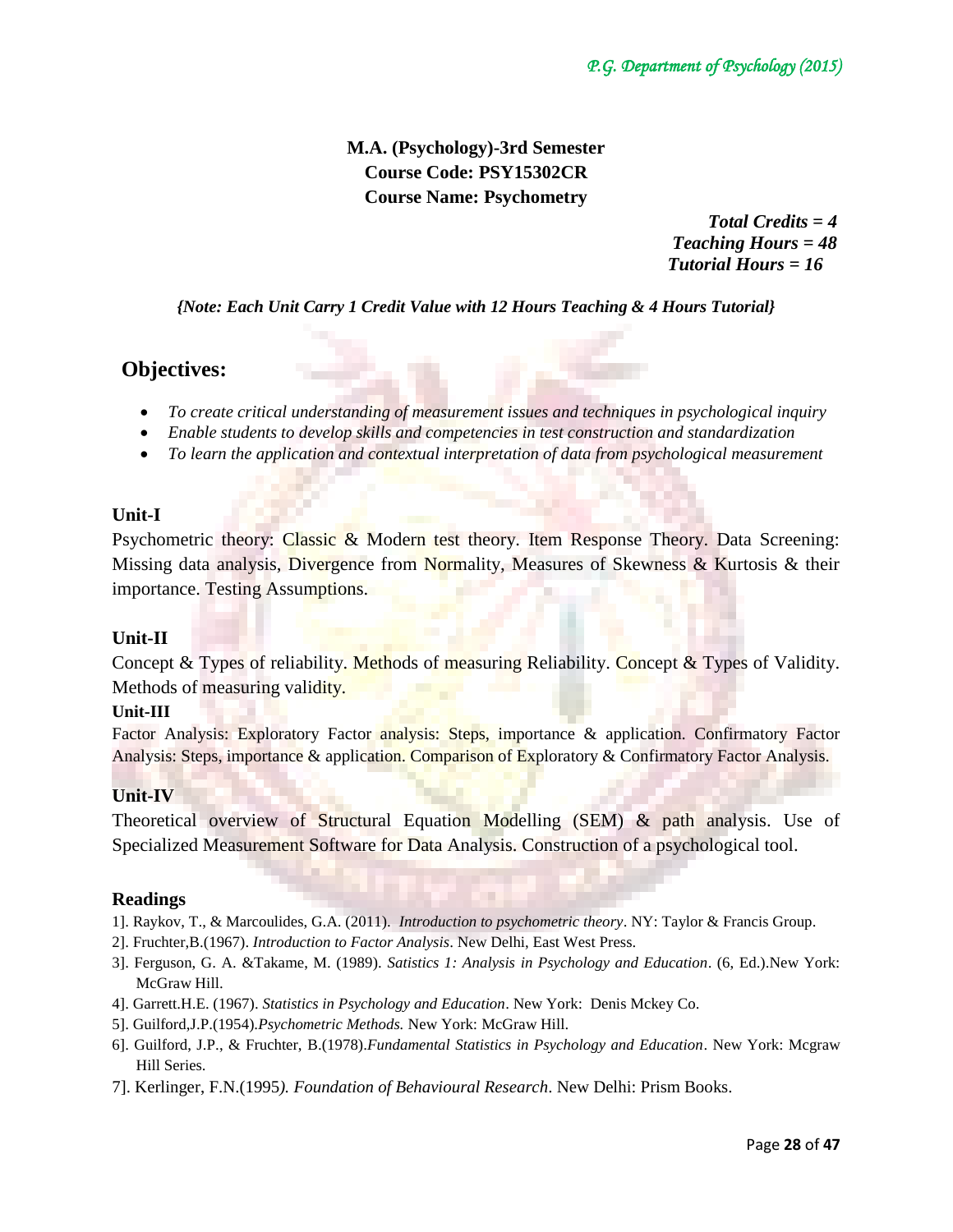# **M.A. (Psychology)-3 rd Semester Course Code: PSY15303CR Course Name: Psychological Testing**

 *Total Credits = 4 Teaching Hours = 48 Tutorial Hours = 16*

*{Note: Each Unit Carry 1 Credit Value with 12 Hours Teaching & 4 Hours Tutorial}*

# **Objectives:**

- *To provide foundation on the basics of Psychological testing*
- *To equip students on constructing psychological tests*
- *To develop skills in analyzing decisions and applying tests*

# **Unit-I**

Measuring Intelligence: Definition, types and theories of intelligence; Seguin Form Board, Binet scales, Wechsler's scales. Culture Fair Tests, Progressive Matrices and Issues in intelligence testing.

# **Unit-II**

Measurement of Aptitude and achievement: Distinction between aptitude tests and achievement tests. Types of aptitude tests: Differential Aptitude Test (DAT), David's Battery of Differential Aptitude Test (DBDA).Types of achievement tests: The Strong Interest Inventory (SII) and Thurston Interest Schedule.

# **Unit-III**

Measurement of personality: 16 PF, MMPI. Projective techniques: Nature of projective techniques, Inkblot technique, Pictorial technique, Verbal technique Evaluation of projective techniques.

# **Unit-IV**

Applications of testing: Educational testing, Occupational testing; Tests use in clinical and counseling psychology. Ethical issues in psychological testing

# **Readings**

1]. Anastasi, A & Urbina S. (1997) *Psychological Testing*. New Jersy: Prentice Hall International.

2]. D. Amato, M.R.(1979) *Experimental Psychology, Methodology, Psychophysics and Learning.* New Delhi: Tata Mc Graw -Hill.

3]. Freeman, F.B. (1971) *Theory and Practice of Psychological Testing.* New Delhi: Oxford and IBH publishing Company.

4]. Gronbach, I.J. (1960) *Essentials of Psychological Testing.* New York: Harper.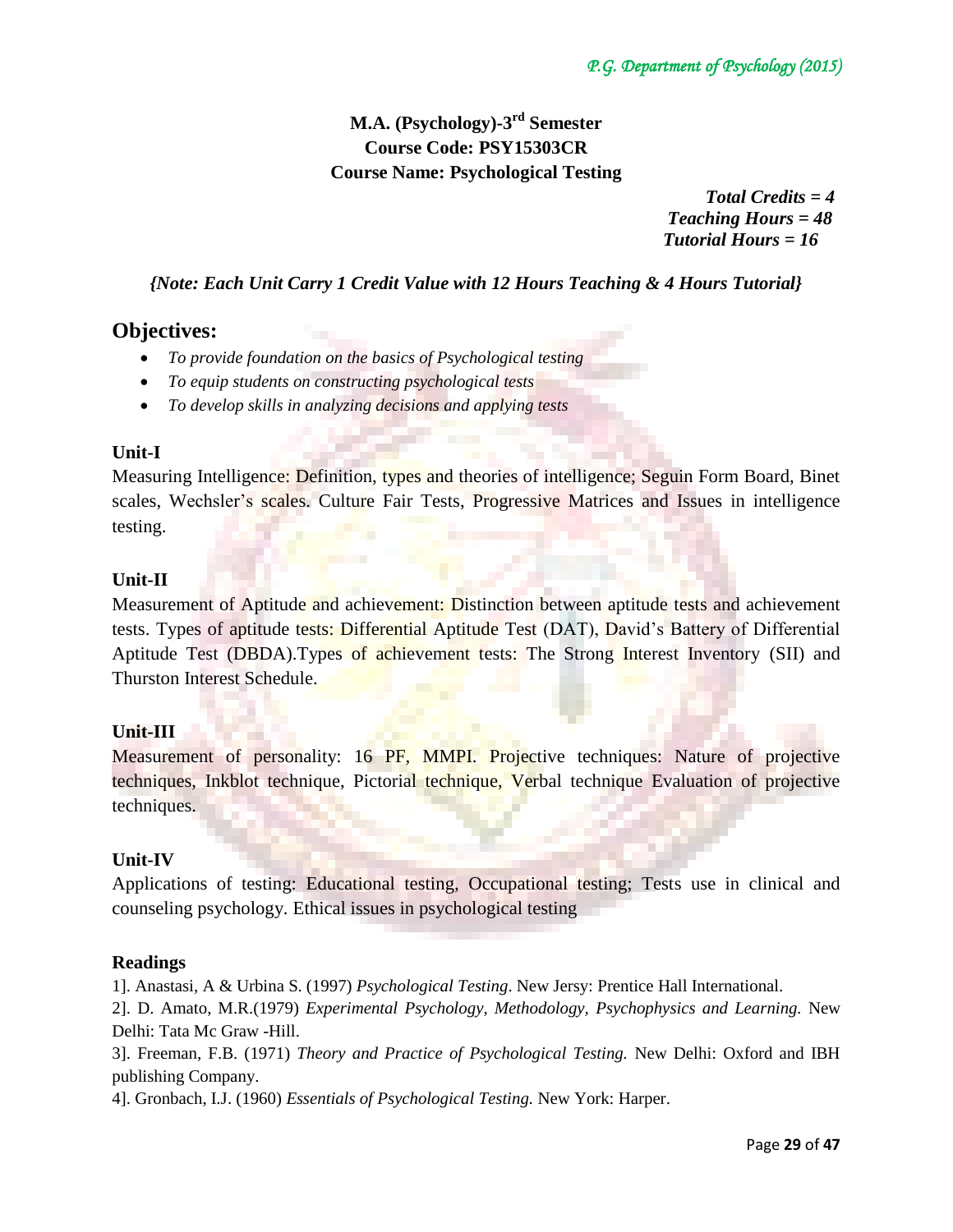# **M.A. (Psychology)-3rd Semester Course No. PSY15304DCE Course Name: Behaviour Modification**

 *Total Credits = 3 Teaching Hours = 36 Tutorial Hours = 12*

*{Note: Each Unit Carry 1 Credit Value with 12 Hours Teaching & 4 Hours Tutorial}*

## **Objectives:**

- *To impart knowledge and develop skills needed for Applying behavior modification techniques.*
	- *To impart knowledge and develop skills towards self-development.*

## **Unit-I**

Introduction to Behaviour Modification; Learning Theory Foundation of Behaviour Modification; Merits and Limitations of Behavioral Approach; Cognitive-Behavioral Perspective of Behaviour Modification.

## **Unit-II**

Relaxation Techniques: Jacobson's Progressive Muscular Relaxation; Meditation; Yoga. Systematic Desensitization: Basic Principles, Construction of Hierarchy, Scene Presentation. Assertive Training: Method of Assertive Training, Theory of Assertive Training.

# **Unit III**

Modeling Procedures: Acquisition & Facilitation of New behavior Pattern by Modeling, Graduated Modeling, Participant Modeling and Contact Desensitization; Contingency Management Procedures; the Role of Reinforcement in the Learning of Social Behaviors, Shaping, Time Out Procedures and Token Economy.

## **Reading**

- 1]. Miltenberger, R. G. (2001). *Behavior Modification: principles and Procedures*.(2, ed.). Belmont USA.Thomson Wadsworth.
- 2]. Pascale, G.L., & Suttell, B.J. (1957).*The Bender-Gestalt Test: Quantification and Validity for Adults*. New York: Grune & Stratton
- 3]. Rimm, D.C. & Masters, J.C. (1974).*Behaviour Therapy: Techniques and Empirical Findings.* New York: John Wiley & Sons.

4]. Swaminathan, V.D., & Kaliappan, K.V. (1997).*Psychology for Effective Living Behaviour Modification, Guidance, Counselling and Yoga*. Chennai: Madras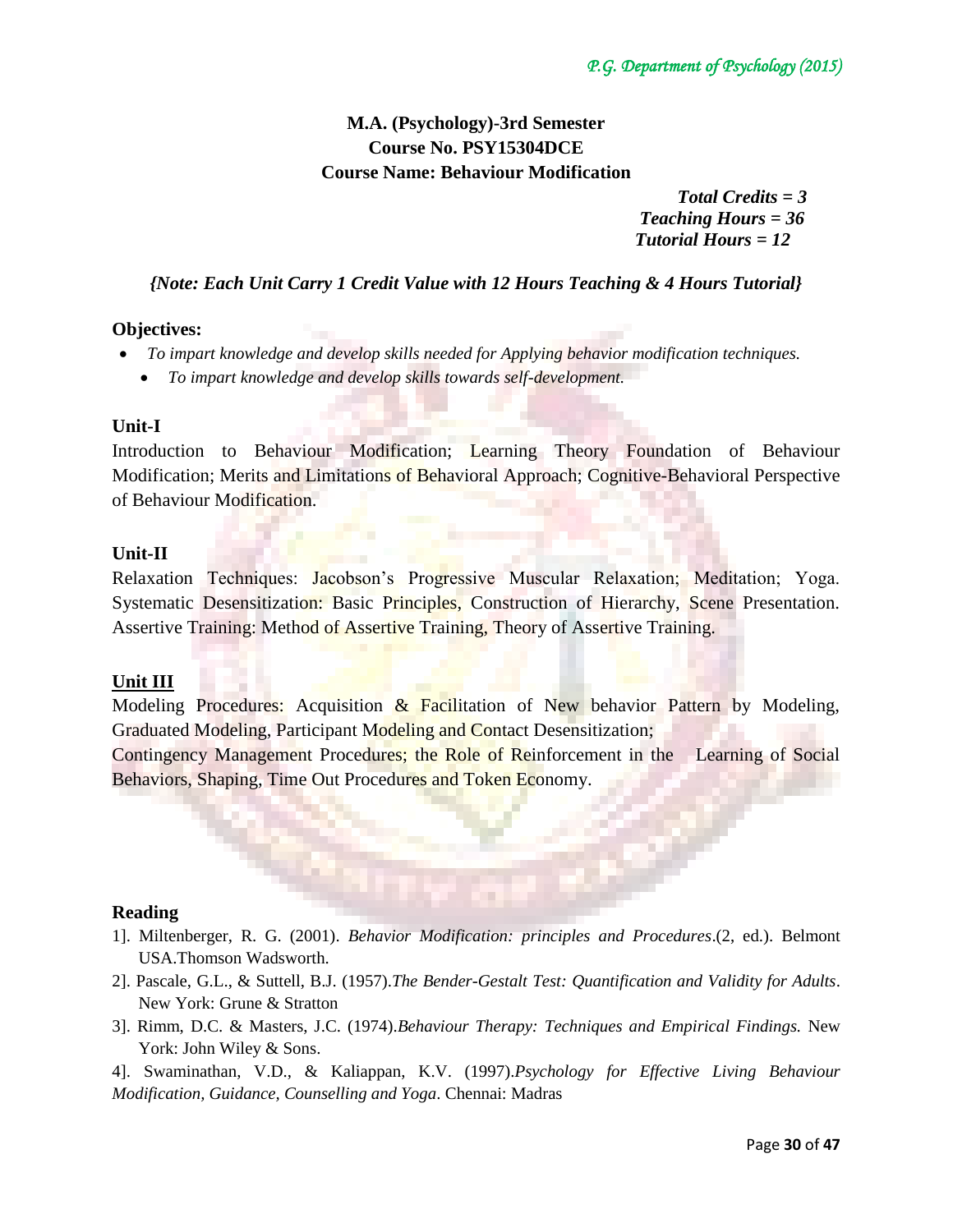# **M.A (Psychology)-3rd Semester Course No. PSY15305DCE Course Name: Health Psychology**

 *Total Credits = 3 Teaching Hours = 36 Tutorial Hours = 12*

# *{Note: Each Unit Carry 1 Credit Value with 12 Hours Teaching & 4 Hours Tutorial}*

# **Objectives:**

- *This course will expand one's knowledge of the importance and significance of psychology in health, illnesses and chronic conditions.*
- *To highlight the role of social, psychological and behavioral risk factors in health promotion and disease prevention.*
- *To introduce the students to types of stressors, their consequences, cognitive behavioral interventions for managing stress.*

## **Unit-I**

Introduction: Meaning and scope of health psychology. Models of Health Psychology: Biopsychosocial model, Health belief model, Stages of change model, Protection motivation theory, Theory of planned behavior and Theory of reasoned action.

## **Unit-II**

Personality factors leading to good health: Optimism, Extraversion, Conscientiousness, Internal locus of control/Hardiness. Personality factors leading to unhealthy behaviours: Neuroticism/Negative Affect, Type-A behaviour, Hostility. Health enhancing behaviours: Exercise, weight control. Health compromising behaviours**:** Substance abuse, Smoking.

# **Unit-III:**

Stress and its physical consequences: Main sources of stress, Measurement of stress.

Strategies for coping with stress: Problem focused and Emotion focused

Cardiovascular disorders. Cancer and Diabetes.

Health behaviour modification: Self observation and self monitoring.

## **Readings**

- 1]. Abnal, F.I. (1998). *Health Psychological Perspective*. Thousand Oaks: Sage.
- 2]. Bishop, G.D. (1994). *Health Psychology: Integrating Mind and Body*. Boston: Allyn and Bacon.

3]. Brannan, L., & Feist, J. (1996). *Health Psychology: An Introduction to Behaviour and Health*. California: Pacific Groove, Brooks Cole.

- 4]. Brooge, A.K., & Liewellyn, S. (1995). *Health Psychology*. London: Chapman & Hall.
- 5]. Friedman, D.M. (1989).*Health Psychology*. New York: Prentice Hall.
- 6]. Gatechel, R.J., Baum, A., & Krantz, D.S. (1989).*An Introduction to Health Psychology*. New York: McGraw Hill.
- 7]. Misra, G. (Ed.). (1999). *Psychological Perspective on Stress and Health*. New Delhi: Concept Publishing Company.
- 8]. Ogden, J. (1996). *Health Psychology*: *A Text book*. Buckingham: Open University Press.
- 9]. Sarafino, E.P. (1994). *Health Psychology: Bio-Psychological Interactions*. New York: Wiley.
- 10]. Sanderson, C.A. (2004). *Health Psychology*. New York: John Wiley & Sons Inc.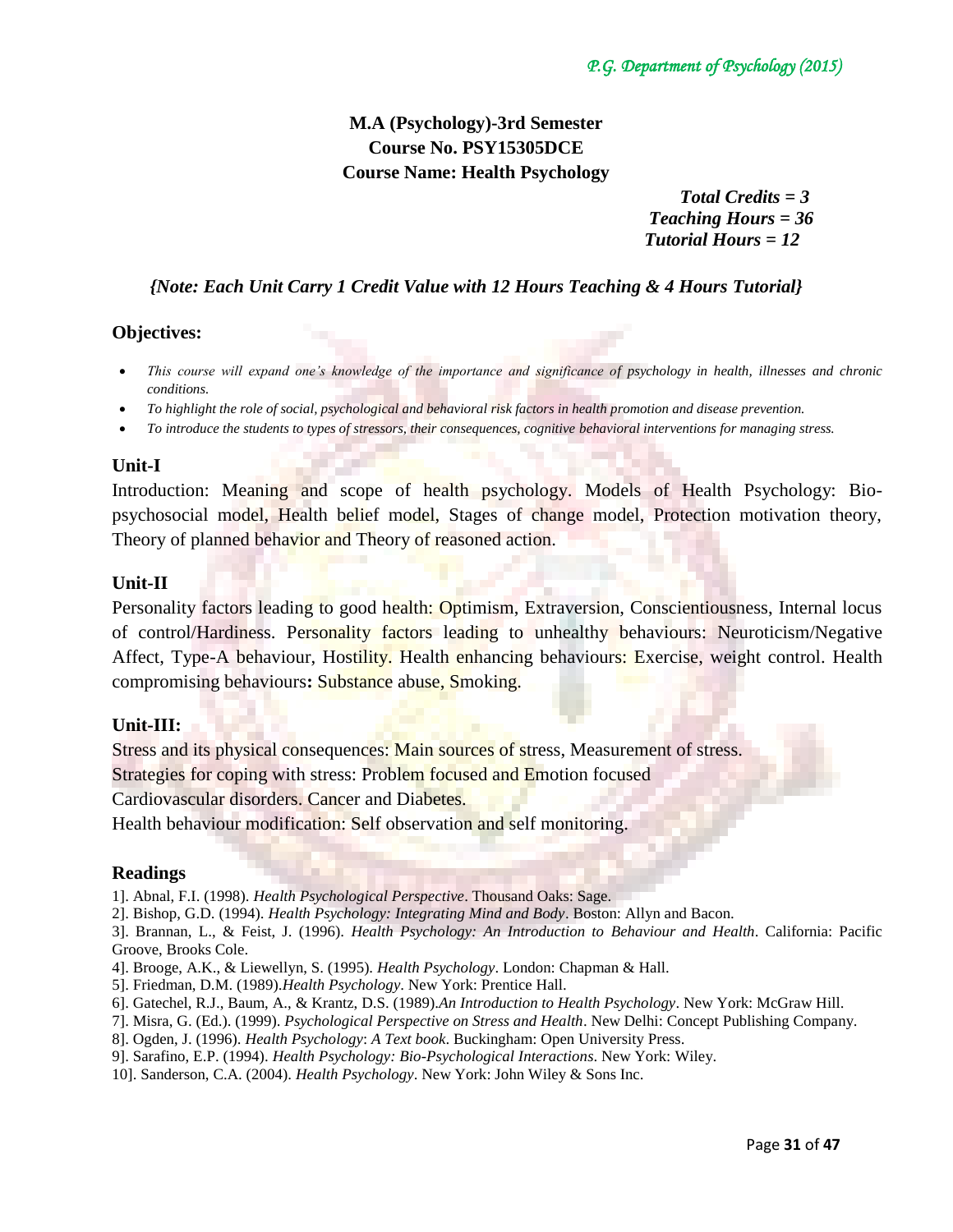# **M.A. (Psychology)-3rd Semester Course No. PSY15306DCE Course Name: Human Resource Management**

 *Total Credits = 3 Teaching Hours = 36 Tutorial Hours = 12*

*{Note: Each Unit Carry 1 Credit Value with 12 Hours Teaching & 4 Hours Tutorial}*

## **Objective**

- *To teach the basic principles of strategic human resource management*
- *To give students basic idea of how an organization acquires, rewards, motivates, uses, and generally manages its people effectively.*

## **Unit-I**

Human resource management: Concept, nature and Importance and current scenario of human resource management. HRM policies, activities and functions; Role of managers in organizations, Importance and value of the human relations in the organizations.

## **Unit-II**

Individual differences in organization: self concept, personality traits, abilities, personal values. Decision making in organizations: process and theories of decision making, techniques of decision making. Ethical behaviour in the work place and moral principles for global managers

# **Unit-III**

Organizational structure: levels of organization, importance of hierarchy in organizations. Organizational culture: Concept, Content & Elements of organisational culture. Performance appraisals, Types of conflict and their management in organizations.

## **Readings**

1]. Greenberg.J. & Baron, R. A. (2008).*Behaviour in organizations*. Pearson education

2]. Singh, N. (2003).*Organizational behaviour-concepts, theories & practices,* New Delhi: Deep & Deep Publications.

3]. Robbins, S. P. (2003). *Organisational Behaviour*. New Delhi: Prentice Hall of India.

4]. Mullins, M.J. (2007). Management and organizational behaviour. Pearson education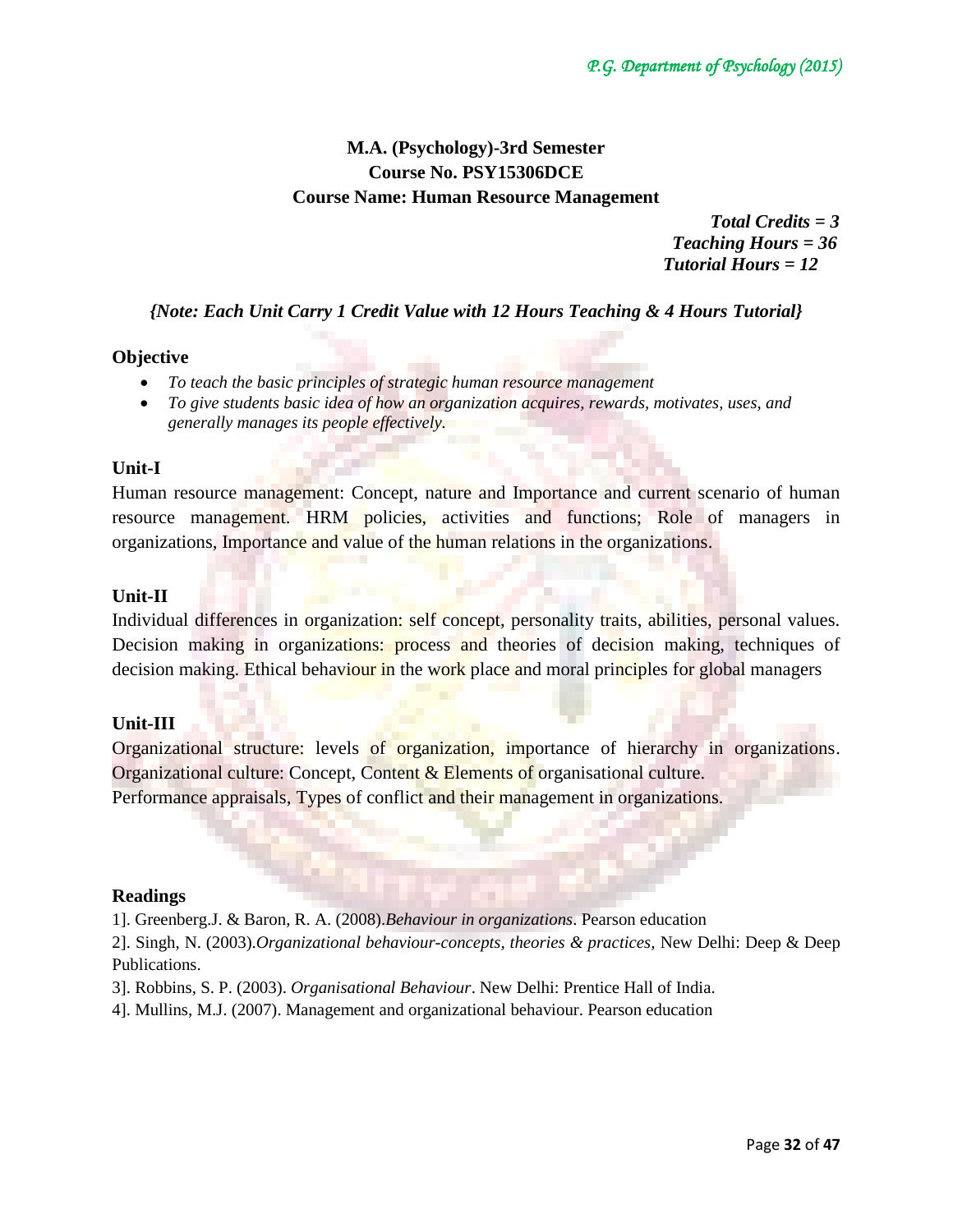# **M.A. (Psychology)-3rd Semester Course Code: PSY15307DCE Course Name: Positive Psychology**

 *Total Credits = 3 Teaching Hours = 36 Tutorial Hours = 12*

*{Note: Each Unit Carry 1 Credit Value with 12 Hours Teaching & 4 Hours Tutorial}*

# **Objectives:**

- *To provide information about subject matter of positive Psychology*
- *To provide conceptual aspects of positive psychology*

# **UNIT-I**

Positive psychology: Concept, Assumptions and Goals. Eastern and western perspectives on positive psychology. Classifications and Measures of Human Strengths and Positive outcomes. Relationship of positive psychology with other branches of psychology: Health Psychology, Clinical Psychology, Development Psychology.

# **UNIT-II**

Wellbeing: concept, types. Measuring subjective Wellbeing, determinants of wellbeing Happiness: Hedonic Happiness, Eudemonic Happiness, Gender and Happiness, Positive moods and Behaviour, Individualistic and Collectivist style of Happiness.

# **UNIT-III**

Empathy, altruism, gratitude. Forgiveness, Attachment, Love. Wisdom, optimism and hope. Emotion focused coping, emotional intelligence. Research and future in positive psychology, applications in community life.

# **Readings**

1]. Seligman, M.E.P. & Csikszentmihalyi, M. (2000). Positive psychology: An introduction. American Psychologist, 55 (1), 5-14.

- 2]. Snyder, C.R. and Lopez, S.J. (2007) Positive Psychology India: Sage.
- 3]. Carr, A. (2004). Positive Psychology a science of happiness and human strengths. NY: BR Publishers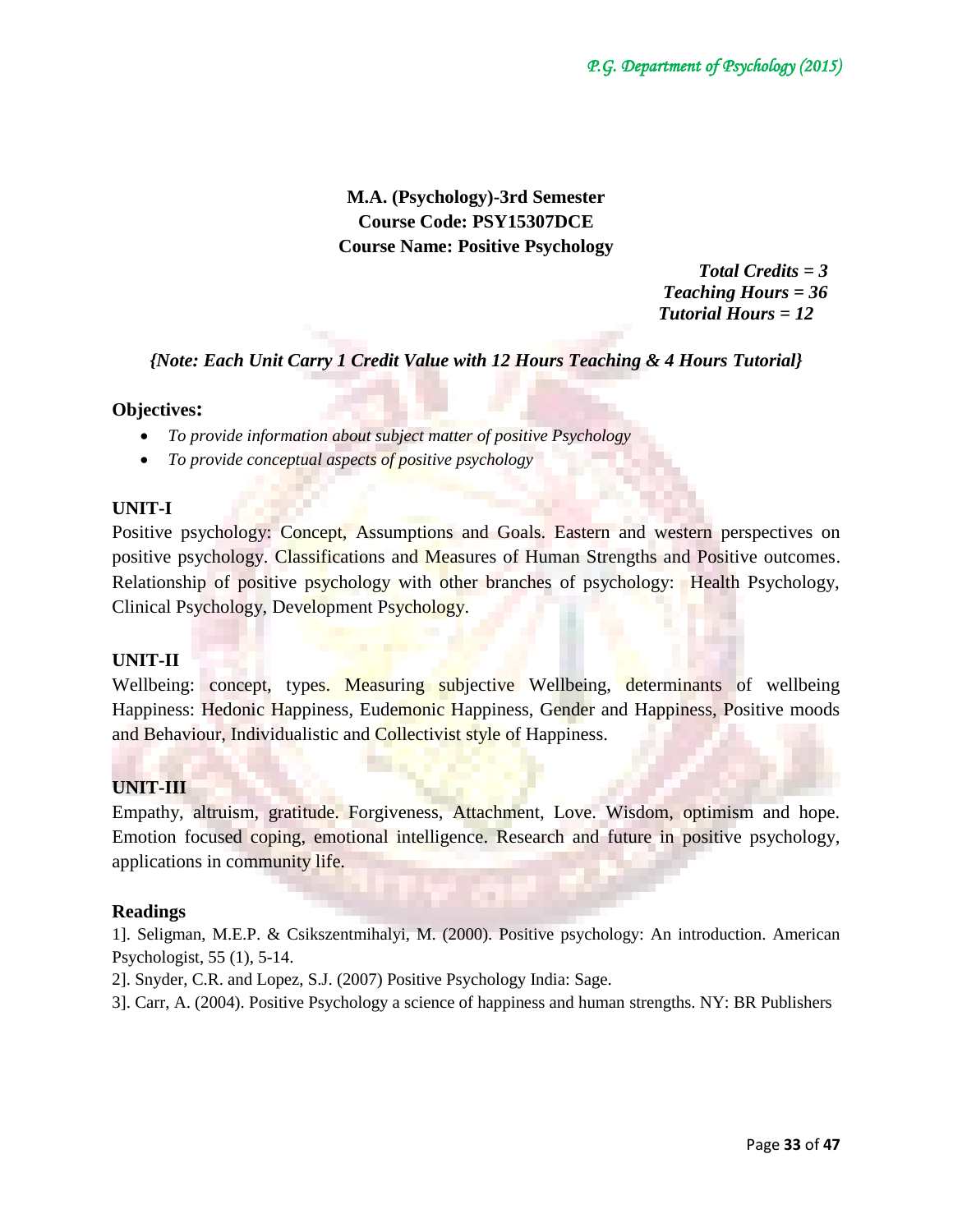# **M.A. (Psychology)-3rd Semester Course Code: PSY15308DCE Course Name: Psycho-diagnostics and Interventions**

*Total Credits = 3 Teaching Hours = 36 Tutorial Hours = 12*

*{Note: Each Unit Carry 1 Credit Value with 12 Hours Teaching & 4 Hours Tutorial}*

# **Objectives:**

- *This course has been designed for students to understand thoroughly the basic concepts of Psycho-diagnostics and Interventions.*
- *To make the students aware of the use of Psychological Tests for Psycho-diagnostic Purpose.*
- *To help students develop an understanding of various interventional models in Psychology and how they are tailored to foster health attitudes, behaviors and emotions besides treating clients with Mental Disorders.*

# **Unit-I**

Psycho-diagnostics and Interventions: Clinical Interview, Case History, Mental Status Examination, Clinical Judgment, Decision Making and Diagnosis. Models of Intervention: Biopsychosocial Model (BPS Model) and International Classification of Functioning, Disability & Health (ICF Model).

# **Unit-II**

Psycho-diagnostic Assessments: Rorschach Ink Blot Test, Thematic Apperception Test, Child Apperception Test (CAT), Neo-Personality Inventory and Luria's Neuro-psychological Test.

# **Unit-III**

Psycho-diagnostic Interventions: Counselling (Vocational, Rehabilitation, Marital, Problem Solving and Group Counselling), Neuro-linguistic Psychotherapy (NLP), Cognitive Behaviour Therapy (CBT), WHO's Life Skills Training (LST) and Neuro-biofeedback Training.

## **Readings**

1]. Blackwell, G.M., Foot, H. & Gilmor, R. (1982).*Social Psychology: Practical manual.* London: Lavenham Press.

2]. Chamala, S. & Mortiss, P.D. (1990).*Working together for land care: Group management skills and strategies*. Brisbain: Austrilian Academy press.

3]. Chatterjee, N.N.(1984).*Management of Personnel in Indian enterprises: Concepts ,Practices & Emerging trend.* Calcutta :allied

4]. Crophely, A.H.(1977). *Lifelong education: A psychological analysis*: Oxford: Pergamon Press.

5]. Fine, G.A. & Sandstorm, K.L. (1988).*Knowing Children*. Thousand Oaks: Sage.

6]. Headley (1977).*Adults and their Parents in Family Therapy: A new Direction in treatment*. NY: plenum Press.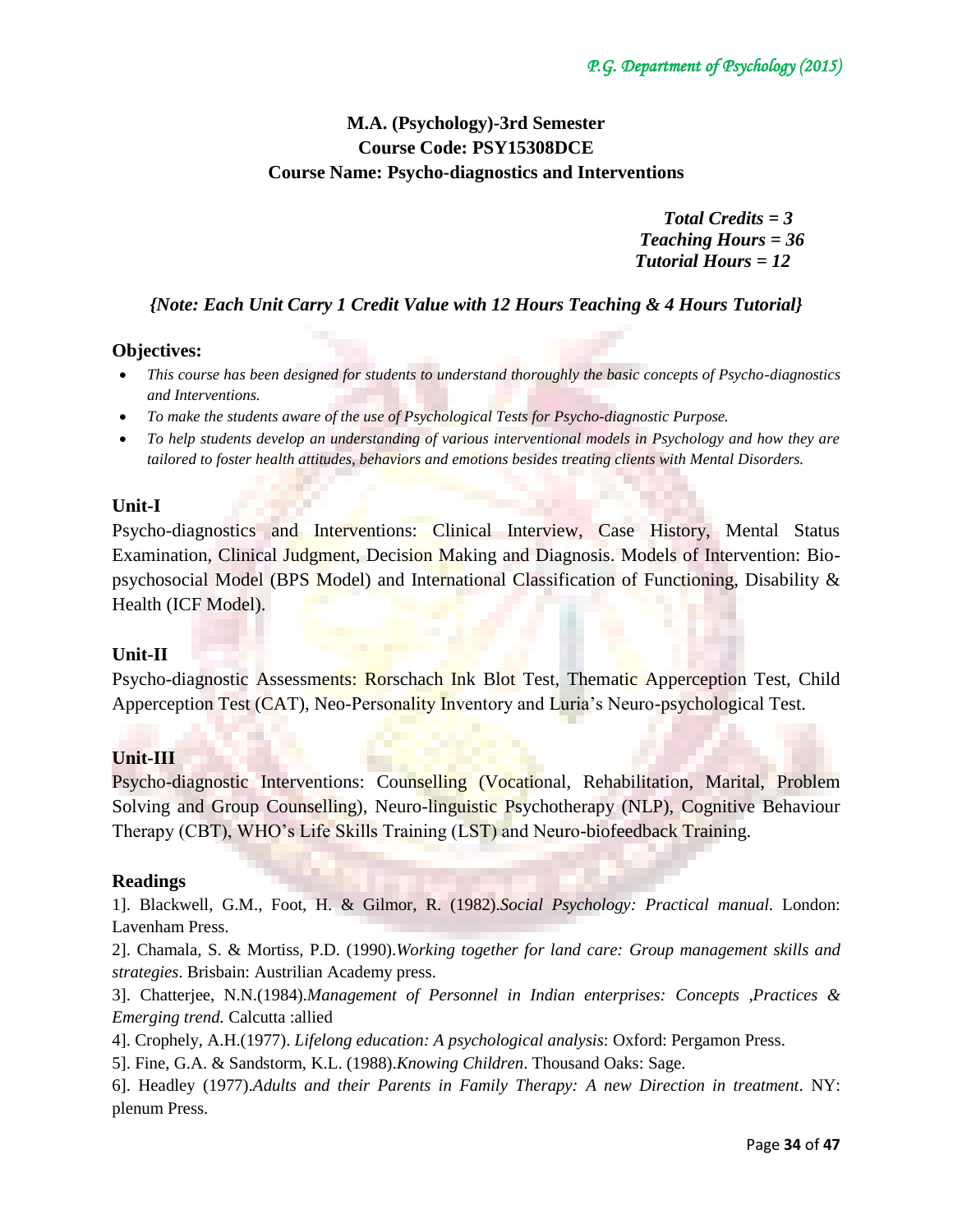# **M.A (Psychology)-3rd Semester Course Code: PSY15309GE Course name: Cross-Cultural Psychology**

*Total Credits = 3 Teaching Hours = 36 Tutorial Hours = 12*

*{Note: Each Unit Carry 1 Credit Value with 12 Hours Teaching & 4 Hours Tutorial}*

# **Objectives:**

- *To understand the nature and approaches of cross cultural psychology*
- *To know the contemporary applications of cross cultural psychology*
- *To appreciate the role of culture in human cognition and social interaction*

## **Unit-I**

Cross-cultural psychology: Meaning & definitions; Culture, race, nationality, and ethnicity. Collectivism and Individualism. Approaches to study cross-cultural psychology: Evolutionary approach. Sociological approach. Eco-cultural approach. Indigenous psychology, Ethno-centrism and Multiculturalism.

## **Unit-II**

Cross-cultural research**.** Goals of cross-cultural research. Quantitative and Qualitative research in cross-cultural psychology. Methods: Observation, Survey methods, content analysis Focus-group methodology.

# **Unit-III**

Influence of culture on perception, illusions and consciousness. Intelligence: Ethnic differences in IQ, Influence of socio economic environment. Gender differences. Emotion: Culture and emotions, expression and judgment, Application of cross cultural psychology

## **Readings**

1]. Trimble, J. E., Scharron-del Rio, M. & Bernal. G*.* (2010).The itinerant researcher*:* Ethical and methodological issues in conducting cross-cultural mental health research. In D. C. Jack & A.

2]. Ali (Eds.), *Cultural perspectives on women's depression: Self-silencing, psychological distress.*

3]. Trimble, J. E. & Dickson, R. (2005). Ethnic gloss. In C. B. Fisher & Lerner, R. M. (Eds.), *Encyclopedia of applied developmental science*, (pp. 412-415) (Volume I). Thousand Oaks: Sage.

4]. Shiraev, E., & Levy, D. (2009). Cross-cultural Psychology, Critical Thinking and Contemporary applications; Third edition. India: PDCErson Education.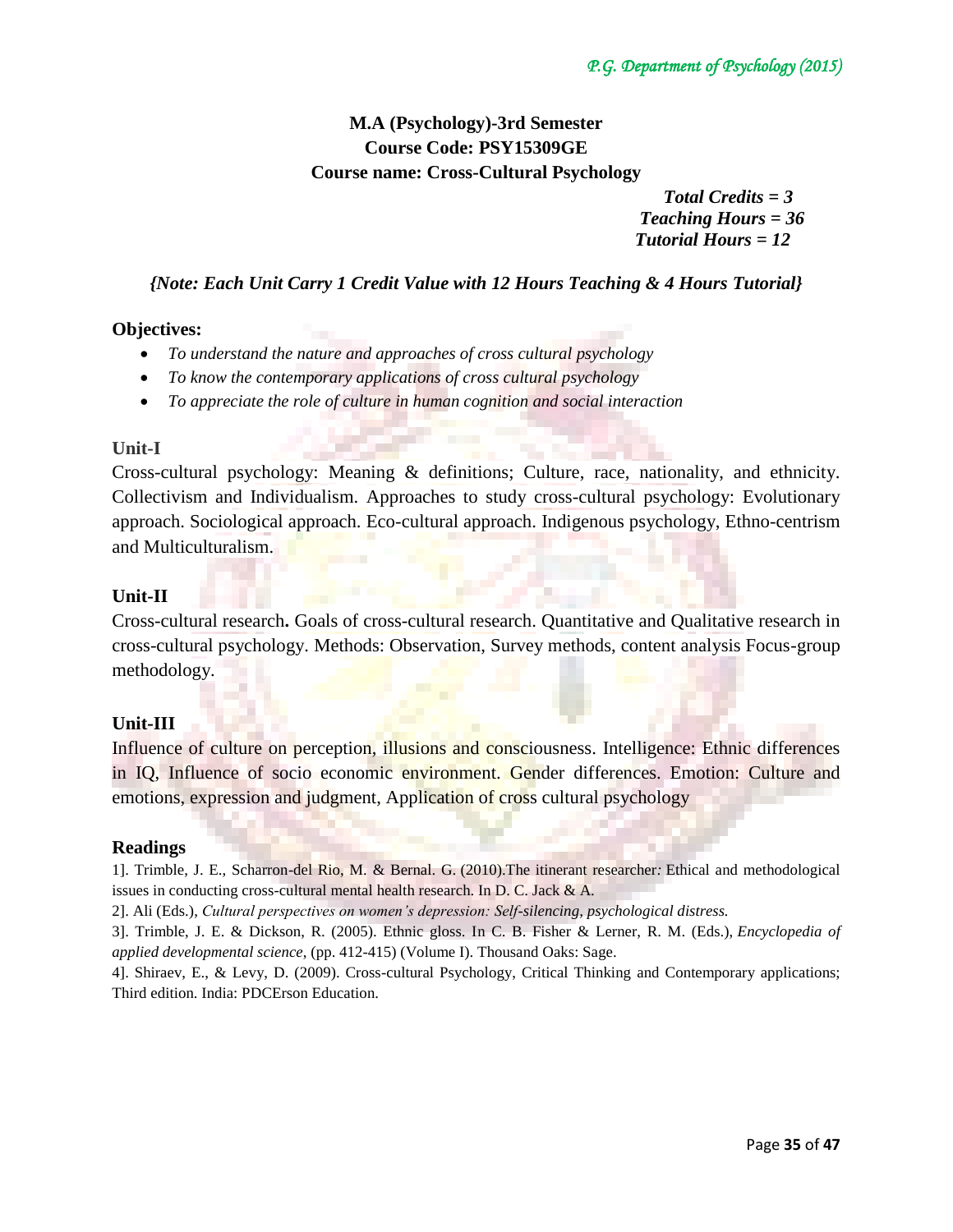# **M.A. (Psychology)-3rd Semester Course Code: PSY15309OE Course Name: Peace Psychology**

*Total Credits = 3 Teaching Hours = 36 Tutorial Hours = 12*

# *{Note: Each Unit Carry 1 Credit Value with 12 Hours Teaching & 4 Hours Tutorial}*

## **Objective:**

 *The course seeks to develop an understanding of the processes of peace and conflict and to promote skills in applications of the principles in conflict resolution.*

## **Unit-I**

Concept of Peace, Positive and Negative Peace; Peace at Inter, Intra, Global Levels; Factors influencing violence: Aggression, Nonviolence Direct Action; Factors influencing Non-violence: Principled Vs Pragmatic Factors

## **Unit-II**

Conflict Resolution: Issues and Dimensions in Conf1ict; Family, Community, Arms, Gender, Religion, Socio-economic Issues. Approaches of Conflict Resolution: Management Skills: Transformation and Evaluation of Conflict.

## **Unit-III**

Conflict Management, Prevention of Out Break of Conflicts, Conflict Transformation (Personal & Societal Factors)

Processes & Skills in Healing Stress & Trauma in Post Conflict Society

## **Readings**

- 1]. Alger, C. & Stohl, M (Eds.) *(1988) A Just Peace through Transformation. Boulder:* Westview
- 2]. Baudura, (1973). *Aggression: Asocial Learning Analysis,* Englewood Cliffs, NJ: Prentice Hall
- 3]. Bercovitch J. (Ed.) (1996). *Resolving International Conflicts.* Bouler Lynne Reinner
- 4]. Berovitch .J. & J .Z.Rubin Eds. (1992). *Mediation in International Relations.* London: Mac Milldr

5]. Bjerstedtm, A. (Ed.) (1993). *Peace Education; Global Perspectives.* Stockholm: Almquist & Wiskell International

- 6]. Bowl L``. (1990). Mediation: *Principles, Processes and Practice.* Syd: Butterworth
- 7]. Burton, J. W. (1990). *Conflict: Resolution and Prevention.* New York Macmillian
- 8]. Kool, V.K.(Eds) (1990). *Perspectives on Nonviolence.* Springer-Verlag New York
- 9]. Kool, V.K. (Eds.) (1993). *Nonviolence: Social and Psychology Issues.*
- 10]. Kriesberg, L. (1998). *Constructive Conflicts.* Lanham, M.D. Roman & Littlefield
- 11]. Nardin, T. (Ed.) (1996). *The Ethics of War and Peace.* Princeton N.J. Princeton University Press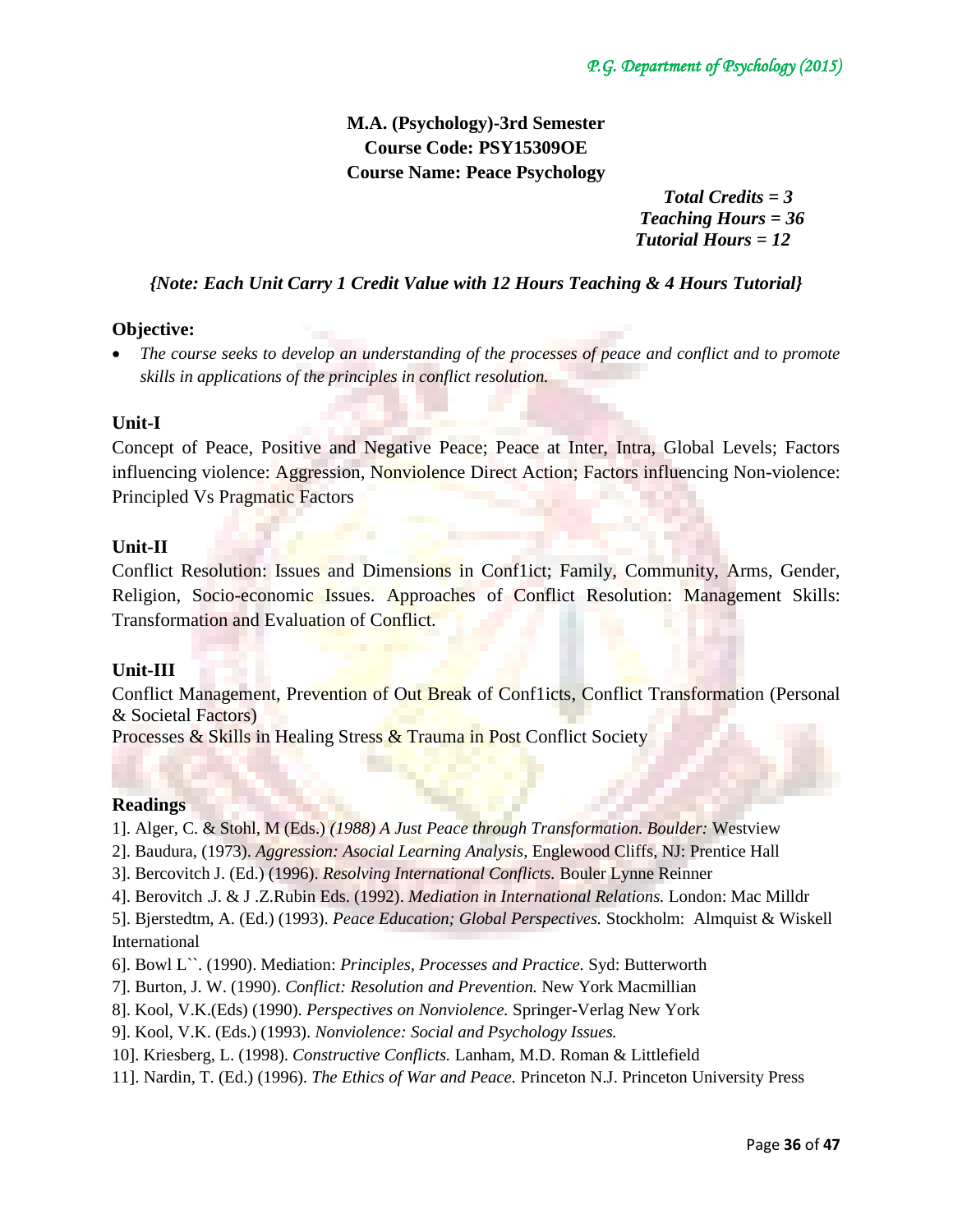|                                            |                                          | <b>SEMESTER-IV</b>                                      |                |                         |                   |                |  |
|--------------------------------------------|------------------------------------------|---------------------------------------------------------|----------------|-------------------------|-------------------|----------------|--|
|                                            |                                          | <b>Core Courses</b>                                     |                |                         |                   |                |  |
| Course                                     | <b>Course Code</b><br><b>Course Name</b> |                                                         |                |                         | <b>Hours/Week</b> | <b>Credits</b> |  |
| Category                                   |                                          |                                                         | L              | T                       | P                 |                |  |
| Core                                       | <b>PSY15401CR</b>                        | <b>Counselling Psychology</b>                           | 3              | $\mathbf{1}$            | $\mathbf{X}$      | $\overline{4}$ |  |
| Core                                       | <b>PSY15402CR</b>                        | Practicum                                               | $\mathbf{X}$   | $\mathbf{1}$            | 6                 | $\overline{4}$ |  |
| Core                                       | <b>PSY15403CR</b>                        | Project                                                 | X              | 1                       | 6                 | 4              |  |
| <b>Discipline Centric Elective Courses</b> |                                          |                                                         |                |                         |                   |                |  |
| <b>DCE</b>                                 | <b>PSY15404CDE</b>                       | Disability Rehabilitation and its                       | $\overline{2}$ | $\mathbf{1}$            | $\mathbf{x}$      | 3              |  |
|                                            |                                          | legislations                                            |                |                         |                   |                |  |
| <b>DCE</b>                                 | <b>PSY15405CDE</b>                       | <b>Consumer Behaviour &amp; Marketing</b><br>Psychology | $\overline{2}$ | 1                       | $\mathbf{x}$      | 3              |  |
| <b>DCE</b>                                 | <b>PSY15406CDE</b>                       | Psychotherapeutics                                      | $\overline{2}$ | $\mathbf{1}$            | $\mathbf{x}$      | 3              |  |
| <b>DCE</b>                                 | <b>PSY15407CDE</b>                       | <b>Child Psychology</b>                                 | $\overline{2}$ | 1                       | X                 | 3              |  |
| <b>DCE</b>                                 | <b>PSY15408CDE</b>                       | Internship/Field Work                                   | X              | $\overline{\mathbf{X}}$ | 6                 | 3              |  |
|                                            |                                          | <b>Generic Elective Course</b>                          |                |                         |                   |                |  |
| <b>GE</b>                                  | <b>PSY15409GE</b>                        | <b>Sports Psychology</b>                                | $\overline{2}$ | $\mathbf{1}$            | X                 | 3              |  |
|                                            |                                          | <b>Open Elective Course</b>                             |                |                         |                   |                |  |
| <b>OE</b>                                  | <b>PSY15410OE</b>                        | <b>Stress Management</b>                                | 3              |                         | X                 | 3              |  |

 $\blacksquare$ 

Q.

æ

œ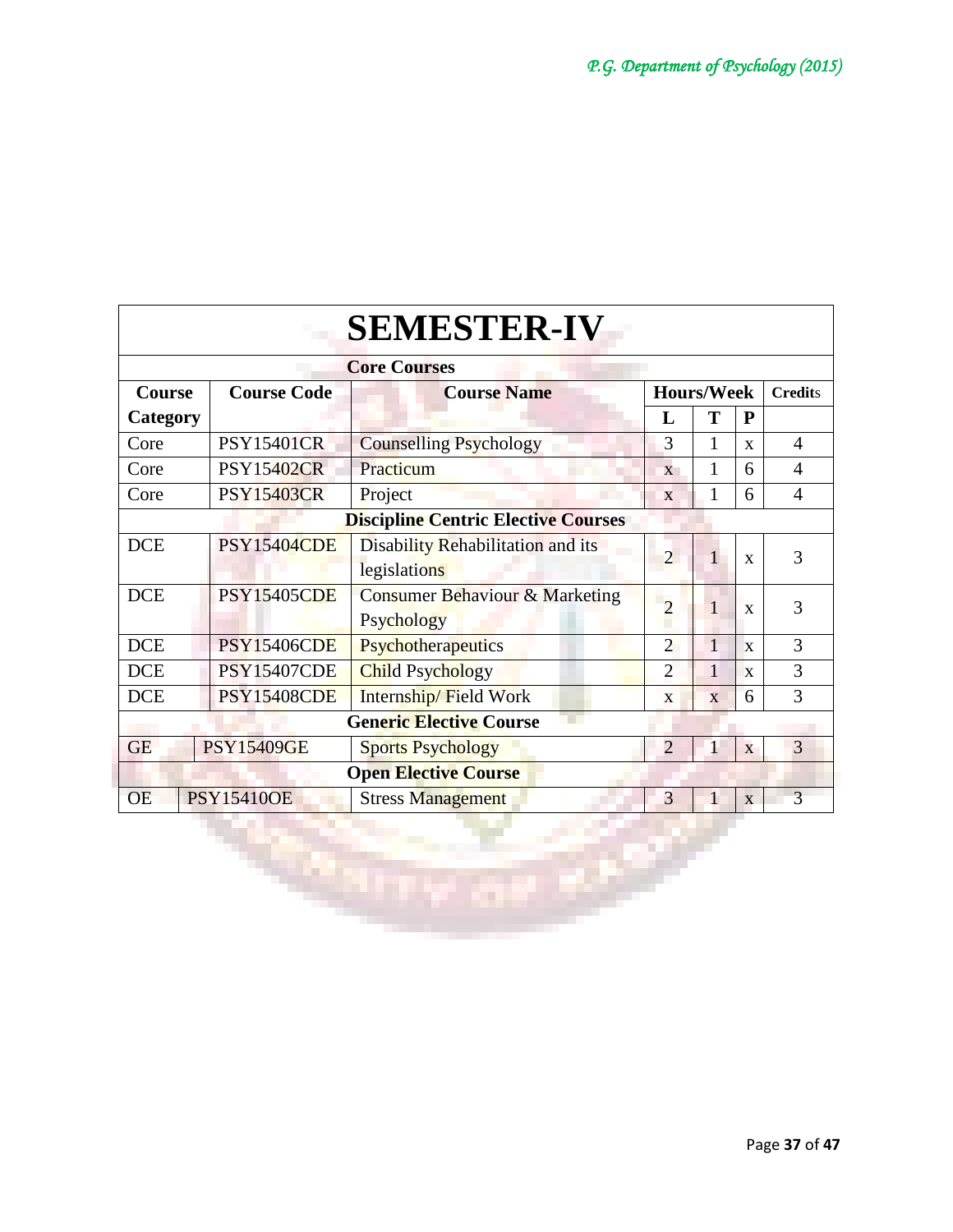# **M.A. (Psychology)-4 th Semester Course No. PSY15401CR Course Name: Counselling Psychology**

 *Total Credits = 4 Teaching Hours = 36 Tutorial Hours = 12*

*{Note: Each Unit Carry 1 Credit Value with 12 Hours Teaching & 4 Hours Tutorial}*

## **Objectives:**

- *To familiarize students with the nature and process of counseling.*
- *To acquaint students with various assessment techniques*
- *To expose the students to the various types of intervention and strategies.*

## **Unit-I**

Counselling: Concept, elements and steps. Growth and Development of Counselling profession. Types of Counselling: Individual & Group. Ethical and legal Issues in Counselling: Ethical codes (Definition & purpose); ACA Codes of Ethics & standards of Practice.

## **Unit-II**

Counselling Approaches: Psychoanalytic; Humanistic; Cognitive-Behavioural; Gestalt; Eastern perspective.

## **Unit-III**

Stages of Counselling Process: Preparation for Counselling Building Relationship, In-depth Exploration, Action and Termination; Variables Affecting counselling process. Skills of Counsellor.

# **Unit-IV**

Counselling in various Settings**:** Family, Career, Marital, Special Population: PTSD, Substance Abuse, Child Abuse, ADHD, War Victims and Old Age.

## **Readings**

1]. Board, R. D. (1983).*Counselling Skills.* England: Wildwood.

- 2]. Gelso, C. J., & Fretx, B. R. (1995). *Counselling Psychology*. Bangalore: Prism Books Pvt. Ltd.
- 3]. Hackny, H. L.,& Comier, L. S. ( 1996). *The Professional Counsellor*. New York: Allyan & Bacon.
- 4]. Rather, A. R. *Introduction to Guidance & Counselling*. Srinagar: Gulshan Publishers.
- 5]. Steffire & Grath, W. H. (1972). *Theories of Counselling.* New Delhi: McGraw Hill Publishers.

6]. Wolpe, R., & Dryden, W. (Eds.). (1996). *Handbook Of Counselling Psychology*. New Delhi: Sage Publications.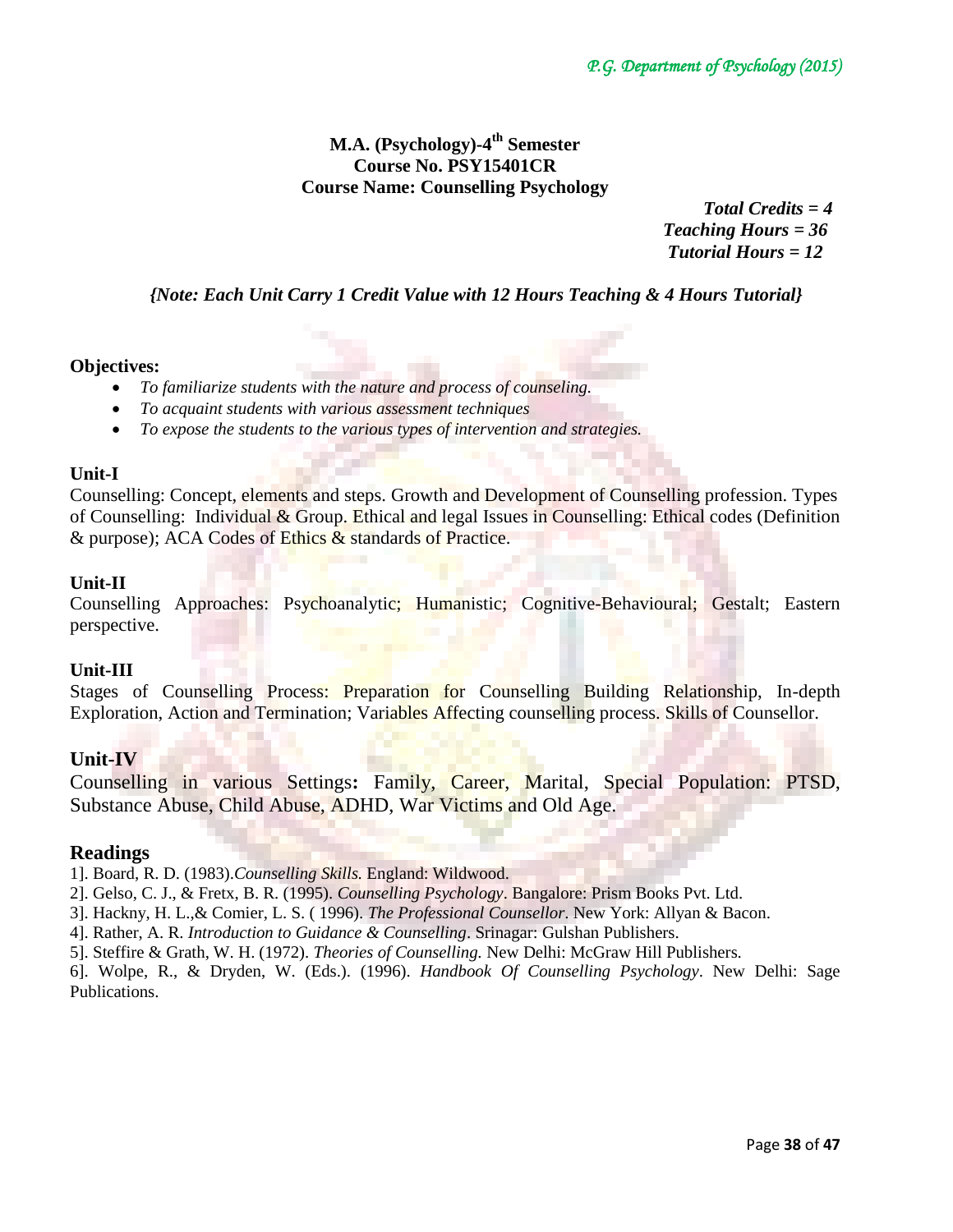# **M.A. (Psychology)-4 th Semester Course Code: PSY15403CR Course Name: Practicum**

 **Total Credits: 4**   *Tutorial Hours=16 Practical Hours = 96*

# *{Eight Practicals with weight age of ½ credit to be completed by the student from the following areas}*

- 1. Assessment of Mental Ability.
- 2. Assessment of Aptitude.
- 3. Measurement Manual Dexterity.
- 4. Relaxation Technique.
- 5. Assertive training.
- 6. Systematic Desensitization.
- 7. Bio feedback.
- 8. Assessment of personality using objective and projective techniques.
- 9. Assessment of Quality of health and other related issues.
- 10. Competency based assessment.
- 11. Assessment of social desirability issues in Personality.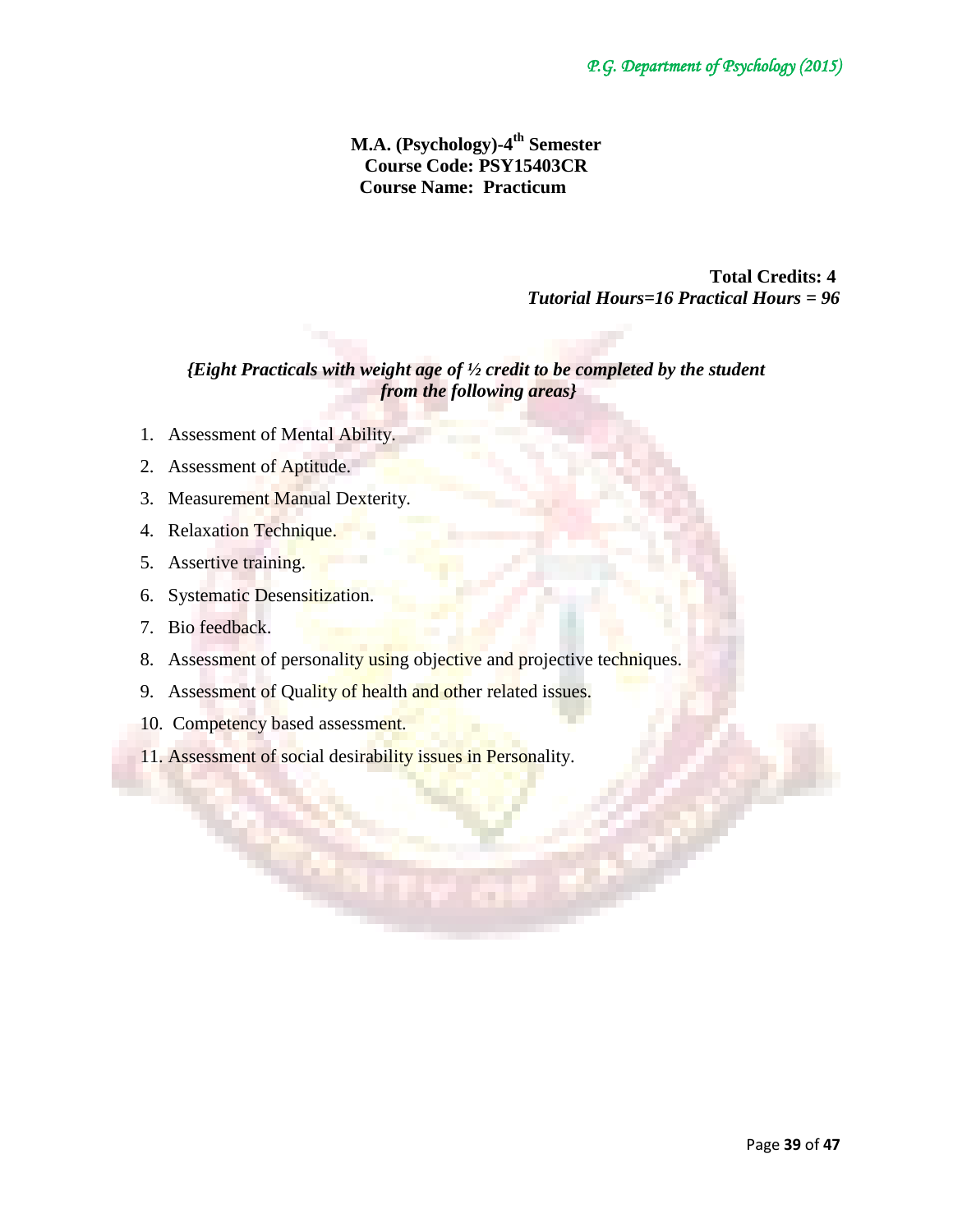**M.A. (Psychology)-4 th Semester Course No. PSY15403CR Course Name: Project Work**

> **Total Credits: 4**   *Tutorial Hours=16 Practical Hours = 96*

Each student is required to undertake a project ( Group or Individual level) on a topic to be decided with guide. The topic should be related either to Organizational behaviour (in an industrial setting), or to Clinical Psychology (in a hospital setting), or to Social Psychology (In a social setting). The student has to conduct a thorough study on the selected topic mainly empirical in nature and submit a project report in the Department duly certified by the candidate that the study is the original work carried out by him/her and has not been submitted earlier for award of any degree, diploma or for any other course. In addition the project report should be certified by the guide/supervisor and countersigned by the Head of the Department. The final valuation shall be done both by the guide/ supervisor and the external examiner.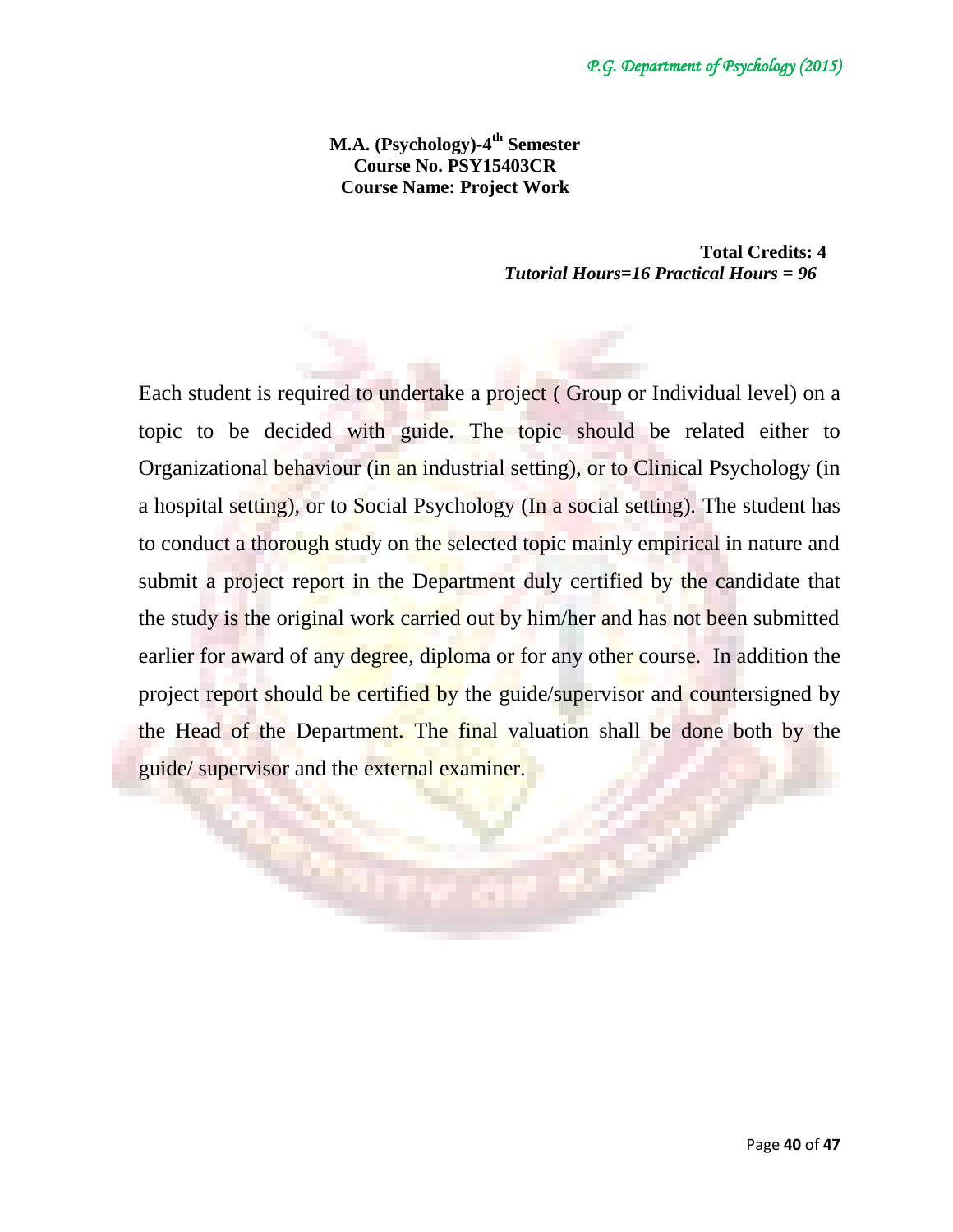# **M.A. (Psychology)-4 th Semester Course No. PSY15404DCE Course Name: Disability Rehabilitation and its Legislations**

 *Total Credits = 3 Teaching Hours = 36 Tutorial Hours = 12 {Note: Each Unit Carry 1 Credit Value with 12 Hours Teaching & 4 Hours Tutorial}*

# **Objectives:**

- *Demonstrate the awareness on important concepts of Disability Rehabilitation*
- *To understand thoroughly how Applied Behavior Analysis can be used for the enhancement of Skills in Persons with Disabilities.*
- *To understand thoroughly the Disability Acts & Legislations in J&K and India.*

# **Unit-I**

Disability Concepts and Rehabilitation Process: Early Identification, Early Intervention. Prevention of Disabilities. Pre-natal, Peri-natal and Post-natal Causes of Disabilities. Contexts: the role of Family, Society, Govt. Organizations, NGOs & INGO in the Education, Training and Rehabilitation Process with Special emphasis on PwDs of J&K.

# **Unit-II**

Applied Behavioural Strategies: Concept of Applied Behaviour Analysis (ABA) and ABC Model. Techniques used in ABA: Task Analysis, Channing, Prompting, Fading, Shaping, Reinforcement, Differential Reinforcement, Video-Modelling and Generalization. Application of Positive Behavioural Support (PBS).

# **Unit-III**

Disability Acts and Legislations in India: J&K PwDs Act of 1998, Indian PwDs Act of 1995 and its amendments, National Trust Act of 1999, Rehabilitation Council of India (RCI) Act of 1992. Application of UNCRPD guidelines in Indian States.

## **Readings**

1]. Handbook of Developmental and Physical Disabilities. Pergamon Press, New York. Vincent B. Van Hasselt, P. S. Strain, & M. Hersen (1988).

- 2]. Persons with Disabilities in Society. Jose Murickan & Georgekutty (1995). Kerala Federation of the Blind, Trivandrum.
- 3]. Culture, Socialization and human development, Saraswathi, T.S. (1999). Sage publications: New Delhi.
- 4]. Robert G. Frank Timothy R. Elliott (2000). Handbook of Rehabilitation Psychology, APA Washington.
- 5]. Indian Social Problems, Vol.1 & 2, Madan G.R (2003). Allied Publishers Pvt. Ltd., New Delhi.
- 6]. Family Theories–An Introduction, Klein, D.M. & White, J.M. (1996). Sage Publications: New Delhi.
- 7]. Mental Health of Indian Children, Kapur, (1995). Sage publications: New Delhi

8]. Naomi Dale (1996) Working with families of children with special needs partnership and practice. Routledge London New York.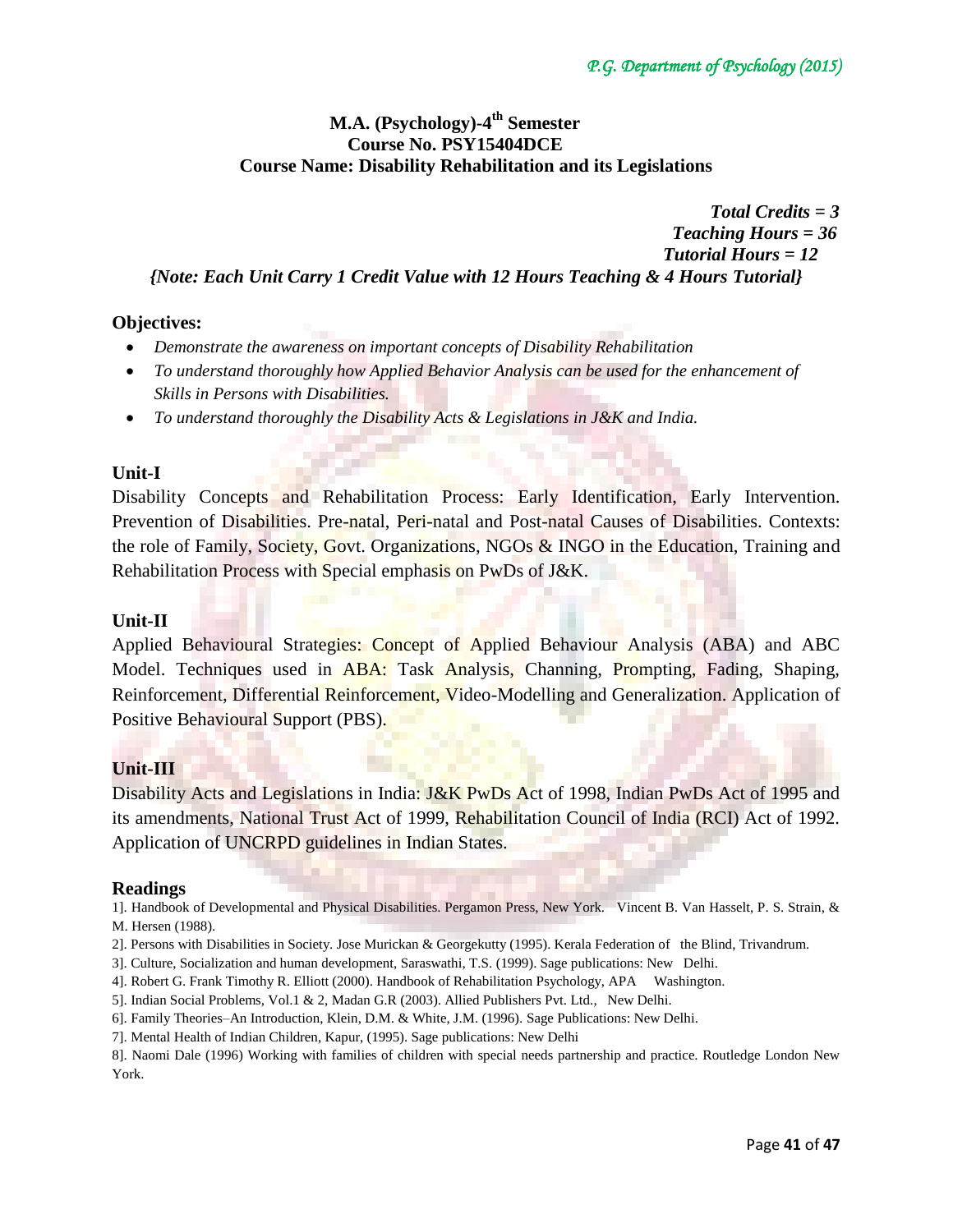# **M.A. (Psychology)-4 th Semester Course No. PSY15405 DCE Course Name: Consumer Behaviour & Marketing Psychology**

*Total Credits = 3 Teaching Hours= 36 Tutorial Hours = 12*

*{Note: Each Unit Carry 1 Credit Value with 12 Hours Teaching & 4 Hours Tutorial}*

# **Unit-I**

Consumer Behaviour: definition, history and application of Consumer behaviour; interdisciplinary nature of consumer behaviour; personal and environmental factors influencing consumer behaviour; functional components of consumer attitude, ATO model and product choice.

## **Unit-II**

Models: Current models of consumer behaviour. Marketing analysis, marketing segmentation; Marketer's role in customer satisfaction and dissatisfaction; Marketing with emphasis on buying patterns. Family buying influences, family life cycle and buying roles.

## **Unit-III**

Advertising management: objectives and process of advertising; functions and types of advertising, role of advertising in promotion mix. Types of media available for advertising. Advertising effectiveness tests.

## **Readings**

1]. Khan.(2006).*Consumer behaviour & advertising management,* New Age International (P) Ltd., Publishers

2]. Singh, N. (2011). *Industrial Psychology*. Delhi, India: Tata Mc Graw hill Education private limited.

3]. Schiffman, L. G., Kanuk, L. L., S, R. K., & Wisenblit, J. (2010). *Consumer behaviour.* Pearson publications.

4]. Loudon, D.L. and Della Bitta, A.J. (2002) Consumer Behaviour (fourth edition) Tata McGraw Hill.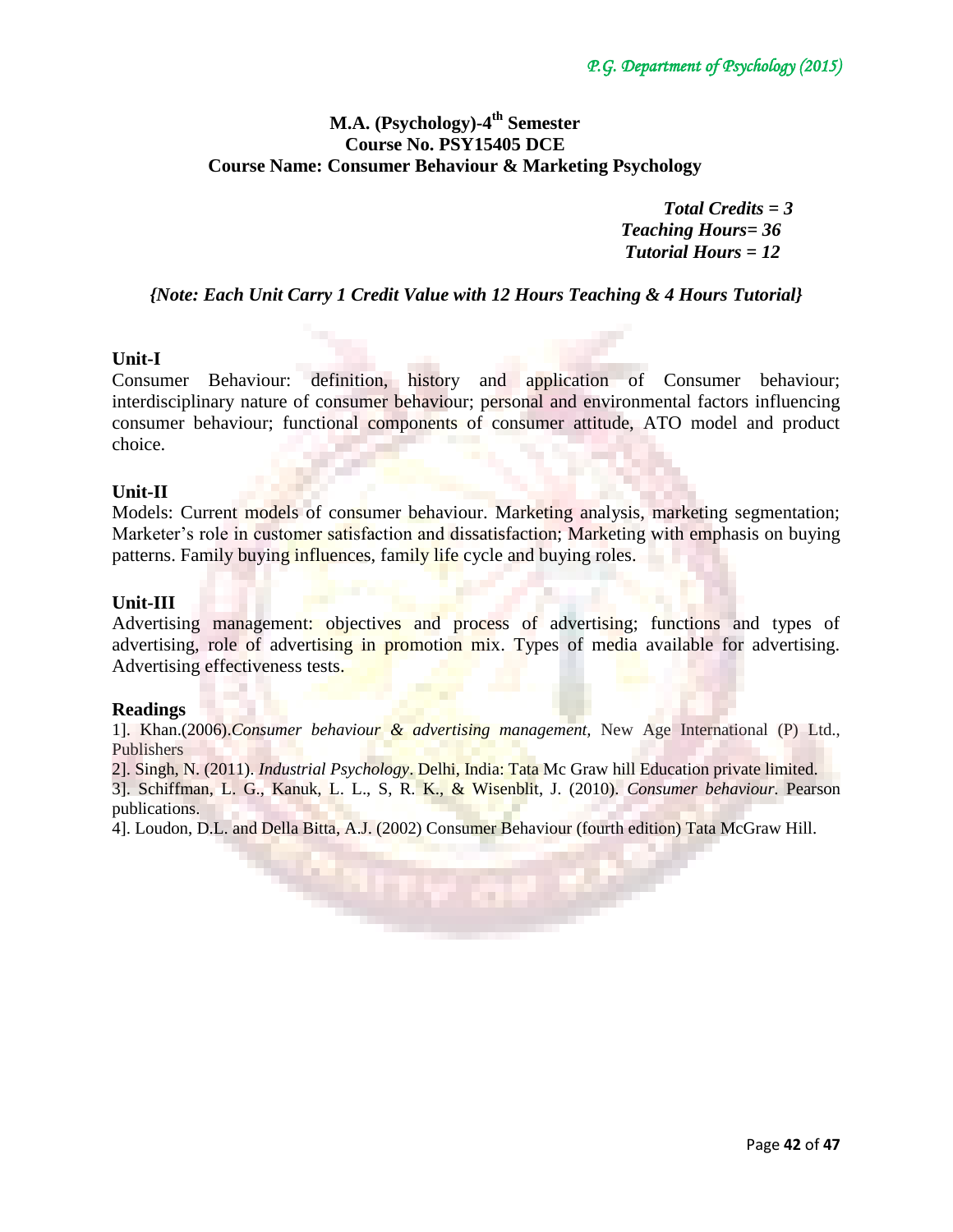# **M.A. (Psychology)-4 th Semester Course No. PSY15406 DCE Course Name: Psychotherupatics**

 *Total Credits = 3 Teaching Hours = 36 Tutorial Hours = 12*

# *{Note: Each Unit Carry 1 Credit Value with 12 Hours Teaching & 4 Hours Tutorial}*

# **Objectives:**

- *To enhance the knowledge and understanding of the students regarding the therapeutic developments*
- *Familiarizing students to possible applications of these therapeutic developments*

## **UNIT-I**

Psychotherapy: Individual and Group Psychotherapy; Psychodynamic Psychotherapy (Expressive and supportive related psychotherapies.

# **UNIT-II**

Cognitive Behaviour Therapy: Assessment, Formulation, Therapeutic stages, Termination and relapse. Application of CBT: Anxiety Disorders, Depression, Eating Disorders and Personality Disorders. REBT: Assessment, Formulation, Therapeutic stages, Termination and relapse.

# **UNIT-III**

Group intervention Models: Support and process oriented groups; self help groups, caregiver groups, large group dynamics, Interpersonal and Client centred approach, Cognitive behavioural Group Therapy.

## **Readings**

1]. Beck, J (2011) Cognitive Behavior Therapy: Basics and Beyond. 2nd ed. NY: The Guilford Press.

2]. Corey, G. (2009). Theory and Practice of Counseling and Psychotherapy. Eight editions. Thomson Brooks.

3]. Dryden, W. (1995) Rational Emotive Behaviour Therapy: A reader. NY: Sage.

- 4]. Ellis, A. and Dryden, W. (2007). The Practice of Rational Emotive Behaviour Therapy. NY: Springer. 5]. Kleinberg, J (ed.) (2012) The Wiley Blackwell handbook of Group psychotherapy. NY: Wiley Blackwell.
- 6]. Leahey, R (2003) Cognitive therapy techniques: A practitioner's guide. NY: The Guilford Press.

7]. Dowson, J. H., Grounds, A. (1995). Personality disorders: Recognition and clinical management, Cambridge University Press.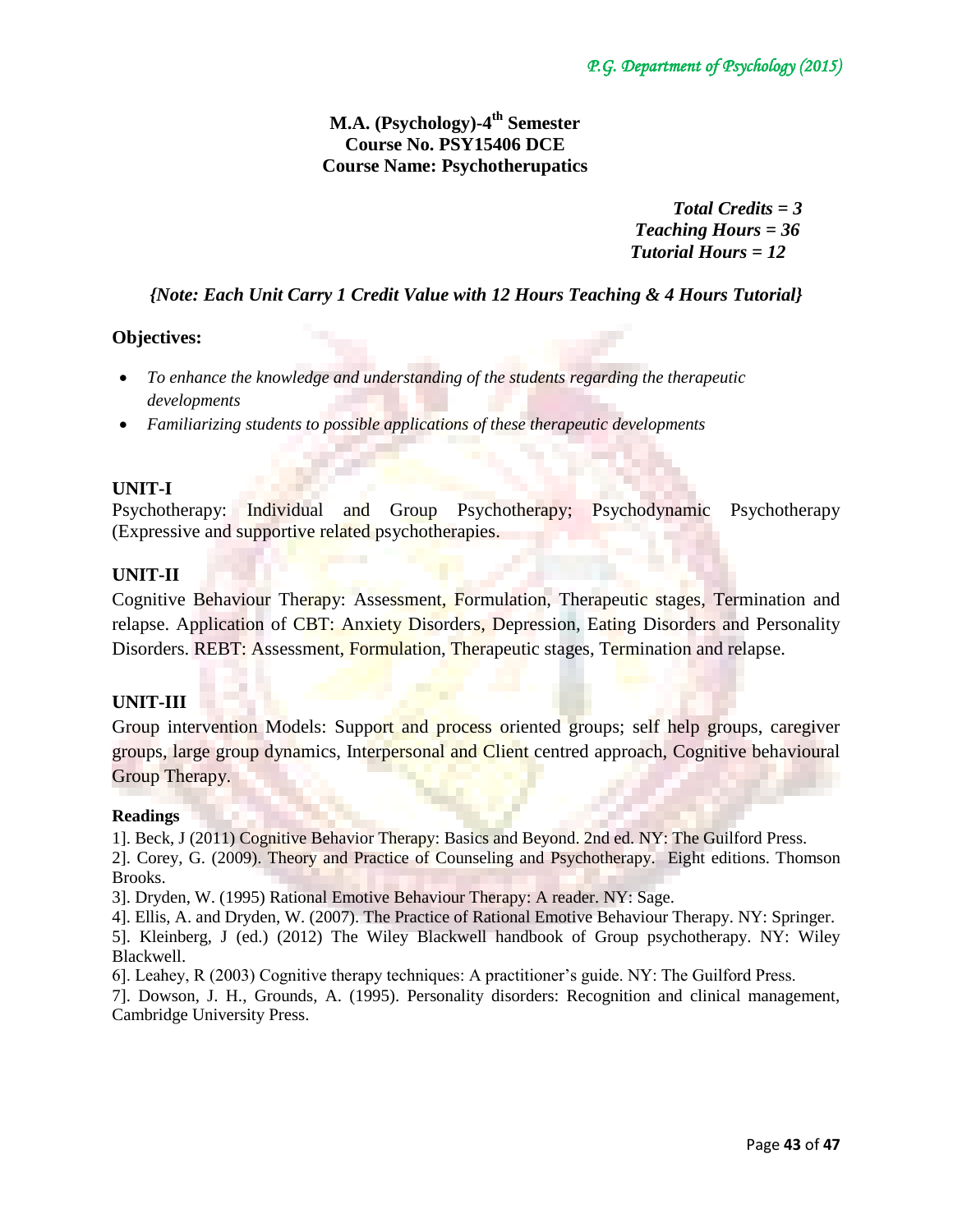# **M.A. (Psychology)-4 th Semester Course No. PSY15407DCE Course Name: Child Psychology**

*Total Credits = 3 Teaching Hours= 36 Tutorial Hours = 12*

# *{Note: Each Unit Carry 1 Credit Value with 12 Hours Teaching & 4 Hours Tutorial}*

# **Objectives:**

- *Understand how various aspects of child psychology are studied.*
- *Demonstrate the understanding of different milestones with regard to child and adolescent development.*

## **Unit-I**

Understanding origins and purpose of child psychology: Theories of child development (Vygotsky's influential Socio-cultural model; Bandura's notion of reciprocal determinism); Models of gene environment interaction.

## **Unit-II**

Child Psychopathology: DSM-5 criteria of child psychopathology; Assessment, Diagnosis and Treatment strategies; an overview of child psychopathology in India.

## **Unit-III**

Oppositional Deviant Disorders: Attention Deficit /Hyperactivity Disorder; Conduct disorder; Separation Anxiety disorder; Autism Spectrum Disorders. Child abuses: Physical, Sexual and Neglect of the child.

#### **Readings:**

- 1]. Papalia, D. (2009). Human Development (11th Edition).New York, McGraw-Hill.
- 2]. Mash, E.J. & Wolfe, D.A. (2007).Abnormal Child Psychology (4th edition).
- 3]. Achenbach, T. M. (1982).Developmental Psychopathology (3<sup>rd</sup>edition). New York: Wiley. John Sons, Inc
- 4]. Vasta, R., Haith, M. M., & Miller, S. A. (1999). Child Psychology: The Modern Science (3rd edition).John Wiley & Sons Inc.
- 5]. Bee, H. (1999). The Growing Child: An Applied Approach ( $2<sup>nd</sup>$  edition). Longman Publications.
- 6]. Bernstein, D. K., &Tiegerman-Faber, E. (1997). Language and Communication Disorders in Children (4<sup>th</sup> edition).Allyn and Bacon Publications
- 7]. Macdonald, G. (2001). Effective Interventions for Child Abuse and Neglect. John Wiley & Sons Inc.
- 8]. Tandon, R. K. (2004). Child Psychology. APH Publishing Corporation.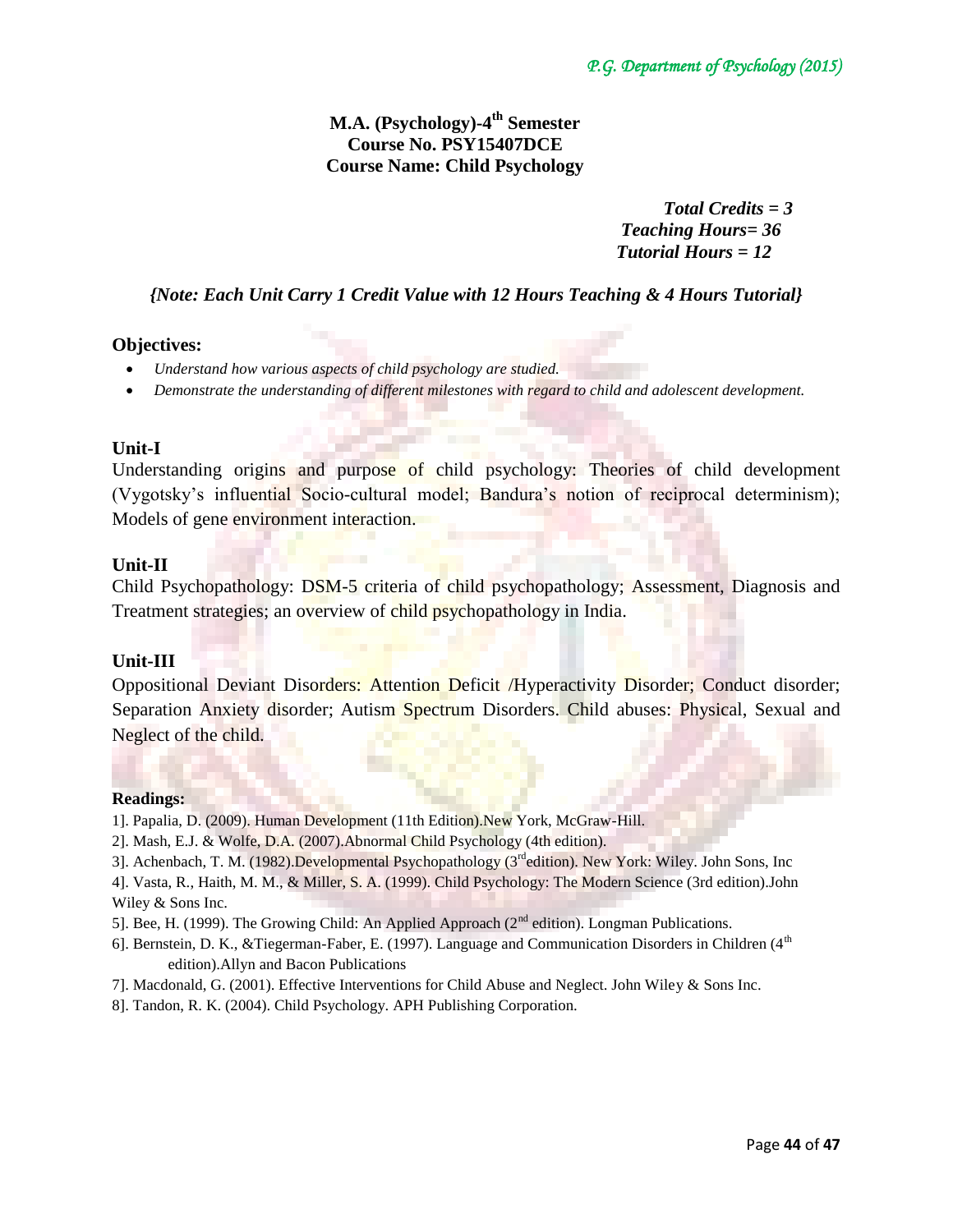# **M.A. (Psychology)-4 th Semester Course No. PSY15408DCE Course Name: Internship/Fieldwork**

 *Total Credits = 3 Practical Hours = 96*

Each student has to visit at least one Psycho-social/Clinical/Organisational setting for 20 working days and submit a report to the department duly authenticated by the supervisor allotted to the candidate at the concerned psycho-social/ organisational setting. The submitted report shall be evaluated by the internal and external examiners of the department.

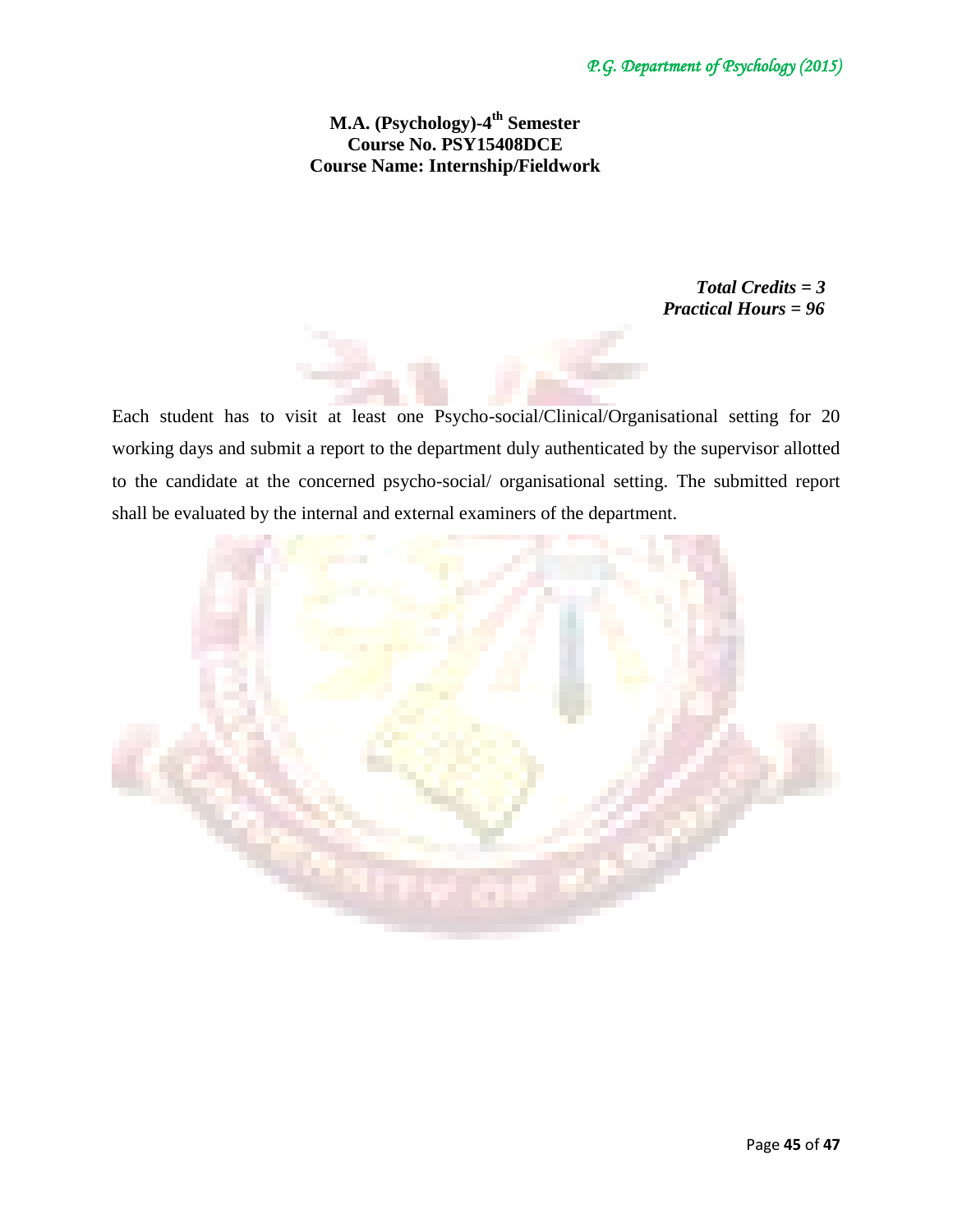# **M.A. (Psychology) 4th Semester Course No. PSY15409GE Course Name: Sports Psychology**

 *Total Credits = 3 Teaching Hours = 36 Tutorial Hours = 12 {Note: Each Unit Carry 1 Credit Value with 12 Hours Teaching & 4 Hours Tutorial}*

## **Objectives:**

- *To help individuals understand the psychological principles behind athletic performance.*
- *To help individuals understand the social context of sport*

## **Unit-I**

Sports Psychology: Meaning, History and definitions. International and Indian Perspectives. Individual differences and Sports Performance: Motor Skills Learning. Attention, Arousal, Focusing and concentration. Role of Sports Psychologist.

## **Unit-II**

Cognitive Psychology and Sport: Cognitive style and Sport, Self efficacy, Attentional style and performance, Attribution of self and Others, Situational and interactional approaches to sport behavior

## **Unit-III**

Understanding Motivation: Intrinsic and extrinsic motivation, Theories of motivation, Pathological motivation and sport. Team cohesion and team building. Feedback and Reinforcement.

## **Unit-IV**

**Arousal, Stress, and Anxiety:** Definitions of arousal, anxiety and stress, Factors inducing anxiety and stress, the relationship between arousal and performance, the relationship between anxiety and performance, Managing Stress.

## **Readings:**

1]. Moran, A.P. (2004). Sport and Exercise Psychology, A Critical Introduction. New York: Routledge,

- 2]. Kremer, J., & Scully, D. (2001). Psychology in Sport. Taylor and Francis Publishers.
- 3]. Smith, L. H., & Kays, T. M. (2010). Sports Psychology for Dummies.
- 4]. Weinberg, R & Gould, D. (2006). Foundation of Sport and Exercise psychology (4<sup>th</sup> Ed). Human Kinetics Publishers.
- **5].** David Lavalke; John Krener, Aidan P. Moran and Mark Williams (1994), Sports Psychology: Contemporary Themes.
- 6]. Mohan, J. (2010), Sports Psychology: Emerging Horizons, New Delhi: Friends Publishers.
- 7].Mohan, J. and Sehgal, M. (2005), Readings in Sports Psychology, New Delhi: Friends..
- 8]. Murphy, S.M. (1995), Sports Psychological Interventions, Champaign: Human Kinetics.
- 9]. Nicholas T. Gallucci (2008), Sports Psychology, New York: The Psychology Press.
- 10]. Richard, H. Cox (2002), Sports Psychology, New York: Palgrave Macmillan, (eighth edition).
- 11]. Thelma, S. H. (1992), Advances in Sports Psychology, Illinois: Human Kinetics.